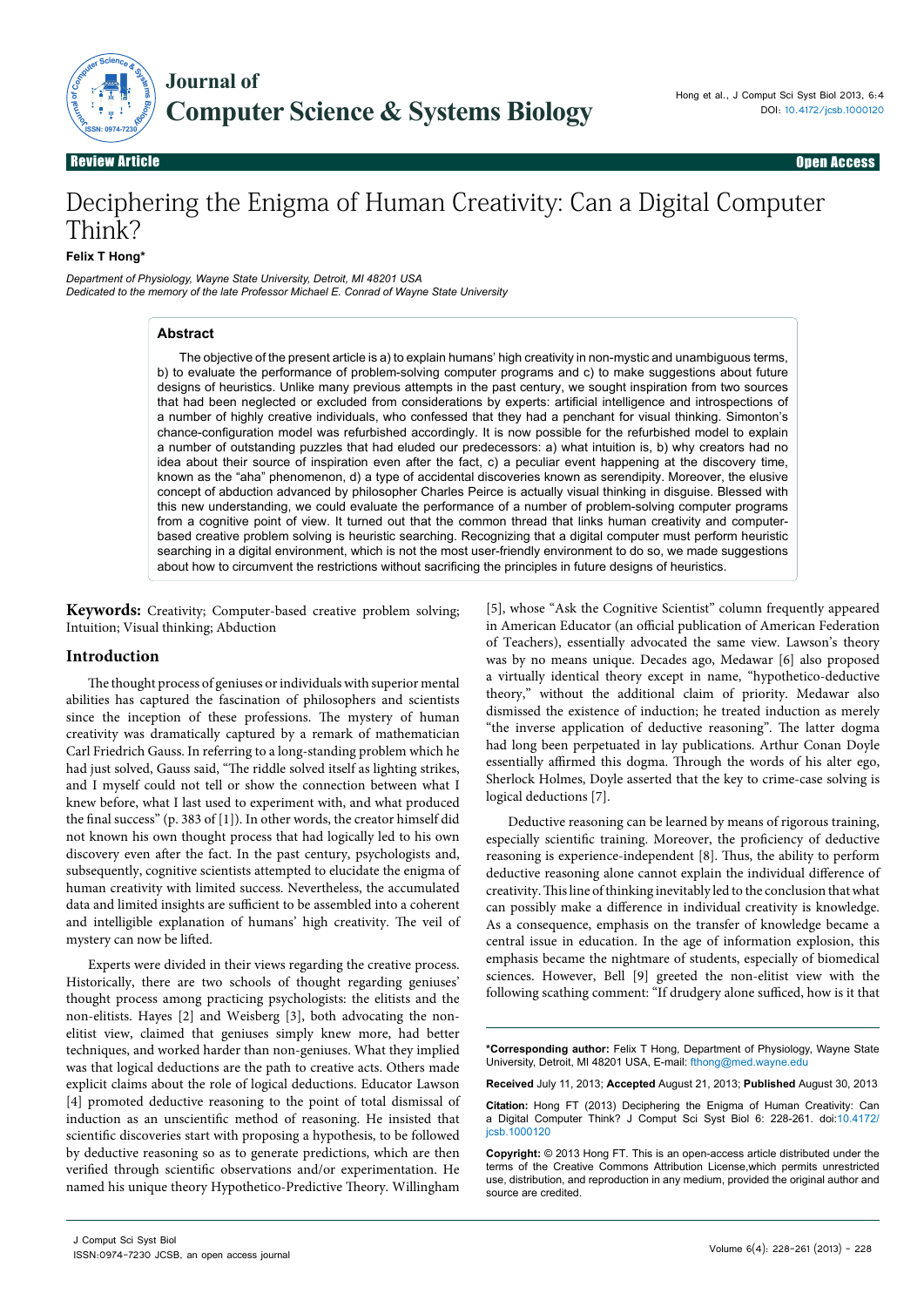many gluttons for hard work who seem to know everything about some branch of science, while excellent critics and commentators, and never make even a small discovery?"

In a monumental treatise with the title 'The Logic of Scientific Discovery', Popper essentially negated the message conveyed by his title by proclaiming that there is essentially no logic that leads to a scientific discovery [10]. Furthermore, several apparent discrepancies cast doubt on the crucial role of knowledge and logic in creativity. First, if science is the best training ground for logical reasoning, why did the real world find liberal arts education the best training ground for business executives [11]? Second, the importance of (domain-specific) knowledge was probably over-rated. Some minority psychologists concluded, by experimental correlation, that prior knowledge hinders creativity [12]. Taking to the extreme, this finding implies that those who knew the least seemed to be in the best position to solve a difficult problem. Third, Simonton [13] conducted an investigation about the effect of education on creativity. He found that creativity increases with increasing years and level of education initially, reaches a peak



**Figure 1:** The risk of education. A. The ranked eminence of the 192 creators and 109 leaders is plotted as a function of the level of formal education. B. The degree of dogmatism of 33 American presidents is similarly plotted. (Reproduced from [13]).

at approximately the sophomore year, and then declines steadily with additional years and increasing level of education (Figure 1A). Simonton's data show that surprisingly, on the average, doctoral degree holders appeared less creative than individuals with minimal education. In contrast, dogmatism exhibits a reverse trend with the minimum around the sophomore year whereas severity appears at both extremes (Figure 1B). Notably, doctoral degree holders are significantly more dogmatic than individuals with minimal education. Thus, the dumbing down effect of education, frequently alluded to in folklores, is probably reflected in declined creativity through cultivation of dogmatism. Taken seriously, this correlation suggests that one should drop out of college around the sophomore year for the sake of maximum preservation of creativity, just like several successful high-tech business entrepreneurs in recent years had done. Fortunately, the data are meaningful only in the statistical sense, and individual exceptions abound. Even so, without effective preventive measures, one still runs the risk of losing creativity in exchange for higher education; the gain does not make up for the loss caused by the harm of dogmatism. Einstein once said, "Imagination is more important than knowledge". If not logic, what else? If not knowledge alone, what else in addition? How to cultivate imagination instead of dogmatism?

For those who did not accept the non-elitist explanation of creativity, the elusive factors that contribute to scientists' discoveries were often referred to as intuition, inspiration, and insight. Yet, experts continued to be baffled by these terms; almost everyone knows how to use these terms but no investigators seemed to be able to explain them in explicit and intelligible terms. Descriptions in terms of abstract or even mystic terms often appeared in articles, of which the authors continued to pursue the topic of intuition and insight [14-17]. The predicament was best illustrated by a humorous remark made by Sternberg and Davidson [18]: "What we need most in the study of insight are some new insights!"

It suffices to say that creativity research over the past century has not succeeded in demystifying the process of human creativity. Curiously, it was mathematician Poincaré that had made an attempt to reconcile the logic vs. intuition debate. He said, "It is by logic that we prove, but by intuition that we discover" [8,19,20]. He thought that both logic and intuition are needed but during different phases of the creative process. He published a book, "The Foundation of Sciences", about a hundred years ago [21]. It was essentially an introspective account of his thought process of mathematical creations. However, his work was greeted with suspicion. Boden [22] treated him as a "useful witness" to the creative process, whereas others thought his opinion preposterous [9]. Two important introspective reports subsequently appeared. Mathematician Hadamard [23] compiled a collection of introspective reports by fellow mathematicians or scientists, including Albert Einstein. Far less known but of equal importance was the introspective report of Nikola Tesla, which first appeared in an obscure trade journal called the Electrical Experimenters and which was subsequently published as his autobiography *Moji Pronalasci* (My inventions) [24]. Psychologist Harris [25] responded to Einstein's introspection unfavorably. In apparent contempt, he derisively characterized the term "creativity" as one of those "vague words whose frequency of use lies in inverse proportion to the carefulness of use". Ironically, obscurity let Tesla's autobiography escape experts' ridicule.

Actually, it is not that difficult to define creativity if one has working knowledge of Western science history. Here, we shall define creativity tentatively as ability to do original work rather than just to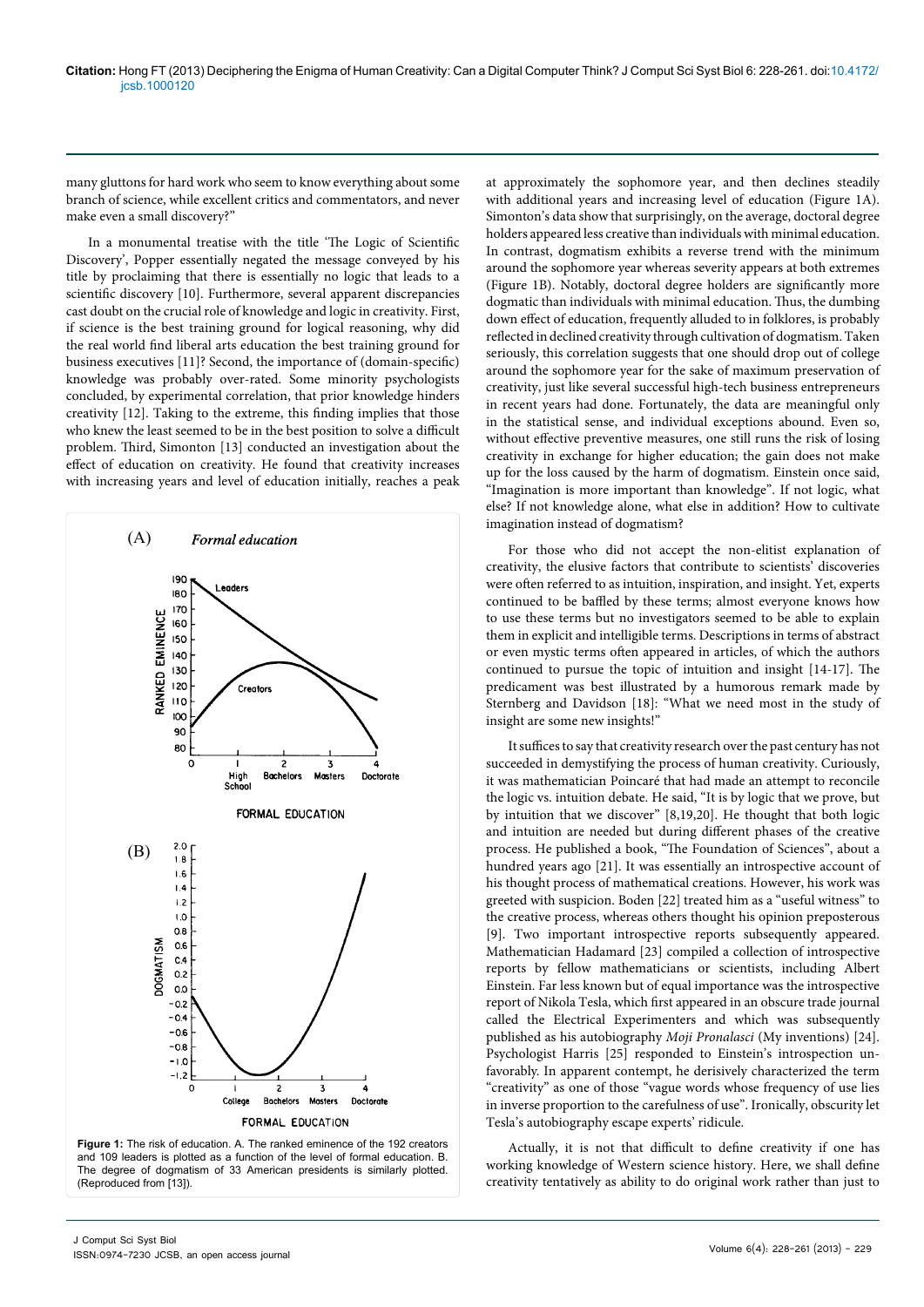create something new but trivial. In this way, we shall differentiate between high creativity and a "run-of-the-mill" type of creativity based on minor improvements of others' creations (the so-called "Me-Too" creativity). Actually, it is even harder to define the term genius. In certain cultures, geniuses were defined as those who had prodigious knowledge; whether the knowledge was important or trivial mattered little. Of course, this article does not subscribe to the latter definition. For the purpose of creativity research, we shall not define geniuses on the basis of their public recognition and/or social status. Realizing that none of the so-called objective criteria are reliable prior to elucidation of the enigma of human creativity, we shall let the examples to be cited in this article define implicitly what a genius is. But we shall not take an implicit or mystic definition of intuition as a satisfactory resolution of the enigma of creativity.

It has long been known, in the psychology literature, that there are two modes of thinking: visual thinking and verbal thinking [8,19,26,27]. Both Einstein and Tesla indicated that they had a penchant for thinking in pictures rather than in words and symbols. Other scientists who gave similar testimonials include Richard Feynman and Stephen Hawking. The pictures invoked in visual thinking need not be concrete images that one can actually see. The pictures or images could be imagined mentally just like how one recalls the gentle face of a long deceased relative or friend. What one imagines mentally is called mental imagery [20,28,29] (also known as the mind's eye [27]).

The split-brain research pioneered by Sperry [30,31]ushered in attempts to interpret humans' thought process in terms of the functions of the two cerebral hemispheres, in accordance with early theories of cerebral lateralization. Creative activities and intuition have been thought to be attributable to the right brain function [8]. This interpretation spurred a right-brain movement in education. However, as further progress was made in lateralization research, this line of thinking fell out of favor of experts and the right-brain movement was crushed [25], mainly because no detectable differences regarding the preferential uses of the two cerebral hemispheres could be demonstrated between geniuses and ordinary but competent individuals [32,33]. However, the condemning evidence was flawed (see General Discussions). Mental imagery was also dismissed by some psychologists as an epiphenomenon and serves no real physiological function [34]. In hindsight, the falsification of visual thinking by means of flawed experiments was premature. Note that absence of evidence is not evidence of absence. More recently, brain scientist Taylor, who completely recovered from a rare form of stroke that had completely obliterated her left-brain function for an extended period, gave a vivid first-hand account of the subjective inner feeling about the separate function of the two cerebral hemispheres [35]. The right-brain interpretation is fundamentally correct, although the details are more complicated than early theories envisioned.

With the advent of behaviorism in the mid-20th century, psychologists began to investigate behavioral evidence that could only be objectively demonstrated. Tangible conclusions were reached after extensive behavioral experiments often with the aid of statistical methodology. Geniuses' introspections were therefore deemed too subjective to be reliable. For a lack of objective behavioral evidence, intuitive feeling of practicing scientists and mathematicians has thus been banished to the back alley of "folk psychology". In hindsight, this attitude was somewhat strange, because it was tantamount to the strategy of studying politics and business administration by honoring only the opinions of academic scholars while ignoring the testimonials of practicing politicians and business leaders.

The subsequent rise of cognitivism, as a counterforce to the monopoly of behaviorism, did not reverse the trend. Instead, cognitive psychologists indulged in molecular and cellular biology of the human brain, thus missing the opportunity to decipher the enigma. The experts ignored a painful lesson learned in the research done in complexity theory: understanding at the atomic and molecular revel does not automatically lead to understanding at the macroscopic or systems level.

The author approached the investigation of human creativity from two unlikely angles: bio-computing and education. My earlier research interest in bio-computing guided me to view the enigma of human creativity from the perspective of artificial intelligence and computer science. To the best of my knowledge, Cohen [36] was the first to report an association of the right and the left hemispheric functions with parallel and sequential processing, respectively. But the idea has never gained popularity among psychologists presumably because of premature falsification by means of the above-mentioned flawed experiments. Curiously, Mozart was probaly the first to recognize the role played by parallel processing and sequential processing in music composers' thinking processes. In response to the inquiry of an admirer, Baron von P., Mozart described his approach towards music composing [37,38]. He wrote, "The whole, though it be long, stands almost complete and finished in my mind, so that I can survey it, like a fine picture or a beautiful statue, at a glance. Nor do I hear in my imagination the parts successively, but I hear them, as it was, all at once (*gleich alles zusammen*)". Note that Mozart used a picture metaphor, although what concerned him were tonal patterns instead of visual patterns. In other words, he invoked visual thinking (or rather, auditory thinking), if we are allowed to generalized visual patterns to patterns pertaining to humans' other special senses. Mozart told us that his mind processed music notes not by means of sequential processing − hearing the parts successively − but rather by means of parallel processing − *gleich alles zusammen*! It was all the more astonishing in view of the fact that Mozart had never taken a single course of computer science or artificial intelligence.

To the best of my knowledge, Herbert Simon was among the first to point out that creative problem solving involves recognition [39]. Thus, if we treated the problem as a pattern, then finding a solution is tantamount to recognizing a template that best matches the pattern. Pushing Simon's view one step farther, we realized that there appears to be two fundamentally different ways of recognizing a pattern: digital pattern recognition and analog pattern recognition. Putting this latter notion together with Mozart's identification of the two processes of handling musical notes, it became obvious that verbal thinking is a sequential process (digital pattern recognition) whereas visual thinking is a parallel process (analog pattern recognition). Mozart's opinion also corroborated the introspective reports of Einstein and of Tesla, thus making the association of visual thinking with creativity more compelling than ever. Messages as such were almost certainly off limit to practicing psychologists not only because of its speculative nature but also because of its subjective nature from the perspective of untrained non-experts, i.e., folk psychologists.

Mozart's insight suggested that there is no fundamental difference in the core processes of thinking in science as compared to that in humanities and arts. We were thus motivated to formulate a unified interpretation of human creativity that encompasses both science and humanities and perhaps any of humans' other mental activities [40- 42]. In this article, we shall use existing data and insights to synthesize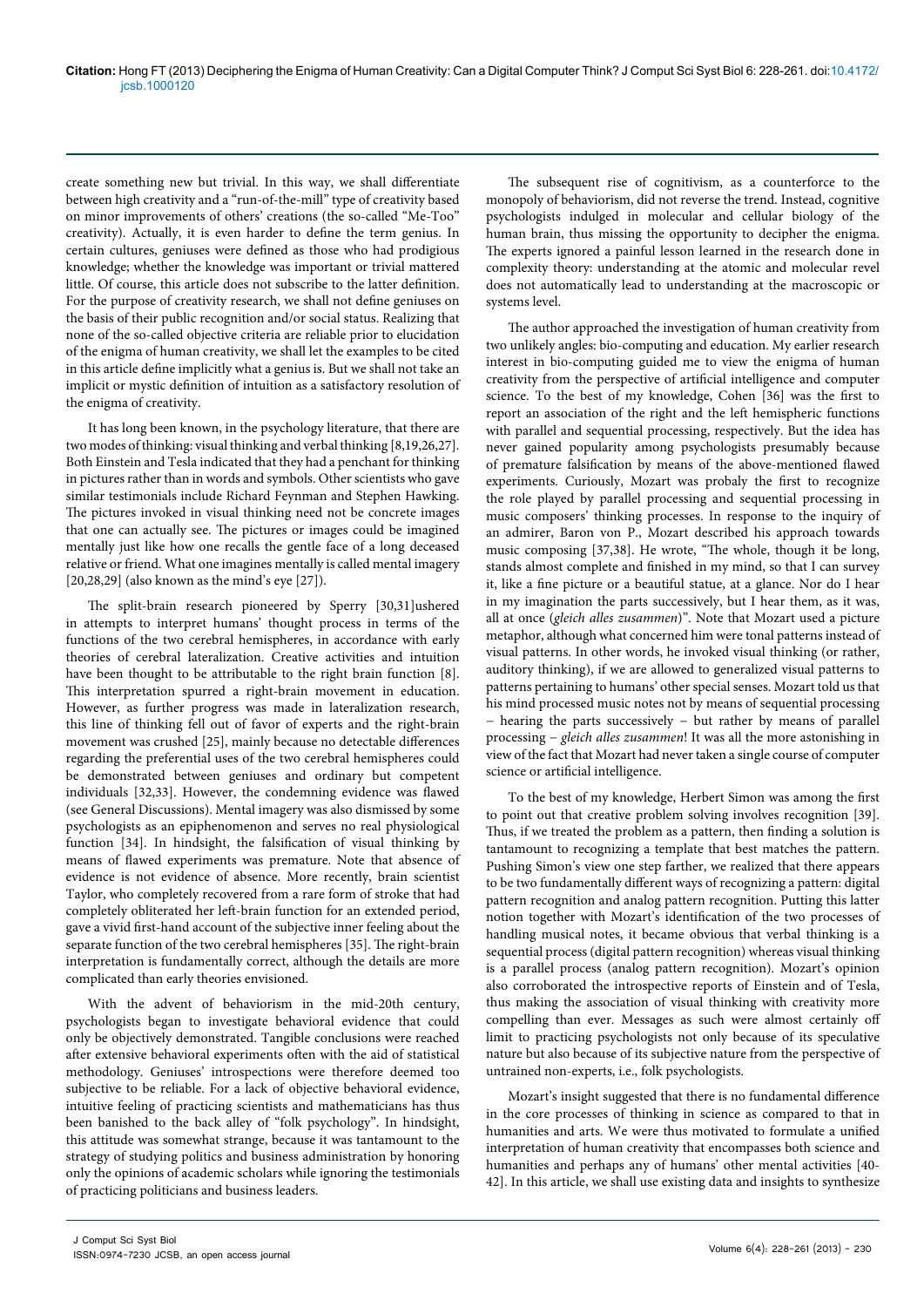a coherent and understandable explanation of humans' high creativity. The primary purpose is to demystify the enigma. In order to do so, we need to close a gap left open by a missing link. The identification of this missing link revealed a far more intimate relationship between creativity and education than we had been led to believe. We shall defer the detail to a subsequent section. The implication to education was discussed by Hong FT [43].

Our interpretation of human creativity was a decisive break from the traditional view that thinking of scientists is rational whereas that of artists is sensible (rationality vs. sensibility dichotomy). This point of view also ran afoul with the highly popular theory of multiple intelligences proposed by Gardner [44]. In Gardner's initial classification of human intelligences into 7 distinct types, mathematicallogical and musical intelligences were categorized as two distinct, if not mutually exclusive, human capabilities. Elsewhere we pointed out the major flaw of Gardner's theory: a lack of parsimony [42].

Concurrent to psychologists' creativity research, computer scientists and investigators in artificial intelligence succeeded in constructing computer programs that could solve problems with increasing ingenuity. Philosophers and computer scientists have since argued regarding whether a digital computer could be creative and actually think [45-50]. Elucidation of human creativity thus offers a renewed opportunity to re-examine the same question and to foster cross-fertilization between creativity research and computer-based problem solving research.

# **Exhaustive Search, Random Search, and Heuristic Search**

By treating creative problem solving as a process of pattern recognition, how effectively and efficiently one searches for and finds a suitable template to match a given pattern reflects how creative one is. A useful concept that was conspicuously absent in the literature of psychology and cognitive science is that of heuristic searching [39,51]. In problem solving, the space that contains all theoretically possible solutions is commonly known as the search space. For a well-defined problem with a finite number of possible solutions, it is possible to examine each and every solution exhaustively so as to make sure that no tiles remain unturned. When the search space is sufficiently large, it may not be possible to examine each and every possible solution in real time. One of the few options left is random searching, which essentially depends on luck for success. Luck was an important element in making novel discoveries. But is luck alone sufficient? Conventional wisdom cast a serious doubt. It was not an uncommon observation that some creative individuals seemed to be consistently luckier than others. Conventional wisdom also emphasizes the importance of hard work, as if repetitions alone could improve the odd of winning. Something just did not quite add up correctly.

In operations research and human problem solving, approaching a problem by trial and error and by examining every possible way is discouraged. This is because the number of possibilities rapidly increases beyond bound as the complexity of the problem increases − a situation commonly known as combinatorial explosion. A typical example is provided by the enormous number of possible moves, countermoves, countermoves against countermoves, etc., in a chess game when a player tries to outsmart the opponent and searches for a strategic move by planning ahead at a search depth of several levels (or, rather, plies – half moves − in chess jargon). Even IBM supercomputer Deep Blue, which narrowly lost to world chess champion Garry Kasparov in 1996

but eventually defeated him in 1997, could not afford to explore the search space exhaustively [52]. Therefore, selective searching based on explicitly prescribed rules of thumb (called heuristics) often allows a problem to be solved within a reasonable amount of time, whereas an undirected or trial-and-error search would require an enormous amount of time, and often could not be completed in a human's lifetime.

For some types of novel problems, the search space may be poorly defined and/or it may be difficult to come up with explicit heuristics. In the latter case, the creators often attributed the vague "rules" to intuition or inspiration. Heuristics can be articulated whereas intuition is often vague and (almost) impossible to articulate. How intuition differs from explicit heuristics will be made clear in this article. We shall attempt to piece together insights gained over a century and reported in both the science and the humanities literature. Therefore, we shall first consider existing creativity models proposed during the past century.

#### **Models of Creative Problem Solving**

One of the earliest creativity models was Wallas' Four Phase Model [53]: preparation, incubation, illumination and verification. The incubation phase was apparently suggested by Poincaré's introspective account about a geological field trip [21]. An explanation of the incubation phase will be presented in a subsequent section. Table 1 shows a number of creativity models subsequently proposed during the past century. The chance-configuration model of Simonton [13] will be used as the main frame of reference in the present article; it is refurbished to the extent of being capable of explaining most, if not all, outstanding puzzles of human creativity.

Simonton's theory claimed its parentage in Campbell's blind variation and selective retention model [54-56]. The latter, in turn, followed the analogy of evolution and learning [57,58]. Simonton's theory stipulates three stages of problem solving: blind variation, selection and retention. Simonton's model of creative problem solving is analogous to evolutionary learning: the evolutionary triad of (random) mutation, natural selection, and perpetuation (reproduction).

The first phase of Simonton's model corresponds to the process of searching for potential solutions in the (subjectively) selected search space. Superficially, the notion of "blind" variation implies "random" searching. However, according to Wuketits [55], it means, instead, "not guided by anticipation," although Campbell himself had difficulty making it unambiguous. In my opinion, the notion implies searching for a solution can neither be conducted by following a pre-determined route nor by means of trial and error alone, but rather a compromise of the two extremes, i.e., heuristic searching. Simonton's original model did not specify how to conduct heuristic searches. Nor did it specify how creative people differ from others in conducting searches.

In the selection phase, the problem solver chooses, upon first screening of the search space, a short list of candidate solutions that

**Table 1:** Major Viable Models of Creativity in the 20th Century (Reproduced from  $[42]$ 

| Freud                  | Primary-process thinking    | Secondary-process thinking       |
|------------------------|-----------------------------|----------------------------------|
| Newell, Shaw and Simon | Solution-generating phase   | Solution-verifying phase         |
| Poincaré               | Intuitive approach          | Logical approach                 |
| <b>Kris</b>            | Inspirational phase         | Elaborative phase                |
| <b>Bastick</b>         | Visual-ability mode         | Verbal-ability mode              |
| <b>Boden</b>           | Parallel-intuitive thinking | Sequential-deliberative thinking |
| Simonton               | Search-and-match phase      | Verification-retention phase     |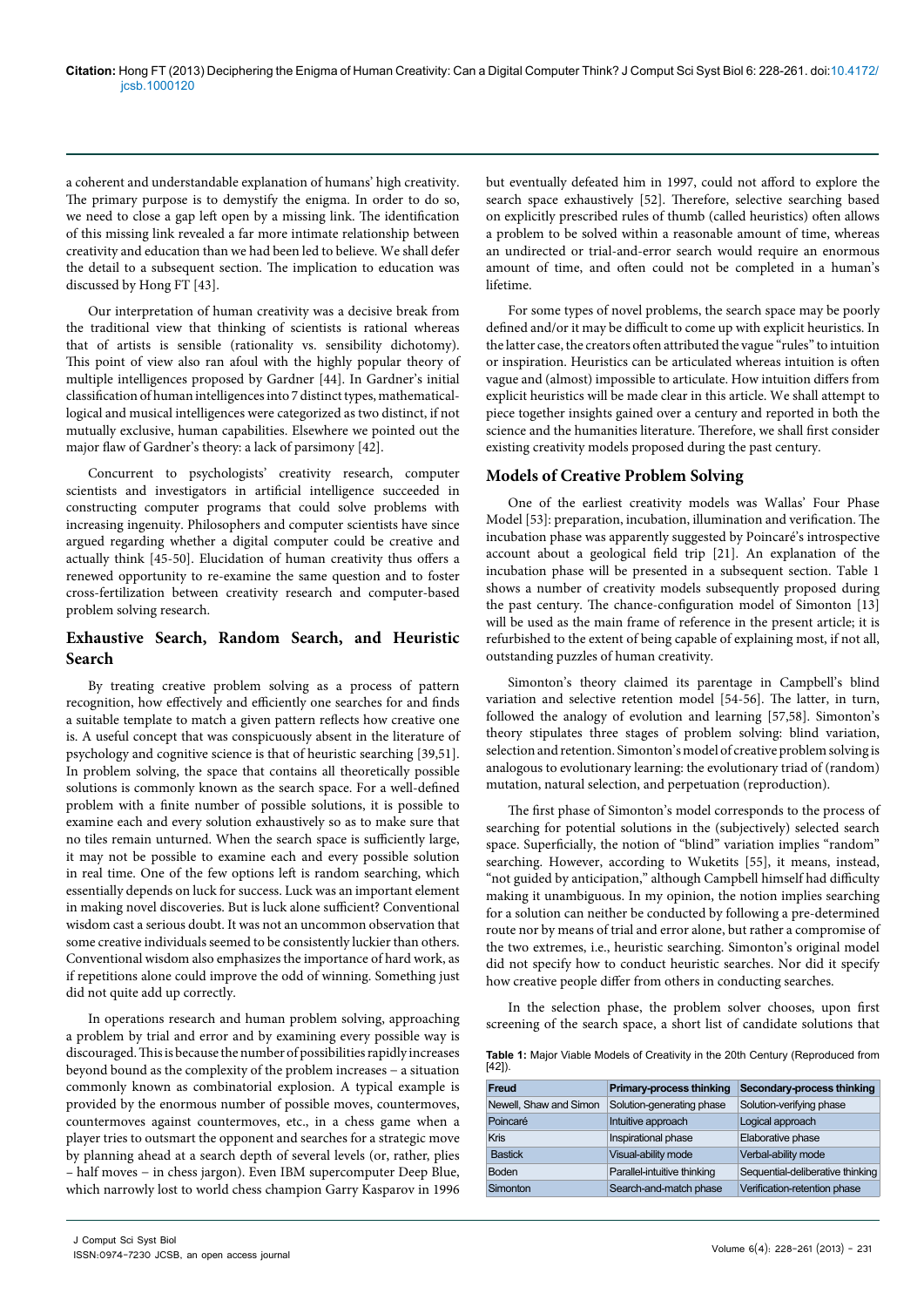are deemed more likely to be an appropriate solution. The ability to recognize the appropriate or probable solutions during the search process is just as important as the ability to define an appropriate search space. Failure to find a solution can be either due to exclusion of the solution from the search space or due to inability to recognize the solution when included.

In the retention phase, the solution that has been selected or recognized must be preserved and retained by some thought process. Often, more than one probable solution is found to match the problem, but not all of them are appropriate or right. Verification is thus required to complete the creative process. In the subsequent discussions, no distinction will be made between the terms "retention phase" and "verification phase".

Simonton's model can be conveniently recast in terms of pattern recognition. If a given problem is regarded as a pattern, then candidate solutions in the search space can be regarded as probable matching templates, and finding candidate solutions is tantamount to recognizing suitable templates, i.e., pattern recognition. Searching for candidate solutions begins with the search phase and ends with the match phase, thus resulting in the acquisition of a small number of solution templates that reasonably match the problem pattern. However, these candidate solutions must be subjected to further scrutiny in the verification phase, before either some of them are retained as the final solutions or none of them actually works and the search continues.

# **A Pattern Emerging from Comparison of Various Models of Creative Problem Solving**

Instead of running through the list shown in Table 1, we here choose to carry out a comparative study of these models. If finding a satisfactory explanation of humans' creative problem solving is itself a process of problem solving, then one way to do it is searching for a recognizable pattern among creativity models of the past century. This approach is tantamount to recognizing an emerging pattern from reports of the proverbial three blind men who attempted to figure out what an elephant looks like by touching different body parts of the elephant. None of them offered a recognizable pattern, but they might if their observations were pieced together.

In real-life problem solving, the first two phases of Simonton's model often take place alternatingly in high speed, and are difficult to separate. If the two phases are combined into a single phase of searchand-match, it becomes apparent that Simonton's model is equivalent to several other models listed in Table 1. Perceiving the equivalence of terminology may clarify our thinking regarding how we actually think. What we should not forget is: while we are doing this comparative study, we are actually performing the search-and-match step of Simonton's model. Whatever conclusions being figured out are only tentative. A second step of rigorous verification is still needed.

By inspecting Table 1, it is obvious that the search-and-match phase and the verification-retention phase correspond, respectively, to the solution-generating and solution-verifying processes, stipulated by Newell et al. [59]. The two phases also correspond, respectively, to: a) Poincaré's intuitive and logical approaches [8,21] b) Kris' inspirational and elaborative phases [60,61], c) Bastick's visual-ability and verbalability modes [8], and d) Boden's parallel-intuitive and sequentialdeliberative thinking [22].

By taking the formal correspondence seriously, we found that the above comparison implied that elaborate logical reasoning, which can be verbalized, is invoked during the solution-verifying phase. By the same token, the above models also imply that intuition and inspiration are often responsible for effective searching and keen identification of novel solutions during the solution-generating phase. In this regard, Poincaré's remark made an eminent sense: "It is by logic that we prove, but by intuition that we discover". It is also readily identifiable that intuition or inspiration corresponds to Freud's primary-process thinking. Primary-process thinking was often characterized as irrational or non-rational, as opposed to secondary-process thinking, which was considered logical and rational. Batick's reference to visual and verbal modes of thinking implies that intuition and inspiration is often associated with visual thinking and is consistent with the afore-mentioned testimonials of several eminent creators. Boden's classification was consistent with Mozart's remark about his own thought processes in music composing. It was also consistent with Poincaré's classification. In short, what we attempted to accomplish in this word-replacing game was to recognize an emerging pattern among our predecessors' various models, each of which had captured certain features of the underlying cognitive processes. What remains to be done is piece them together to formulate a coherent interpretation as well as to verify the interpretation in reference to past observations and experiments.

The various sets of terminology mentioned above are not completely synonymous. But the comparison and identification allows for the meaning to shift from being explicitly descriptive of the phases or stages, such as the search-and-match phase and solution-generating phase, to being descriptive of the underlying mechanisms, (such as intuitive vs. logical, visual vs. verbal, or parallel vs. sequential). Freud's terminology was conspicuously nondescript. But it helps explain why primary-process thinking was often regarded as irrational and nonrational. As we shall see, there is nothing irrational about primaryprocess thinking, because, just like intuition, it is difficult to articulate or verbalize. But silence in offering a logical and verbal explanation cannot be construed as an admission of irrationality. On the other hand, Freud's classification was in tune with the common association of geniuses with insanity (e.g., the mad scientist designation) [62]. Actually, primary-process thinking is a characteristic thinking style of patients of manic-depressive (bipolar) disorder during the manic or hypomanic phase; their thinking, which is known as flight of ideas, is lightning fast!

In this word-replacing game, by arranging the corresponding terms in Table 1 in a judicious order, the range of diverse terms helps connect the underlying mechanisms to cognitive science (e.g., visual vs. verbal), on the one hand, and to computer science (e.g., parallel vs. sequential), on the other hand. Visual pattern recognition (and other sensory pattern recognition) involves recognition of the pattern as a whole. This was what Gestalt psychologists have always been preaching (It is regrettable that behaviorism succeeded in marginalizing Gestalt psychology, but cognitivism failed to resurrect it!). The idea sits well with the common knowledge that it often takes enormous software overhead to accomplish (analog) pattern recognition in a sequential digital computer. It also explains why intuition is difficult to verbalize, since verbalization is a sequential process and verbalization of an intuitive feeling is tantamount to a parallel-to-serial conversion.

Here, it is important to realize that it is not the parallel-to-serial conversion process that is time-consuming. Rather, it is finding an appropriate way of verbalization that is sufficient to capture the essence of a parallel process that is time-consuming and skill-dependent.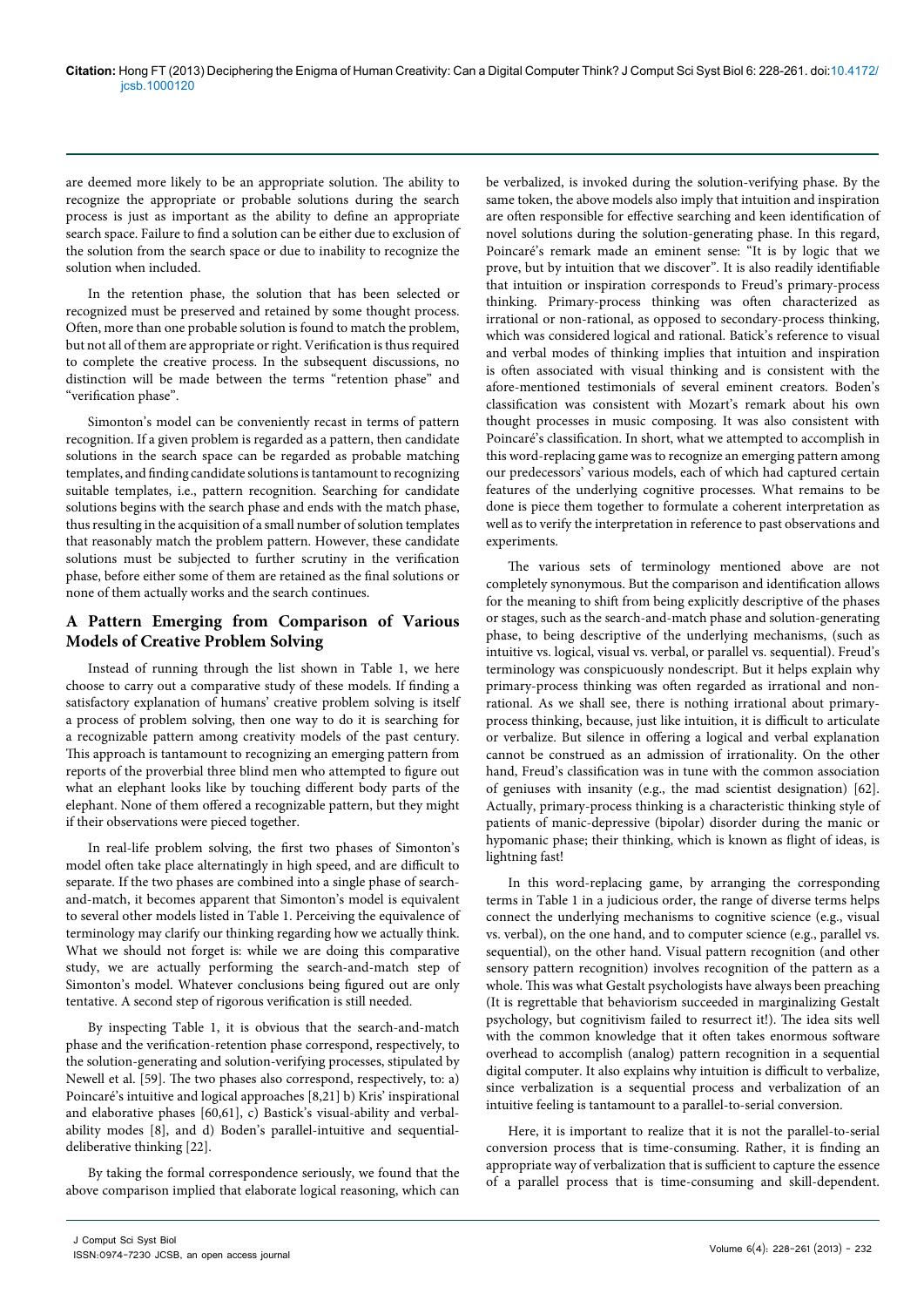Verbalization of a parallel process is tantamount to matching a pattern with an unknown nametag with another pattern with an alreadyknown nametag. This is illustrated by a first-hand account of a survivor of the September 11, 2001, terrorist attacks of the Twin Towers of New York City's World Trade Center. This survivor described his ordeal of an hour-long journey on the way down via a staircase of one of the attacked buildings (C. Sheih, personal communication, 2001): "There was no smoke at all in the stairwell, but there was a strange peculiar smell, which I later remembered it smelling like how it does when one boards an aircraft. I later found out that this was jet fuel". Sheih's immediate awareness of the peculiar smell apparently stemmed from recognition of the smell pattern (olfactory pattern recognition). The verbal awareness of the presence of jet fuel was not immediate, since few people in the right mind would expect a bombing attack on the building by means of an airliner turned a manned missile. The peculiar smell pattern was remembered nevertheless, despite a temporary lack of verbal meaning. Verbalization came in two stages. First, it became associated with a location where previous experience with the same smell pattern took place. Then, more specifically, the smell pattern became associated with a particular substance, once his mind was prompted − or, rather, primed, in psychology jargon − by detailed news of the terrorist attacks.

#### **Rosen's Generalization of a Basic Linguistic Principle**

In regard to the above-described word-replacing game, an additional interpretation was suggested by Rosen's generalization of basic linguistic principles. Rosen [63] classified natural processes into two categories. Those processes that can be described by a sequential process such as a mathematical theory are called syntactic processes, whereas those processes that cannot be so described are called semantic processes. This usage of linguistic terminology includes the linguistic process as a special case. Rosen's syntactic process can be expressed in terms of computer algorithm, i.e., algorithmizable, whereas his semantic processes cannot be adequately expressed in terms of computer algorithm, i.e., non-algorithmizable (of course, it was possible to fake it to various extents). Rosen's classification of sciences also corresponds roughly to the common designation of hard sciences vs. soft sciences, respectively.

In light of Rosen's generalization, the humorous remark made by Sternberg and Davidson [18] can now be explicitly analyzed. Essentially, their remark attempts to define the term "insight" implicitly: "What we need most in the study of insight are some new insights!" It was an attempt similar to that of Potter Stewart who implicitly defined obscenity: "I know it when I see it!" Linguistically, the sentence has zero syntactic content, since it merely enunciates a tautology. Yet, it is a meaningful sentence, which proclaims a conclusion that many, if not all, readers would agree to. Therefore, the entire meaning of this sentence resides in its semantic content. In other words, the notion of insight can only be articulated semantically though not syntactically. This new insight, together with Rosen's generalization, allowed us to conclude that insight is a semantic, non-algorithmizable process. In brief, insight is a parallel process, so is intuition as well as inspiration.

By playing the above word-replacing game, various pieces of the jigsaw puzzle known as the enigma of creativity suddenly fell into the right slots in a single snap. All the above-mentioned models, when taken together, essentially conclude that the search-and-match (solution-generating) phase invokes non algorithmizable process variously known as intuition, insight, inspiration, and primary-process thinking, which are essentially a Gestalt process of (visual) pattern recognition. Logical reasoning is used primarily during verification of the generated solutions.

# **Two Modes of Thinking: Picture-Based vs. Rule-Based Reasoning**

Discussions presented in the previous section indicate that various creativity models all points to the identification of visual thinking as a major factor for creativity. However, the identification did not completely dispel the mystery of high creativity. Does not everyone know how to perform visual thinking? If so, why were some people more creative and are bestowed by muse with the gift of intuition and why did others never have had the privilege? Choosing the right parents does not seem to be a practical answer. Apparently, there is a gray scale of creativity, but there may also be a qualitative difference in the thinking styles of individuals occupying the two extremes of this continuous spectrum. In other words, just because the color red makes a continuous transition to the color yellow through the intermediate color orange without any obvious discontinuity does not mean the color red is not different from the color yellow. Apparently, there was a missing link: a valid contrast model opposite to geniuses' thought process. Eventually, the clue to this missing link came from an unlikely source: the teaching classroom. My teaching experience told me that my initial assumption that everyone could perform visual thinking effectively turned out to be an unproven assumption. But that is not to say, visual thinking is a completely innate ability. Visual thinking is by no means geniuses' monopoly! Ordinary folks can be trained to practice visual thinking proficiently and to become a better self, but a transformation into a genius is not guaranteed.

This missing link was inadvertently provided by one of my most devastating frustrations as a veteran teacher in a medical school. An apparently bright individual failed to answer a test question although he knew all the pertinent knowledge. In other words, the student, who knew and remembered all the needed knowledge, did not realize what he had already known was sufficient to present a correct answer. Apparently, this student's predicament was not ignorance but rather failure to recognize what he had already known as the right ingredients that he could have assembled into a coherent answer.

An attempt to understand the situation led to a serendipitous finding that the above-mentioned student learned the physiology course content as a set of rules to be applied at the occasion of taking examinations; much like a novice cook learns to cook by following step-by-step instructions listed in a cookbook. The student behaved like the agent in Searle's Chinese Room argument [49,64]: the agent knows how to convert an input into the appropriate output by faithfully following the rules of conversion but has no idea about the reason why these rules work. Regrettably, this was not an isolated case. Similar cases were far more widespread than I had initially expected. I promptly coined a term dumb high-achiever to describe this paradoxical type of modern students. I also coined a term *rule-based reasoning* because of its similarity to computer algorithm [65]. Note that this student did not just memorize and regurgitate "canned" answers. Rule-based learning is one step better than rote memorization but it is still one step short of understanding.

Prior to this experience, I knew of only two ways of learning: either rote memorization or visualizing the process to get an intimate feeling. I used to refer to understanding by visualization as just understanding. Knowing that a third process had emerged, I promptly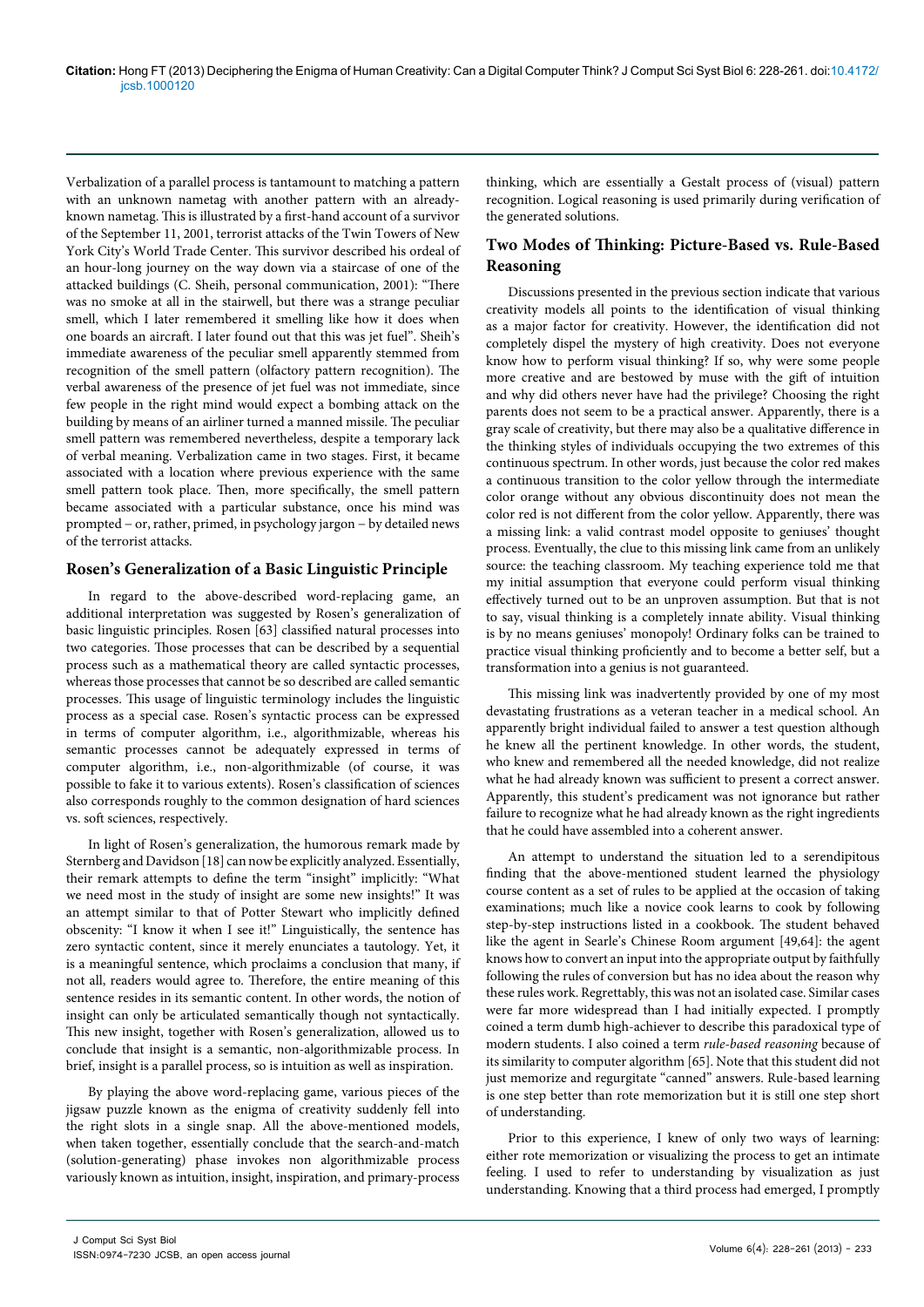changed what I knew as understanding to a matching term: *picturebased reasoning* [65]. Of course, the terms, rule-based reasoning and picture-based reasoning, which I coined at that time out of my own ignorance, correspond to verbal and visual thinking, respectively. I retained the pair of newly coined terms, and used the two pairs of terms synonymously and interchangeably, because together the two pairs bridge the gap between cognitive science and computer science, as demonstrated in the word-replacing game.

One peculiar event did not escape my attention though. The student used verbal thinking in the solution-generating phase rather than just in the solution-verifying phase, as the models in Table 1 suggested. In other words, they never or seldom practiced picture-based reasoning. Therefore, dumb high-achievers are *practitioners of exclusively rulebased reasoning*. In contrast, ordinary folks probably practiced both types of reasoning, whereas geniuses apparently invoked picture-based reasoning more frequently and with a greater proficiency than ordinary folks. Using a derogatory term to designate a group of handicapped (mentally disadvantaged) students seemed to be cruel and inhumane let alone politically incorrect. For the following reasons, I did not replace it with practitioners of exclusively rule-based reasoning, ostensibly a politically neutral term. First, exclusively rule-based thinking is not a permanent disability but it can be cured by deliberate practices of visual thinking to the extent that it becomes hammered into an everlasting mental habit. The above-mentioned student was subsequently trained to become a visual thinker, thus completely shedding the image of a dumb high-achiever. Second, I retained the term just to draw attention to the seriousness and absurdity of the problem in our educational practices; grade inversion is far more serious than gradual inflation. Knowing that dumb high-achievers could be cured, my conscience was cleared.

Apparently, Poincaré's sweeping claim of discovering by intuition is not strictly true; it applies to individuals with sufficient creativity only. Dumb high-achievers discovered answers to examination questions by logic instead of by intuition. Ironically, Poincaré missed this important clue because he had no privilege to be surrounded by dumb highachievers! Suddenly, I realized that my greatest frustration turned out to be my most important inspiration, which was an opportunity that I did not recognize upon the first encounter: The opposite of geniuses are neither idiots nor ordinary folks, but, rather, dumb high-achievers. I did not recall seeing dumb high-achievers during the 1970s or the 1980s. The first time I noticed their existence was 1998, which coincided reasonably well with a report in Newsweek magazine: creativity of Americans showed a steady decline during the 1990s [66].

There is nothing fundamentally wrong about rule-based reasoning or algorithmic processes. Of course, an algorithmic process can be utilized to generate a solution, because it is supposed to re-generate the solution found during the solution-generating phase as a condition of verification. In addition, that is exactly what an expert system of the early AI stage does. Furthermore, if a subject has been learned and memorized as a set of rules, a problem can be solved by matching certain descriptive features of the problem with the descriptive content of relevant rules. It was an acceptable practice even in mathematics. In proving a geometric theorem or proposition, one is free to invoke already-proven theorems without having to re-deriving all the invoked theorems all over again. What is wrong is the practice of exclusively rule-based reasoning.

The subtle difference between the two ways of generating a solution was best demonstrated by a 1954 movie, called The Dam Busters, which

was a fictionalized chronicle of (British) Royal Air Force's raid on the Ruhr dams on the night of May 16-17, 1943 [67]. Lancaster bombers were specially modified and adapted to carry "bouncing" bombs (designed by Barnes Wallis) that would skip across water like a pebble, hit the side of a dam, and detonate after sinking. To do so, the bomb must be dropped from an altitude of precisely 60 ft (18.3 m). However, there was no sufficiently precise altimeter at that time to determine and ascertain the extremely low altitude. The fictionalized movie showed how the problem was solved while members of the elite 617 Squadron were relaxing at a London theatre shortly prior to the planned mission. While watching a scene with the dancers being spotlighted with two crossing beams, Wing Commander Guy Gibson was attracted to the adjustment of the projecting angles of the two spotlights so that the two beams tracked dancers in motion. The visual clue led to a serendipitous discovery of a novel solution: equipping Lancaster bombers with a pair of spotlights angled to meet at the water surface when the aircraft was at the correct altitude.

The recognition of the clue in the above-mentioned movie was based on analogy (analogical reasoning [68-71]) between a perceived pattern and mental imagery. The principle was based on a well-known geometry fact: A triangle is the only polyhedron that is not deformable, i.e., once the three sides are fixed, the three angles are also fixed (not so for a square or a pentagon). The same principle was invoked in the design of an architectural structure called truss. Actually, the Royal Navy invoked the same principle to track submarines by means of two properly positioned radar stations: a technique known as triangulation. Thus, in principle, the method of positioning an aircraft at an extremely low altitude could have been found by means of rule-based reasoning.

The identification of a proper rule to be used in problem solving relies heavily on the matching of keywords or key phrases, which are often nametags of rules or terse descriptions of their key features. To solve the Lancaster bomber problem by means of rule-based reasoning would require the correct keyword "triangulation" or "truss". Even in hindsight, it would be hard pressed to recall these proper keywords prior to solving the problem. The likelihood of coming up with the wrong and misleading keywords could not be overestimated. A practitioner of exclusively rule-based reasoning thus runs the risk of becoming a "prisoner of words": one can recognize a rule only when the name or the (written or verbal) description matches the features being sought. The criterion of matching is too strict and the resulting recognition lacks fault-tolerance; some potential solutions are likely to be excluded (false negatives). As a consequence, practitioners of exclusively rule-based reasoning have access to a limited search space, which is the repertoire of learned and still remembered knowledge, and lack the ability to recognize a disguised ("distorted") solution even when it is included within the search space. Francis Bacon obviously recognized this pitfall; he wrote, "The ill and unfit choice of words wonderfully obstructs the understanding" [72]. Thus, picture-based reasoning relieves the bondage of words and lets one search more freely for potential solutions (fault tolerance) than rule-based reasoning. Of course, picture-based reasoning has a tendency to include false positive solutions. However, these false positive potential solutions can be eliminated by careful scrutiny by means of rigorous rule-based reasoning.

In emphasizing the difference in thinking styles between geniuses and dumb high-achievers, I inadvertently gave an impression that creative people do not invoke rule-based reasoning to find solutions. In fact, creative people used whatever legitimate approaches to find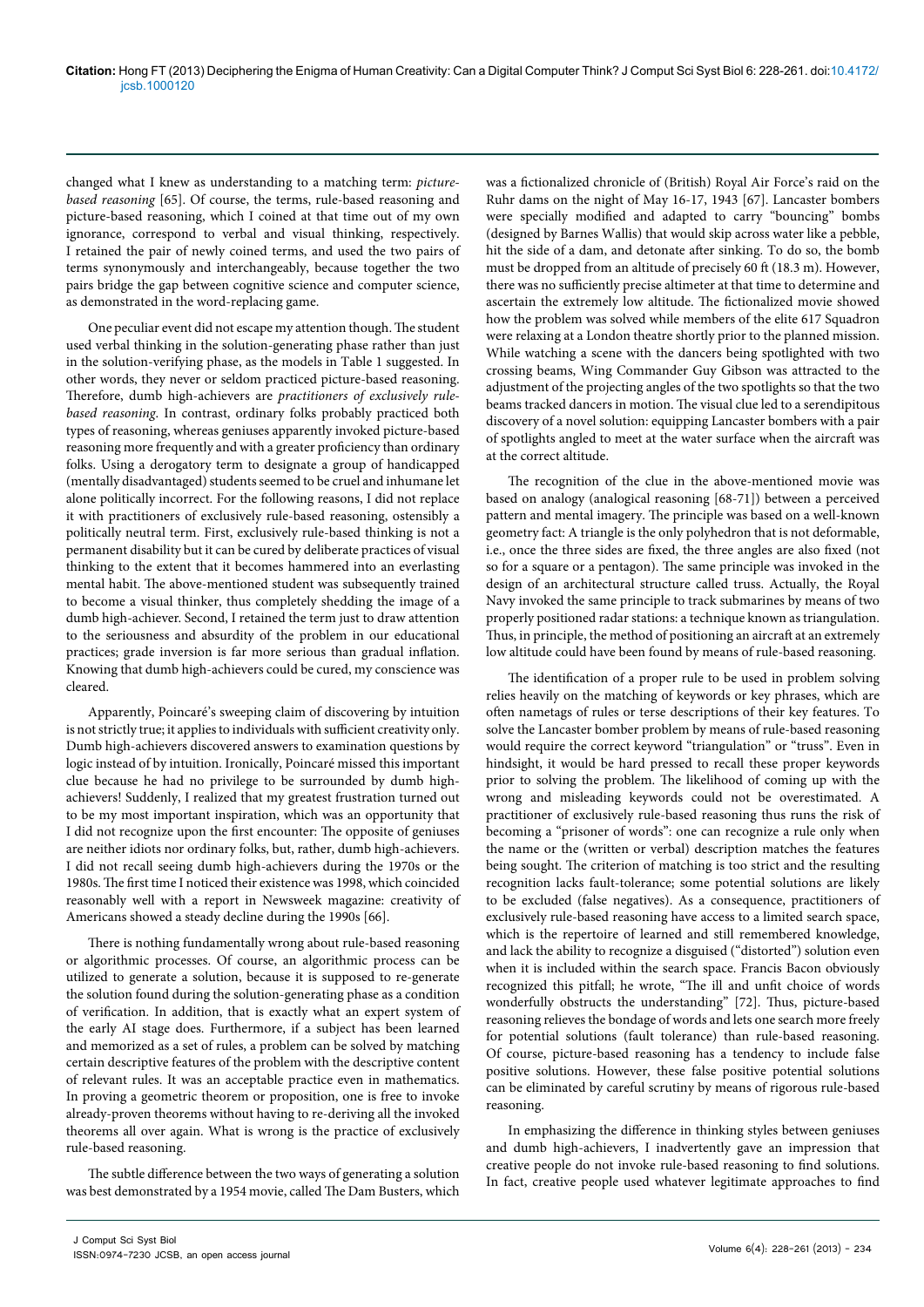solutions. By invoking both picture-based and rule-based reasoning, creative people certainly enjoyed a bigger search space than rule-based reasoning alone would offer. It is difficult for practitioners of exclusively rule-based reasoning to improvise because only what had been learned or known are included in the search space.

Whereas rule-based reasoning is of cardinal importance in verifying potential solutions, picture-based reasoning still plays an important role of error checking during the solution-verification phase whenever finding a solution may not be good enough – It must be the best solution. This consideration reminded me of the fictional television detective Columbo, who confessed to have a terrible habit: he liked to "tie up all the loose ends". Columbo's allusion to loose ends reflected his uneasiness about subtle incongruity detected only by means of picture-based reasoning; he felt something did not quite add up correctly. He often hanged around a crime scene − beyond the call of duty − well after a case had been closed. His continuing pursuit of a closed case sometimes led to new evidence and eventually overturned the verdict.

Crime-case solving and theory proposing are two special cases of creative problem solving. These two activities differ from ordinary creative problem solving in the following sense. In solving a regular problem, the first available valid solution usually signals the end of a problem solving session. In the court of law, a defendant is seldom convicted on the basis of a single piece of evidence. Moreover, in a civil court, it may be sufficient to convict the defendant on the basis of preponderance of evidence, but, in a criminal court, all other conceivable suspects must be exhaustively ruled out and all lines of evidence must converge on the chosen suspect nearly perfectly in order to prove the guilt beyond reasonable doubt. This means the jury does not jump to conclusions when the first available suspect fits all descriptions specified by available evidence. Here, picture-based reasoning comes to rescue. By viewing the case in a holistic perspective, picture-based reasoning let seasoned sleuths like Columbo or Sherlock Holmes detect subtle discrepancies. These discrepancies were what Columbo referred to as "loose ends".

In the case of theory proposing, the first available nearly satisfactory explanation of existing observations is often accepted for a lack of alternative theories. However, the acceptance is provisional, at least in Western science. As new evidence accumulates and starts to reveal discrepancies, new theories are proposed to remedy the deficiencies. An elimination process ensues on the basis of survival of the fittest. This is, of course, the consequence of Popper's well-known falsifiability argument [10]. Again, detection of subtle discrepancies requires picture-based reasoning. Picture-based reasoning becomes important in the solution-verifying phase when elimination of alternative solutions becomes important and crucial.

Speaking about error checking, even a highly reliable digital computer demands some sorts of safeguard. That was why the oldgeneration serial transmission hardware demanded a parity bit in the transmitted ASCII code in order to ensure the integrity of transmitted data. Other devices, such as checksums, serve a similar purpose for a block of data. It is well known that handling of digital information that does not make intuitive sense is prone to errors. It is probably the reason why there was an increase of the incidence of "friendly fire" accidents in the battle fields, as a consequence of the advent of hightech weaponry: it is difficult to ascertain that one is actually aiming at foes instead of friends or oneself, by just looking at the numerical coordinate information that controls the launching of a cruise missile.

Besides, a cruise missile only takes orders from its controller. It harbors neither affection for friends nor hatred towards foes, and is essentially selfless. This latter factor does not help reduce errors for a lack of human touch. In contrast, the old-fashioned way of aiming a canon was not very accurate, but at least, it was aiming in the right direction. This shortcoming is not too difficult to remedy: just convert the digital data back to analog forms so as to give the operators an intuitive feeling.

An excessive emphasis on picture-based reasoning often conveyed the opposite message that rule-based reasoning is trivial and unimportant. It is quite the contrary. Einstein considered the formal logical system invented by the Greek to be one of the two pillars for the development of Western science, whereas he thought the other pillar is the discovery of the possibility to find out the causation relation by systematic experimentation. Both processes pertain to the act of verification. As opposite to intuition, the ability to perform rigorous logical reasoning is not experience-dependent or age-dependent [8]. Thus, an innocent child could challenge the adults and declared that the Emperor actually had no clothes on. Otherwise, judgment of scientific truths would be the monopoly of the elder, and we would all be at the mercy of authority.

In the present article, I wish to painstakingly indicate that rulebased reasoning is required during the solution-verifying phase. In addition, rule-based reasoning (articulated in terms of words and/or equations) is required to communicate the thought content to others. One can hardly convince others with an unspeakable hunch. To add an additional layer of precaution, I also used the term practitioners of exclusively rule-based reasoning to describe dumb high-achievers; the latter used rule-based reasoning both during the solution-generating phase and during the solution-verifying phase.

# **Single-Step syllogism vs. Multiple-Step syllogism: Deduction or Abduction?**

Amidst emphasizing the merits of visual thinking, there remained a lingering doubt. If a solution can be established, and thus verified, by means of rule-based reasoning during the solution-verifying phase, it ought to have existed out there during the solution-generating phase. Why could not one generate the same solution by means of rule-based reasoning alone? Why was such novel solutions off-limit to dumb highachievers? The urge to tie up this loose end sent me down that path to find a satisfactory explanation.

Again, I sought inspiration from Poincaré's introspection. He said, "Pure logic could never lead us to anything but tautologies; it could create nothing new; not from it alone can any science issue" [21]. If we traced back even further, Galileo also expressed the same view. In his Dialogue Concerning Two New Sciences [73], Galileo stated through the word of his surrogate, the fictitious interlocutor Sagredo, "Logic, it appears to me, teaches us how to test the conclusiveness of any argument or demonstration already discovered and completed; but I do not believe that it teaches us to discover correct arguments and demonstrations". Which view is correct? That of Lawson and Medawar or that of Poincaré and Galileo?

A second thought and willingness to give Lawson and Medawar the benefit of doubt let me recall that many lemmas and corollaries in mathematics were derived from major theorems by means of a simple one-step logical deduction. Poincaré's remark about tautologies might not be strictly true. Apparently, his remark pertained only to multiplestep deductions as often encountered in mathematical creations,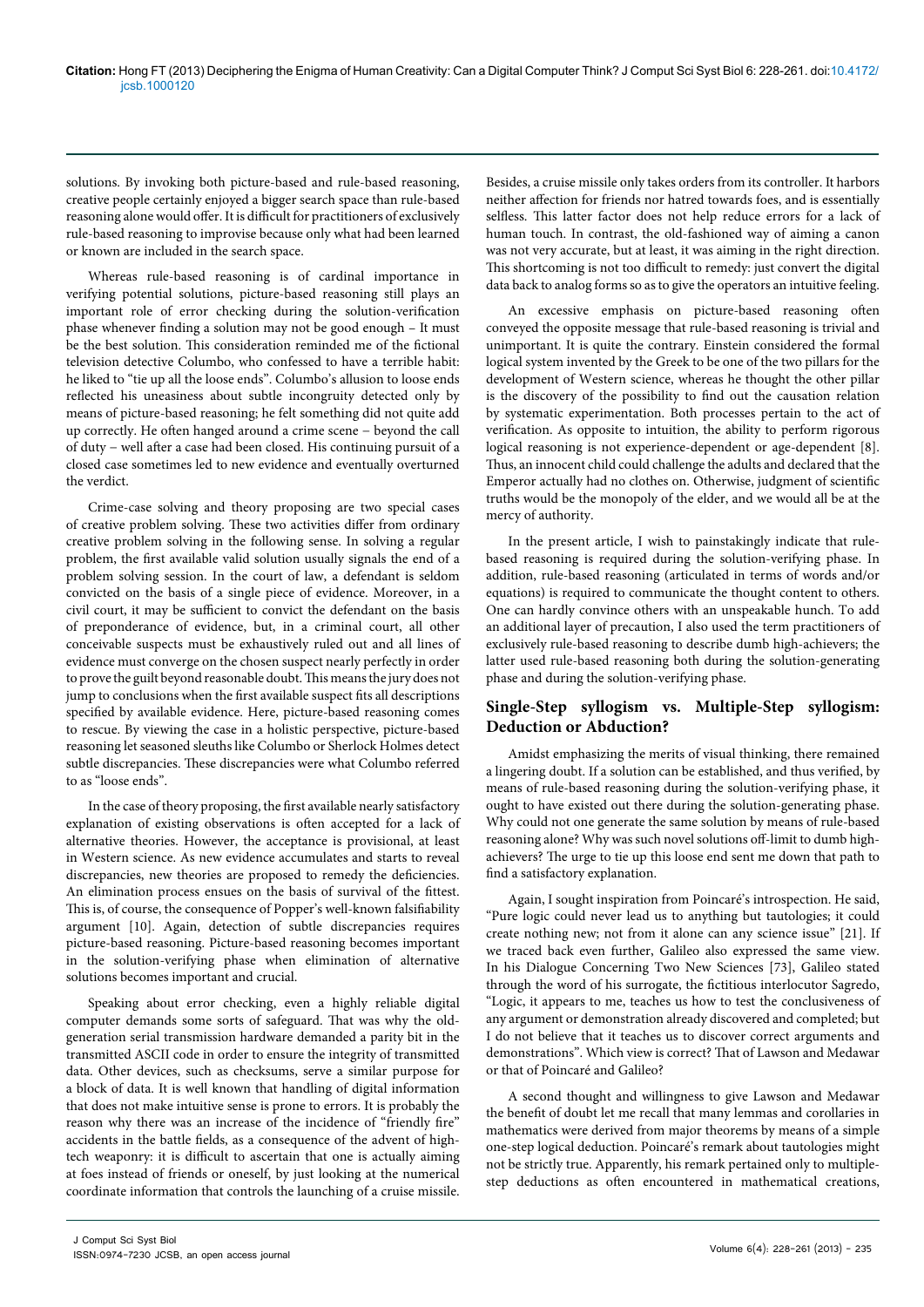if we take the context of his remark into account. That is, he was speaking about combinations and permutations of known equations to generate novel mathematical statements. Elsewhere Poincaré said, "Evidently because it is guided by the general march of the reasoning. A mathematical demonstration is not a simple juxtaposition of syllogisms, it is syllogisms placed in a certain order, and the order in which these elements are placed is much more important than the elements themselves" [21]. The key issue was proper arrangements of syllogisms: how to find the relevant syllogisms and how to find the proper way of arranging them so as to ensure a smooth logic flow. He further pointed out that most permutations and combinations of syllogisms (or equations) were meaningless, whereas the possibilities of such operations were virtually infinite so that even a lifetime would not be sufficient to complete the blind searches [21]. He was concerned about combinatorial explosion. Single-step logical deductions do not seem to have this problem.

Single-step logical deductions are commonplace, and are often referred to as common sense, which is a skill all rational folks are supposed to master. Multiple-step logical deductions appear to be far more demanding intellectually. We shall analyze an example in Arthur Conan Doyle's detective novel, A Study in Scarlet [7]. In Chapter 1, Sherlock Holmes greeted his future partner Dr. Watson upon their first encounter with a now-famous remark: "You have been in Afghanistan, I perceive". Watson was astonished, and exclaimed, "How on earth did you know that?" Of course, Holmes was a fictional character, but a fictional description often reflected the author's real-life experience. According to Abrams [74], the real-life counterparts of Watson and Holmes were Arthur Conan Doyle himself and Joseph Bell, M.D., of the Royal Infirmary of Edinburgh, respectively. In Chapter 2, with the title of "the Science of Deduction," Holmes explained his reasoning with four syllogisms, arranged in an easy-to-understand order:

From long habit the train of thoughts ran so swiftly through my mind that I arrived at the conclusion without being conscious of intermediate steps. There were such steps, however. The train of reasoning ran, "Here is a gent1eman of a medical type, but with the air of a military man. Clearly an army doctor, then. He has just come from the tropics, for his face is dark, and that is not the natural tint of his skin, for his wrists are fair. He has undergone hardship and sickness, as his haggard face says clearly. His left arm has been injured. He holds it in a stiff and unnatural manner. Where in the tropics could an English army doctor have seen much hardship and got his arm wounded? Clearly in Afghanistan". The whole train of thought did not occupy a second.

Keeping in mind this is fiction, I am not sure how seriously one wants to take Holmes' estimate of time. However, in my opinion, his estimate was about right when one figures things out by picture-based reasoning. Both Gauss and Tesla used lightning strike to describe the swiftness of thought. Archimedes had no time to put on his clothes but just yelled Eureka!

Here is cognitive scientist Willingham's interpretation [5]: "[Holmes' insight] turns not on incredible intelligence or creativity or wild guessing, but on having relevant knowledge. Holmes is told that Watson is a doctor; everything else he deduces by drawing on his knowledge of, among other things, the military, and geography, how injuries heal, and current events".

Apparently, Willingham's interpretation was self-serving and selfdeceiving; it supported his own theory but it did not make much sense.

The knowledge being used by Holmes was not of extraordinary type, but rather the common knowledge of his contemporaries, who read newspaper often. Holmes certainly knew more than just the portion of knowledge that he had used in the above reasoning. Holmes must sort out relevant knowledge from his myriad pieces of stored knowledge, accumulated during his detective career. Einstein was concerned about this point. He said, "For, if a researcher were to approach things without a pre-conceived opinion, how would he be able to pick the facts from the tremendous richness of the most complicated experiences that are simple enough to reveal their connections through [natural] laws?"

Einstein's call for subjective judgment in scientific investigations was a far cry from our conventional wisdom: objectivity is one of main virtues of Western science. However, Einstein did have a valid point to make. Let us take a look at a contemporary publication about the investigation of intuition. Lieberman classified two separate systems of thinking processes: X-system (or Reflexive System) and C-System (or Reflective System). A quick glance at Table 1 of his review article [17] reveals that most of the key elements discussed in an earlier section, including parallel processing and sequential (serial) processing, were listed. A word-replacing game, similar to what was described in an earlier section, would have led to exactly the same conclusion as ours. In fact, it is readily identifiable that the X-system corresponds to visual thinking, whereas the C-system corresponds to verbal thinking. Surprisingly, Lieberman never drew the latter conclusion. Apparently, Lieberman failed to recognize what he had already known as the right ingredients that he could have synthesized into a coherent and intelligible interpretation of intuition.

In another review article about intuition, co-authored by Dane and Pratt [16], the authors alluded to two information processing systems (rational vs. nonrational). They correctly identified intuition as a "fast" and "affectively charged" process involving "making holistic associations" and involving "recognizing features or patterns". All these key points are strongly suggestive of the association of intuition with visual thinking. In fact, had they practiced what they preached by making holistic associations with existing knowledge, they would have stumbled upon the answer. Instead, they got themselves entangled with ancillary (secondary) factors that facilitate but not guarantee intuition. Why they failed to cross the last bridge is of course an intriguing question. My speculation is: cognitive scientists refused to exercise their subjective interpretation of the objectively collected data because subjectivity is a taboo of the discipline, i.e., politically incorrect. Or, could it be because the notion of visual thinking, once "condemned" to be a prohibited topic, was permanently excluded from the search space? If this speculation is anywhere close to what actually transpired in their mind, then they were simply the victims of the institutionalized box (objectivity box or aversion-to-subjectivity box), of which few other than outsiders could jump out. In addition, they could be victims of undeclared assumptions ("taken for granted" assumptions), which are subjective opinions masquerading as objective facts. We have suggested that searching for undeclared assumptions is one of the quickest ways to jump out of the proverbial box [42].

Einstein did not indicate how he would have handled a similar situation subjectively. However, in his response to Hardarmard's questionnaire, he wrote [23]: (A) the words or the language, as they are written or spoken, do not seem to play any role in my mechanism of thought. The psychical entities which seem to serve as elements in thought are certain signs and more or less clear images which can be "voluntarily" reproduced and combined. There is, of course, a certain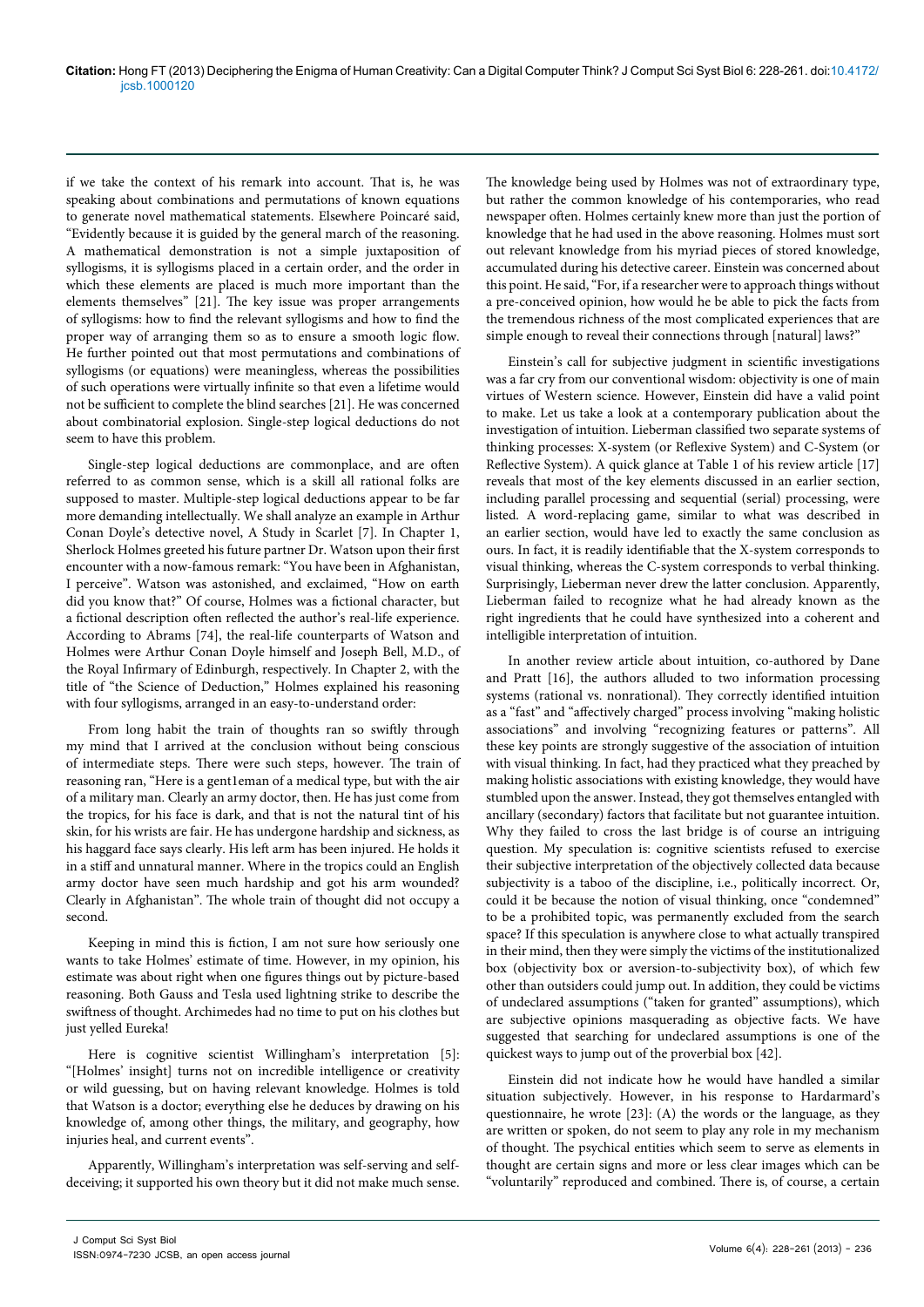connection between those elements and relevant logical concepts. It is also clear that the desire to arrive finally at logically connected concepts is the emotional basis of this rather vague play with the above mentioned elements. But taken from a psychological viewpoint, this combinatory play seems to be the essential feature in productive thought − before there is any connection with logical construction in words or other kinds of signs which can be communicated to others. (B) The above mentioned elements are, in my case, of visual and some of muscular type. Conventional words or other signs have to be sought for laboriously only in a secondary stage, when the mentioned associative play is sufficiently established and can be reproduced at will.

Einstein thought that he had invoked picture-based reasoning to find out the solution first, and then he had to belabor to get the idea out in words and equations (rule-based reasoning). Recall that picture-based reasoning is subjective whereas rule-based reasoning is objective. If we then "put two and two together," what Einstein meant by preconceived opinions might be obtained by means of picture-based reasoning? This is of course no proof but just a clue.

Here is an additional clue. Just reading Holmes' multiple-step syllogism in silent speech would take more than one second. Had it takes that long, it would not be called swift by my standard let alone by Holmes' standard? Obviously, the conclusion could not have been reached by means of mindless combinations and permutations of conceivable logical statements. Some sort of heuristic searching must be involved. Most likely, it was done by means of picture-based reasoning. Most likely, Holmes figured it out first in pictures, and then found the relevant syllogism later at leisure or upon demand. If the readers feel uncomfortable about taking a fiction seriously, the readers are invited to look at any satirical cartoon whenever opportunity arises, estimate the latency time, which it takes before bursting into laughter, supply a logical explanation and time the latter process again for the sake of comparison.

Actually, not everyone interested in mystery or detective stories agreed with the claim of Doyle or his alter ego, Holmes. In discussing the thought process of Gregory House, M.D., a contemporary television character and a Sherlock Holmes clone, Abrams [74] pointed out that all great fictional detectives mistook their methods as deductive, and most, like Holmes, simply scoffed at guesswork. Abrams thought that the thought process of Holmes and Dr. House was, instead, abduction. Abduction (abductive reasoning) was a term introduced by philosopher Charles Peirce [75]. In his original formulation, abduction means reasoning backward or reverse deduction, so to speak. Abrams made a good point. However, abduction, in Peirce's original formulation, is not the answer because it cannot fare any better than deduction against the wrath of combinatorial explosion.

Just like (forward) deductive reasoning, abductive reasoning is feasible only if it consists of a single step and/or finite and limited branching of reasoning. However, for complex matters, there seldom exists a single cause. In other words, the causes and effects are not a one-to-one correspondence, and reasoning backwards does not always lead to the main cause, even if the main cause is within reach (in terms of the limited number of steps of syllogism). Note that the wrath of combinatorial explosion put up roadblocks several times at several different hierarchical levels. First, one must make multiple attempts of single-step abductive reasoning, for reason just mentioned. That is, abductive reasoning must branch out backward. Second, multiplestep abductive reasoning must be summoned, if one succeeds in exhausting all conceivable single-step abductions to no avail. Third,

multiple attempts of multiple-step abductions must be sought after if one intends to uncover or discover all relevant factors. Unless one attempts to branch out backward several layers deep, one runs the risk of locking onto the first success, thus becoming a victim of the so-called confirmation bias [76,77]: the tendency to explain things away in terms of the first available plausible cause, thus missing other more pertinent causes. All these formidable ramifications render the task of abductions no easier than finding a needle in a haystack with a finite number of layers. Therefore, abduction, in Peirce's original formulation, is virtually useless for solving complex problems.

Abduction is useful, however, under certain conditions. In high school, I found a somewhat opportunistic way of establishing proof for a geometry theorem during an examination. Of course, I did not know the term "abduction". It was just a trick devised to beat the system, and I am somewhat embarrassed about it now. It went as follows. In proving a mathematical theorem or statement, deductive reasoning from the premises often leads to a small number of intermediate conclusions whereas abductive reasoning from the final conclusion also leads to a small number of intermediate conclusions or, rather, intermediate premises. Matching up the "dangling" deduced conclusions and the "dangling" abducted premises often suggested a straightforward way of pinpointing the required intermediate steps of logical proof, without much additional thinking. Note that the method of combining abduction and deduction works because the branching processes are limited (i.e., only a small numbers of branches). It would still work even if deductive reasoning and abductive reasoning must run several layers deep, as long as the branching processes are limited. Abduction would probably also work for problems in reductionist sciences. In this regard, abduction is superior to deduction because the former recommends priming the mind in the right (backward) direction in search for a hypothesis. In contrast, amorphousness and continuum (non-discreteness) of complex problems make abductive reasoning inoperative.

Readers who are familiar with Peirce's philosophy would probably object to our casual dismissal of abductive reasoning for good reason. The above analysis and dismissal specifically targeted Peirce's original formulation (ca. 1866-1878), which could be characterized as an inverse of syllogism. However, there were significant modifications in later versions. Peirce was pursuing the inferential reasoning leading to the "discovery" of hypotheses. He proposed and believed that abduction is the only way to find hypotheses ("abduction is the process of forming explanatory hypothesis"). In my opinion, the most serious difficulty of Peirce's original formulation is its outcome: generation of an infinite number of indifferent hypotheses. The probability of hitting the "correct" or "plausible" hypothesis is infinitesimal because of combinatorial explosion, as explained above. From Peirce's writing, he was apparently aware of the problem, at least implicitly [78]; he could not accept a countless number of indifferent abducted hypotheses. He also had to answer skeptics' doubt in regard to how abduction could give rise to new information (i.e., how could it not lead to tautologies?) In attempts to deal with mounting difficulties, Peirce began to shift his positions and started to add attributes to abduction. For example, he split abduction into a two-step process: generation and then selection of hypotheses [78]; he claimed that abduction is *inference to the best explanation*. In other words, Peirce was yearning and struggling to define some way of inference that constituted "educated guessing" or "clever guessing". He even blurred the distinction between insight and inference. Therefore, he began to inject subjective elements into the attributes that define abduction (see Sec. 12 ad 13 of [42] regarding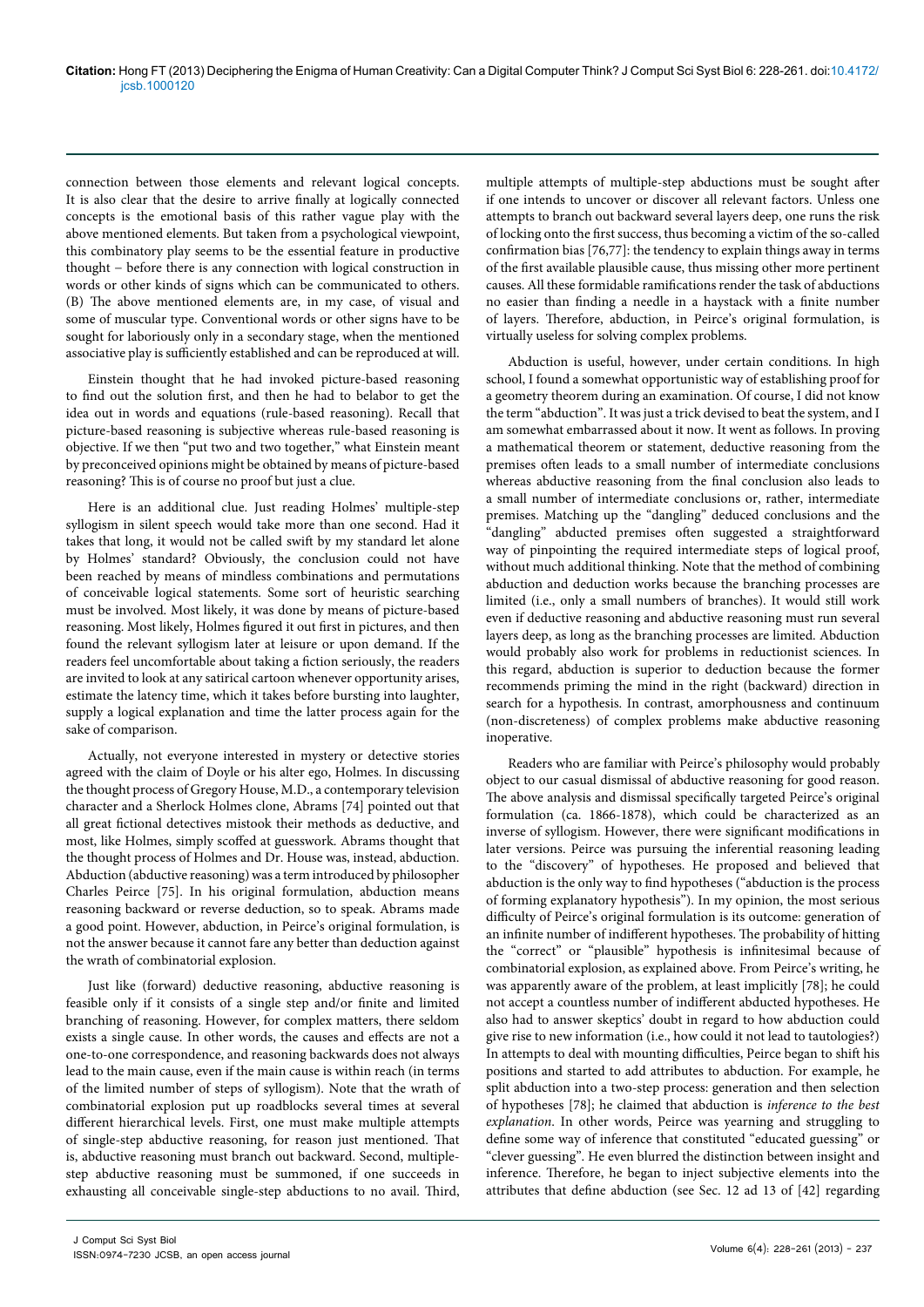the role of subjectivity in arbitrating competing theories). None of these patch-up works could silence criticisms, but, instead, bred new questions. In an attempt to overcome the difficulties, Hintikka interpreted abduction in terms of a guessing strategy of throwing questions at Nature [79]. This modification was tantamount to shifting subjectivity to Nature as a way of hiding subjectivity instead of eliminating it. The trouble is: Nature may subjectively select questions to grant answers but humans still have to throwing questions randomly or systematically at Nature to avoid the appearance of subjectivity.

Space limit does not permit additional elaborations and digressions. It suffices to say, if we identify Peirce's revised notion of abduction with picture-based reasoning, then most, if not all, of the above-mentioned difficulties vanish. In point of fact, Peirce's subsequent elaborations and modifications generated sufficient constraints for what ought to be abduction, thus thrusting picture-based reasoning to the forefront as the unique candidate that could fill the shoes so specified. In other words, if we try to picture what Peirce had described about abduction, the picture so generated can be readily recognized as that of "picturebased reasoning"! It would not be an exaggeration if we assume that Peirce had in mind picture-based reasoning as the only way to generate plausible and non-trivial hypotheses without articulating it explicitly as if he had tried to present a riddle to us (the hint to the riddle: Peirce's close encounter with the notion of insight and heuristic). In hindsight, Peirce was the strongest and the longest lasting voice against the popular claim of logical deductions as the venue towards discoveries; his objection should be construed as a wake-up call for those experts that continued to advocate logic and knowledge as the primary factors for creativity, thus legitimizing the educational practice of emphasizing transfer of knowledge at the expense of students' reasoning skill. They were the primary architects of education policies that were responsible for failing public education, at least in the United States and perhaps also elsewhere.

Our "enhanced" interpretation of Peirce's abduction also precludes the syllogistic interpretation of abductive reasoning. Syllogism and subjectivity are mutually exclusive. In philosophy jargon, there is no way to reconcile formalization with Bayes's rule. The only way out of this dilemma is to jump out of the "syllogism box". Picture-based reasoning itself has no directionality (random access); deductive reasoning and abductive reasoning are just two of its many possible verbal renditions (parallel-to-serial conversion) that happen to have the required rigor of reasoning but proceed in opposite directions. If so, abductive reasoning, in Peirce's original formulation, is just the syllogism – inference to the best explanation – that constitutes an after-the-fact fabrication of "the best explanation" of how one has discovered and what has led to one's discovery. It is similar, except in directions, to Sherlock Holmes' fabrication, upon demand, of "the best explanation" of how he had correctly figured out Dr. Watson's identity and his previous military tour to Afghanistan. If I were allowed to put words in Holmes' mouth, he probably would say, "My dear Watson, it is elementary; whether it is deduction or abduction, it is your pleasure and prerogative to choose!"

#### **Picture-Based Reasoning and Heuristic Searching**

The analysis presented in the previous section demonstrated that searching for a major novel solution by means of multiple-step logical deductions is not practical because of combinatorial explosion. Our subsequent discussion implied that picture-based reasoning offers the advantage of heuristic searching, by default; the hazard of

combinatorial explosion encountered by multiple-step rule-based reasoning makes picture-based reasoning look like a way of heuristic searching by comparison. However, that was not a foregone conclusion because of the following consideration. A larger search space may be an advantage for picture-based reasoning, but the space may be too large to be searched in real time. Just consider the number of templates to be selected in digital and analog pattern recognition. The search space in rule-based reasoning contains discrete items, which are often finite in numbers (digital pattern recognition). Besides, matching is swift; either a template fit or not fit, because of the lack of fault-tolerance. In contrast, the search space in picture-based reasoning contains a virtually infinite number of templates, because of fault-tolerance inherent in analog pattern recognition. The number of templates is infinite because there can be all shades of defects and distortions of all extents in a pattern (or template). Besides, recognizing suitable templates often requires some struggles; not every visual thinker can think as fast as Sherlock Holmes could. Superficially, it appears much more difficult to find a solution by means of picture-based reasoning than finding a needle in the haystack because, at least, the haystack is well defined and finite in size. In other words, practitioners of picture-based reasoning could possibly be overwhelmed by combinatorial explosion. That heuristic searching in picture-based reasoning is possible seems counter-intuitive.

Poincaré's introspection offers a clue. In a frequently quoted but seldom-understood episode during a sleepless night following his drinking of black coffee [21], he decided to abandon his persistent efforts, which lasted 15 days, of trying a great number of combinations [of equations] and reaching no useful conclusions. He wrote about his alternative approach, "Ideas rose in crowds; I felt them collide until pairs interlocked, so to speak, making stable combination". His description in terms of the words "collide" and "interlocked" as well as the phrase "stable combination" betrayed his thought as a game of piecing together a jigsaw puzzle. That is, he performed picture-based reasoning. He thus cleverly evaded the wrath of combinatorial explosion, since he did not have to waste his time trying those combinations that had not interlocked into a stable configuration.

Thus, picture-based reasoning does not mean examining each and every variation and distortion of a particular pattern "norm" indifferently; the intrusion of subjective judgment is apparent. It is common sense in playing a jigsaw puzzle not to perform random searches or systematic searches. For example, one selects only pieces with straight edges to form the edges or corners of the puzzle. Continuity or discontinuity of colors is also a useful guidance. The same principle can be applied to picture-based reasoning in general. Psychologists coined a useful term called "priming of mind," which means getting the mind ready to receive or perceive only a certain type of information. In other words, the human mind is an anticipatory system [80,81]. For example, one often has trouble understand one's own native language when one is travelling in a foreign country because the ears are tuned to the reception of spoken foreign words. This is actually a way of heuristic searching; one wastes no time in matching heard sounds with templates of one's own native tongue but, instead, one searches only the expected foreign vocabulary for a quick match of the heard words. In analog pattern recognition, one tends to ignore myriads of unrecognizable distorted patterns and to focus only on what are readily discernible as meaningful in a given context. Thus, the perceived risk of potential combinatorial explosion is somewhat alleviated and minimized by virtue of the reality that not all continuously varying templates are recognizable as meaningful in a given context. In other words, the incoming information is filtered;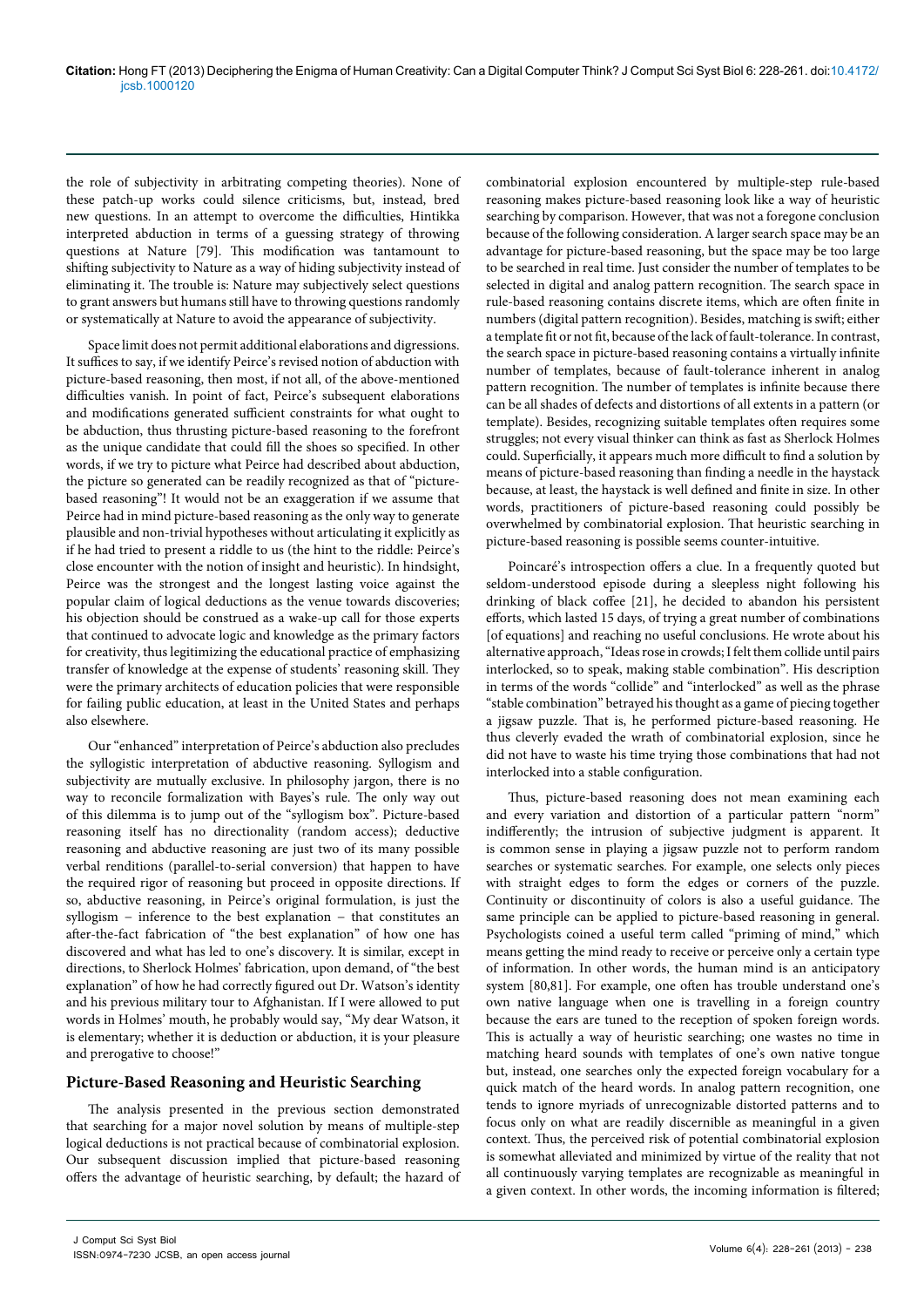different filters are dynamically selected for different circumstances, e.g., travelling in a particular foreign country.

There is an important requirement in analog pattern recognition: prior exposures. To see it once is cognition, whereas it takes seeing at least twice to recognize (or rather, re-cognize) a pattern. In other words, a template must be previously stored in the memory in order to recognize it. Analog pattern recognition and, for that matter, picturebased reasoning strongly depend on personal experience (prior exposures to a recognizable pattern or template). This is consistent with the report that intuition is experience-dependent whereas logic is not [8]. Legends had it that young children saw only dolphins in a wellknown painting known as *message d'amour des dauphins* because young children had no prior experience of seeing a naked couple in amorous embraces. Likewise, non-native Danish speakers had great difficulty in differentiating many shades of variations of vowel sounds [82]. Likewise, non-native Polish speakers had great difficulty pronouncing many different consonant sounds strung together in a row.

Since recognizable patterns must be accumulated by exposures (experience), the number of recognizable templates to be stored in the brain may still be limited over a finite lifetime − sort of the tip of an iceberg. In the 21st century, it is far more likely to be overwhelmed by knowledge than by experience. This is illustrated by the phenomenon of 9/11 Demon Face or Satan's Face 9/11.

The surprise attack on New York's World Trade Center twin towers, on September 11, 2001, prompted the witnesses to search for devil's faces in the smokes generated by massive explosions (priming of the mind). The fact that there was virtually no consensus as to how a devil should look like left plenty of room for imagination to soar (enhanced or exaggerated fault tolerance). Note that fault tolerance was greatly facilitated by two separate ways of varying (tweaking) both patterns and templates, respectively. In addition to the exaggerated fault tolerance just mentioned, which gives the viewers greater latitude of recognizing devils' faces, the smokes were also deforming continuously, thus presenting a countless number of evolving patterns for the viewers to pick and choose as a decent depiction of devils' faces. The situation was as if both the continuously deforming smoke patterns and the ever-changing imagination of the viewers made a joint effort to accommodate each other so as to identify a transient appearance of devils' faces! Even so, the cumulative time, during which these faces were unmistakably discernible by an impartial third party, was quite short as comparing to the entire burning period before the towers eventually collapsed.

#### **Intuition, insight and the "aha" phenomenon**

The enigma of creativity has been cloaked in mysteries for so long that all serious challengers of existing creativity theories are obliged to pass a number of tests in terms of explanatory power. Preferably, the model or theory must also demystify the process to the extent that intelligent laypersons can understand.

We shall demonstrate the explanatory power of our present rendition of the chance-configuration model by subjecting the model to the following litmus tests: a) explaining why novel discoveries often occurred without prior warning ("aha" phenomenon), b) explaining why some creators had no ideas about the source of inspiration even after the fact, c) explaining why some creators were consistently luckier than others, and, last but not least, d) explaining why it was so difficult to explain what intuition, inspiration, insight, hunch, etc. are all about.

To the best of my knowledge, none of the 20th century creativity theories satisfactorily passed the above tests. Picture-based reasoning offers a reasonable explanation that common folks (non-experts) can understand, thus demystifying the enigma.

Koestler, an accomplished writer from Budapest and a nonscientist by training, seemed to understand creativity better than most experts. He presented a unified explanation of scientific discoveries, arts and humour in his book The Act of Creation [26]. He pointed out that recognition of a joke is accompanied by a snapping action: bursting into laughter. In fact, the sample joke about Chamfort [26] demonstrated just that. The joke started with a fairly logical unfolding of the storylines, thus priming the mind of the readers in the wrong direction (locally logical storylines from the point of view of rule-based reasoning). The punch line was the ending sentence, which made the entire story look absurd (globally absurd from the point of view of picture-based reasoning). Appreciation of a subtle joke depends on picture-based reasoning for recognizing the funny aspect; it requires a holistic assessment of the entire storylines. In other words, one must see the trees as well as the forest.

Analog pattern recognition is based on an overall assessment of the entire "picture" or situation, rather than based on a discrete criterion or a finite number of discrete criteria. That is, the process is a parallel process, a holistic process, as the Gestalt psychologists used to preach. Therefore, the act of recognition does not follow a pre-determined procedure, but rather goes by an erratic sequence (random access). Picture-based reasoning also affords different angles of looking at the same problem (or its representing picture). One can pay attention to different aspects of the same problem or different parts of the same picture. One can also find a drastically different way of representing the problem in pictures. In other words, there are virtually infinite ways of priming one's mind. Furthermore, the outcome of a failed picture representation could suggest new ways of picture representation. This is probably what Campbell meant by "not guided by anticipation"; it is guided by improvisation, instead. The so-called incubation period helps to prime one's mind in different ways in random access. Some ways of priming yield no tangible clues, but others do. However, a fruitful way of priming one's mind doesn't reveal its identity until it is recognized; suddenness almost always accompanies the moment of recognition.

As briefly mentioned in the previous section, recognizing a distorted template or pattern is often neither instantaneous nor immediate; it takes time to stretch, twist, tweak, tackle, and eventually make a template snap into the right place, just like snapping together parts with poor clearance in a car manufacturing assembly line. In brief, delaying in recognizing caused by random tweaking (random access) imparts unpredictability during exploration, thus resulting in suddenness of occurrence and surprises. The moment of recognition (in Simon's word) or discernment (in Poincaré's word) coincides with the exclamation "Aha!" in English language and "Eureka!" in Greek language. It is also the moment, when one bursts into laughter in response to a subtle joke, which Koestler called a snapping action.

As to the question why creators had no clues about their discoveries even after the fact, parallel processing also offers a reasonable explanation. A perceived clue, whether it is in words or in pictures, is held in one's working memory, which fades as quickly as it forms. If we do not catch it right away, it is gone and forgotten forever. If we do catch it, and link it to a viable solution, a picture clue is much harder to recall than a word clue, because the clue does not ring in our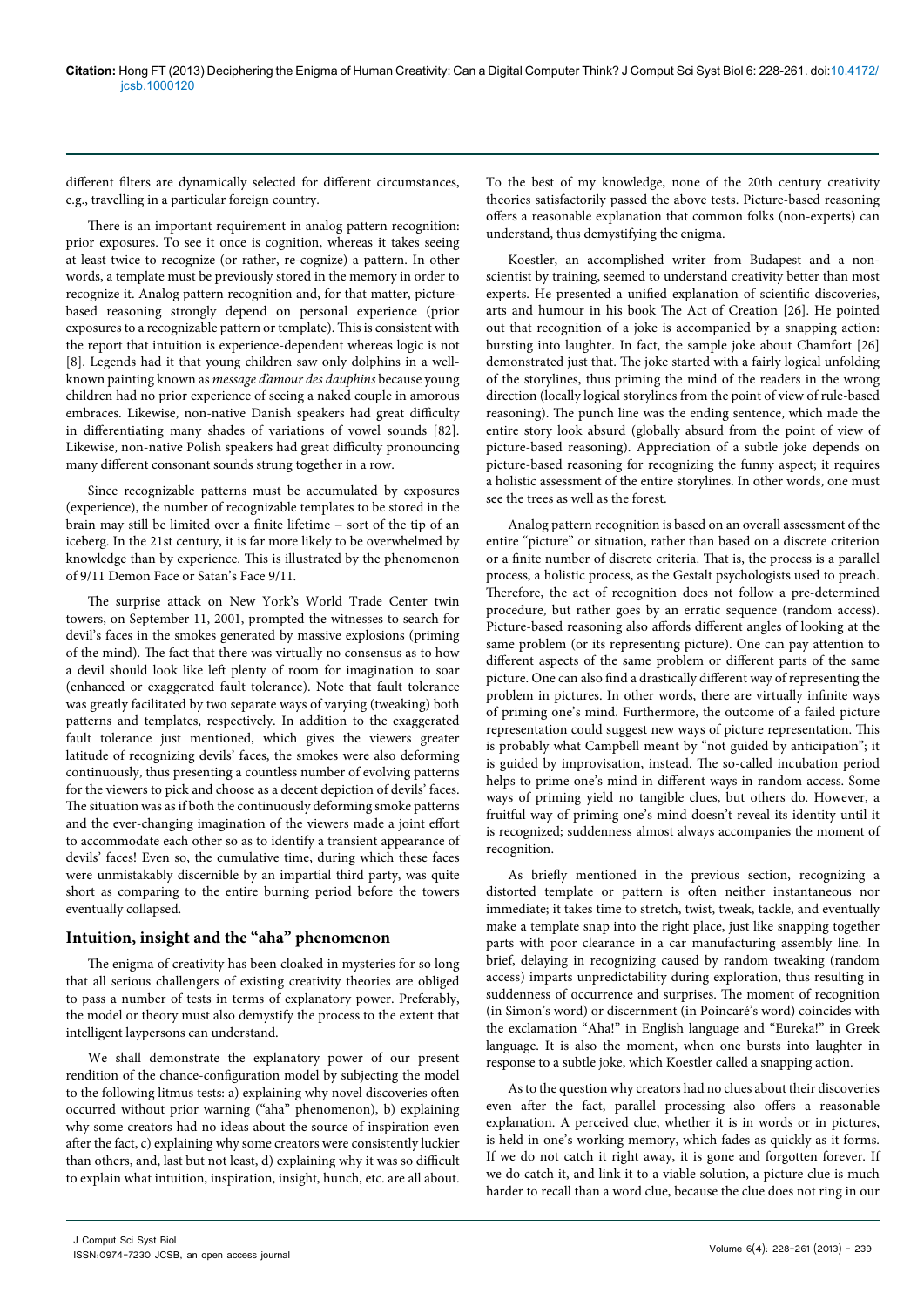ears afterwards. If a particular clue comes from a portion of the picture rather than from the entire picture, it is even harder to recall. Among the hardest to recall are the type of clues provided by the absence of an expected element (see an example below). It is easier to recall or name a clue that is not supposed to be there; the mere presence of it provides a direct visual cue. When something that is supposed to be there is actually missing, one has no clue about what the clue is precisely because the clue itself is not around to serve as a reminder.

Once the elusive match between the pattern and the perceived template forms precariously, the mind must be able to "lock onto" the idea − snap it into a stable configuration, as indicated in Poincaré's black-coffee episode − and not get confused again. Einstein also alluded to this brief period of mind struggle: "… the mentioned associative play is sufficiently established and can be reproduced at will". Matching a correct answer with a novel and subtle problem may be as difficult as landing a modern fighter jet in the middle of the night on the heaving deck of a cruising aircraft carrier in a stormy sea. Sometimes the feat cannot be accomplished with a single attempt; multiple passes are often necessary.

We shall illustrate the points made above by the mind journey of Galileo when he discovered the four larger moons (called Galilean moons) of Jupiter more than 400 years ago, as chronicled in his book Sidereus Nuncius (The Starry Messenger or The Sidereal Messenger)



**Figure 2:** Galileo's observation records of Jupiter's moons from January 7, 1610, through January 13, 1610. Initially, Galileo's presumed that the three or four little stars (depicted by the symbol \*) around Jupiter (depicted by the symbol O) were fixed stars. He thought he was monitoring the apparent trajectory of Jupiter relative to the background of these fixed stars. The designations of direct motion and retrograde motion were Galileo's interpretations under this unproven assumption. See text for further detail. (Reproduced and modified from [83]).

[83]. An appendix at the end of this article presents a brief explanation of the trajectory of an outer planet, along with the definitions of direct motion, retrograde motion and station, for the benefit of readers who are unfamiliar with the topic.

On January 7, 1610, Galileo aimed his telescope at the night sky and brought Jupiter into view. He saw three little stars near Jupiter: two to the east of Jupiter and one to the west. Unsuspicious of what was going to transpire in the next few days, he thought the three little stars were ordinary fixed stars, which were too faint to be visible to naked eyes.

On January 8, he saw a different arrangement as shown in Figure 2. Galileo commented, "I was aroused by the question of how Jupiter could be to the east of all the said fixed stars when the day before he had be to the west of two of them. I was afraid, therefore, that perhaps, contrary to the astronomical computations, his motion was direct and …". According to Footnote 91 of van Helden's translation of Sidereus Nuncius [83], "Jupiter had passed its station at the end of January and was slowly moving from west to east" (i.e., Jupiter underwent direct motion at the very end of January). So we can infer that Jupiter was undergoing retrograde motion in early January. Therefore, when Galileo found that Jupiter had undergone direct motion from January 7 to January 8, he suspected that the astronomical predictions were in error. (The distances between those little stars were also shorter than the night before. However, we shall ignore this latter fact and just focus on the key point to be analyzed below.) So he "waited eagerly for the next night". But the sky was overcast on January 9.

Then on January 10, he saw that two little stars were to the east of Jupiter, which implied retrograde motion. But Galileo merely said, "When I saw this, and since I knew that such changes could in no way be assigned to Jupiter, ….., now, moving from doubt to astonishment, …" He concluded, "The observed change was not in Jupiter but in the said stars" What he meant was: it was not Jupiter that moved relative to the little [fixed] stars, but, instead, it were the little stars that moved relative to Jupiter. Note that there was a dramatic change of Galileo's perception. If he were to continue his line of thinking as of January 9, he would have simply concluded that Jupiter was undergoing retrograde motion, as predicted by astronomical computations, and, therefore, the predictions were not in errors after all (and he could have explained away his observation of direct motion the night before by inventing an excuse, e.g., he probably had too much drink the night before!). But Galileo seemed to be totally oblivious to this obvious conclusion, but, instead, he seemed to be attracted or, more accurately, distracted by something else. He seemed to imply that the three little stars were whirling around Jupiter, sometimes to the east of Jupiter and sometimes to the west on a time scale of a couple of days. On January 11, he concluded, "entirely beyond doubt," that these little stars are Jupiter's satellites.

For stargazers, it is common knowledge that two consecutive stations are usually separated by months. For example, Jupiter underwent direct motion from January 2008 through May. It was at station around May 2008, and it did not move much during the month of May. From June 2008 through September, it underwent retrograde motion and reached station around September, and moved very little in early September. It turned to direct motion again from mid-September 2008 through January 2009 [84]. By leafing through some 65 hand drawn pictures in Galileo's book, which were similar to what are shown in Figure 2, it became immediately apparent that Jupiter underwent too many reversals of motion from direct to retrograde, and vice versa, during the two brief months from January 7 to March 2, 1610. If I based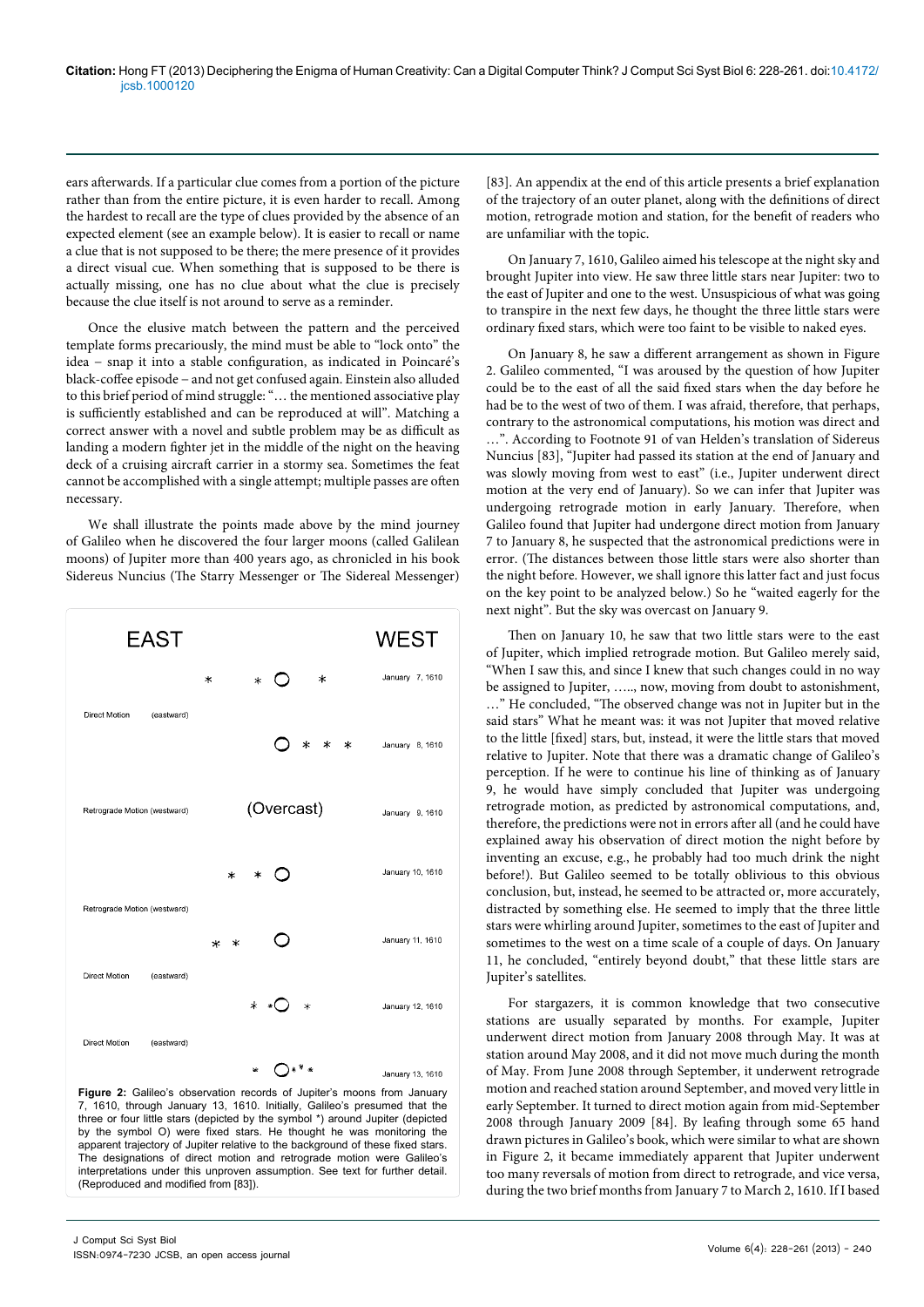my judgment solely on the interval between two consecutive reversals of Jupiter's relative motion (i.e., two consecutive stations), the earliest possible day to draw the satellite conclusion would be January 12 (or January 13, to be on the sure side). Yet Galileo immediately abandoned the fixed-star hypothesis on January 10, and he turned "from doubt to astonishment," and said something to imply that those three little stars moved around Jupiter as if it were a major center of attraction (no pun intended at this pre-Newtonian stage). By January 11, Galileo quickly reached the satellite conclusion, beyond reasonable doubt, so to speak. What bothered me was: Galileo's conclusion preceded mine by a twoday margin. Besides, both his astonishment and his distraction on January 10 confounded me!

However, I was not alone. Stillman Drake, one of the foremost Galileo scholars of our time, even presented evidence to show that Galileo could not have reached the conclusion until January 12 or later [85,86,87]. He thought reaching the conclusion on January 10 or January 11 was "unthinkable". Nevertheless, I was willing to give Galileo the benefit of the doubt, since his astonishment and his unusual remark caught my attention; his remark exhibited the quality of intuition-generated "affectively charged judgments" alluded to by Dane and Pratt [16]. Apparently, Galileo was able to detect the anomaly after seeing only a single reversal from direct to retrograde motion! What was the basis of his jumping to conclusions so soon? What did I miss?

In order to find the subtle clue that led Galileo to his conclusion, I must temporarily suppress my memory of Galileo's descriptions about Jupiter after January 11, 1610, much like a jury whom the judge has instructed to ignore inadmissible evidence. In particular, I had to temporarily "erase" my memory about Jupiter's frequent reversals of motion between January 12 and March 2. Failure to do so could only aggravate my own confusion and deepen the mystery.

I re-enacted Galileo's observations in a strictly day-by-day and frame-by-frame fashion, without peeking ahead of his records in Sidereus Nuncius. Suddenly, like a lightning strike, I sensed something missing in the picture. By deliberately focusing on the picture part of my thought, I eventually succeeded in articulating Galileo's unspeakable "gut feeling": If it took months rather than days for Jupiter to complete two consecutive stations, why did Jupiter turn from direct to retrograde motion without a temporary standstill relative to fixed stars (i.e., station), for at least a couple of days, if not for a week? The absence of Jupiter's station was what had astonished Galileo. Although he did not say it explicitly, his astonishment betrayed his "gut feeling" or intuition. Apparently, this subtle point eluded most, if not all, Galileo scholars for the past four hundred years.

Other thoughts must have also crossed Galileo's mind. He noticed that the little stars and Jupiter formed a straight line in parallel with the ecliptic. This observation is consistent with three little stars orbiting around Jupiter with orbits that are coplanar with the Earth's orbit. He also noted the significant changes of brightness (as little stars moved closer or farther to the Earth). Besides, he seemed to recognize which little star was which, just like his own children, and he said that he was sure no other stars on the ecliptic was near Jupiter, thus conjuring up a specter of three little stars whirling around Jupiter. Also, he noted the changes of mutual distances, which he initially had chosen to ignore and set aside. All these lines of evidence, which were weak when taken individually, became strongly suggestive of his satellite hypothesis, when taken together. The convergence of several lines of evidence suddenly crystallized into so coherent a picture that there appeared no other credible explanations that were consistent with so many lines of weak evidence. I do not believe that Galileo would draw his extraordinary conclusion on the basis of a single piece of evidence, especially when he was fully aware that his life was on the line or, rather, on the burning stake! Picture-based reasoning merged all these lines of evidence together in a snapping action, thus generating an "aha" moment while Drake and I were still in the dark! A detailed analysis of this event with additional evidence for the general audience can be found in [43].

Note that Galileo and I primed our mind differently. I was looking at the intervals between two consecutive stations (i.e., how fast Jupiter moved), whereas he was looking at how fast Jupiter's apparent motion changed directions. Equivalently, I was looking at the first timederivative of Jupiter's apparent motion, whereas Galileo's was looking at the corresponding second time-derivative. It was a small difference of viewing angles, which got amplified into a two-day margin. His recognition was spontaneous, but mine required struggling in addition to the big hint from his astonishment! Albert Szent-Györgyi was right: "Discoveries consists of seeing what everybody has seen and thinking what nobody has thought". The key difference is recognition, and the venue is picture-based reasoning.

The above-described thought process was a reconstruction based on data made available by Galileo's Sidereus Nuncius. It is impossible to verify the above-described reconstruction because of the 400-year margin. However, it gave me a first-hand experience of using Galileo's picture information, plus his emotional outburst, to get an "aha" experience. The reconstructed process had most of the important elements of intuition. I believe that the reconstructed process provides sufficient evidence to pass several tests listed at the beginning of this section.

## **Interpretation of Serendipity, Poincaré's Incubation and Unconscious Work**

The phenomenon of incubation, reported by Poincaré regarding his discovery during a geological excursion [21], was mysterious and controversial. Some mainstream psychologists such as Hayes [2] dismissed the significance of incubation simply because there was insufficient time for incubation to take place prior to discoveries. Yet, many of us who were lesser talents than Poincaré had the experience of benefiting from incubation.

Poincaré's incubation can be understood in terms of modern theory of selective attention and in terms of the choice of appropriate search space. Poincaré's sustained concentration on his work for a period of four or five days might have led him to focus on an unfruitful part of the search space. His trip to a pre-planned excursion led to defocused attention [88-90] and allowed him to shift his attention to a previously neglected portion of the search space. This interpretation is supported by both arousal and affect research. The detail will not be pursued here (see Sec. 4.8 of [41]).

In hindsight, it is difficult to justify Hayes' selection of a minimal duration as the objective criterion of incubation periods; the criterion seems rather arbitrary. Why should there be a time limit for incubation except perhaps during a student examination? The incubation period could be as brief as a 15-minute coffee break or other brief diversions just long enough to get the mind off its previous pre-occupation but not long enough to be detected by Hayes' behavioral observations or experiments. Of course, it could be much longer. Once it took me about two weeks to recover from despair following a failed effort, and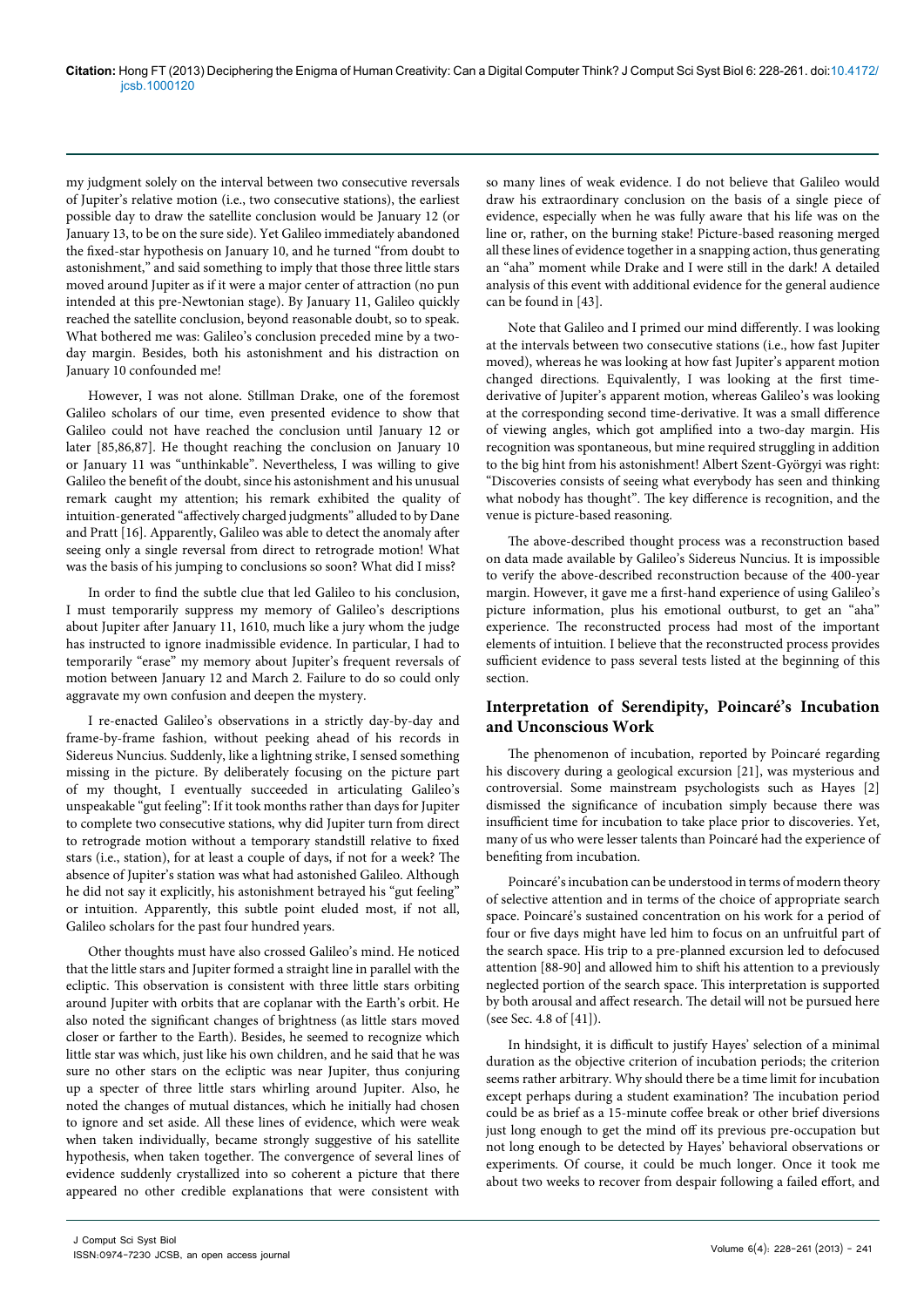to become able to look at the same failure from a different perspective so as to recognize that the very failure was actually a success in disguise (see p. 213 of [41]). Peirce's incubation period for perfecting his definition, or definitions, of abduction was quite long. Presumably, he needed his critics' perpetual counter-arguments for inspiration. It took a life-long dedication for Peirce to bring out the best of his talent.

However, defocused attention alone is probably not sufficient for incubation to work. It was probably necessary for Poincaré to maintain lingering attention to his problem in the back burner. That is, he must keep his problem at the "edge" of his attention, so that when plausible solutions began to surface, he was ready to recognize. This is probably one of the many crucial character traits of creative individuals, which serves to enhance their chance of serendipity.

In 1754, Horace Walpole coined a new word "serendipity" to describe accidental discoveries [91-93]. A number of important novel discoveries appeared to be the consequence of an accident, which ordinary folks would regard as a failure, but a creative individual saw an unexpected opportunity in it. What made creative individuals recognize their opportunity? Why did they have luck that eluded others? Luck was undoubtedly one of the factors, since the accident was unplanned. But it took more than just luck, since there was almost always someone else that lamented about the missed opportunity for having ignored the accident and for having passed it on as bad luck instead of blessing in disguise. Louis Pasteur had a punch line to characterize the person who had not missed the opportunity. He said, "In the fields of observation, chance favors only the prepared mind". But what constitutes a prepared mind has been a subject of speculations. Hayes [2] thought what Pasteur means by "the prepared mind" was someone who is sufficiently knowledgeable to recognize the chance of a discovery [94]. What Hayes stated was the standard nonelitist explanation. Evidence against the non-elitist view was presented earlier, and it will not be repeated here.

The non-elitist view was by no means widely accepted. Pasteur's prepared mind is better understood in terms of the concept of priming of mind. Root-Bernstein [95] thought that it is not sufficient simply to be in the right place at the right time: a scientist must be expecting something for serendipity to occur. But how to expect an unexpected event as a way of priming one's mind ahead of time is an intriguing problem. Boden pointed out that parallel processing of the mind is a key factor for serendipity; it is not mere random chance alone but rather "chance with judgment" [22]. Boden also presented an extensive discussion about the unpredictability of serendipity. Her interpretation can be made clear, if the word "judgment" is replaced by Simon's chosen word "recognition" or Poincaré's chosen word "discernment": serendipity is pattern recognition at an unguarded moment. Here, at work is the ability to make a subtle match between a pattern and templates under an unplanned, unexpected circumstance. Moreover, a prepared mind is one that stretches one's attention to the problem beyond the formal session of working hours so that when the right solution pops up in an unexpected moment and in an unexpected "form" or circumstance, the stimulus automatically elicits a process of recognition. In fact, this is not just my opinion. When Isaac Newton was questioned about how he had discovered the law of gravitation, he indicated that he had done it "by thinking about it all the time". More recently, Andrew Wiles recalled how he had been enchanted with the problem of proving Fermat's Last Theorem [96,94], "I was so obsessed by this problem that for eight years I was thinking about it all of the time − when I woke up in the morning to when I went to sleep at night". Here, the keyword in Wiles' remark is "obsession". The nonelitist school got it all wrong; it was obsession, from the practitioners' perspective, which was disguised as hard work, from the observers' (subjective) perspective. More extensive discussions about the role of obsession in creativity can be found in [97].

As for Boden's notion of unpredictability, it is not just because of the unpredictable encounter with Lady Luck, but also because of the required step of recognition, which is by no means guaranteed upon the encounter with Lady Luck. Root-Bernstein's notion of expecting the unexpected also requires further elucidation. Again, analog pattern recognition provides the explanation: the step of recognition is carried out in terms of pictures rather than in words.

Let us consider the case of Thomas Edison's invention of phonographs, which was ostensibly his most original invention. Because of Edison's experience as a telegrapher in his youthful years, he maintained a vivid interest in the invention or improvements of telegraphic equipment [98]. He invented an automatic telegraphic repeater, which recorded signals in Morse code and repeated them simultaneous to one or more stations. This instrument used two turntables with two punctuated discs. One day, an accidental current overload caused the machine to spin the disc at a considerably higher speed than normally. Suddenly, the repeater began to chatter in high squealing sounds, which resembled human voices. He was fascinated by it and listened to it for a moment. But then he quickly fixed the repeater and resumed his previous activity. Superficially, he seemed to have maintained only a temporary and passing curiosity about the episode. Actually, he must have instantly captured the hint. As soon as he was through with the on-going project, he returned to the idea and started to design what turned out to be the first phonograph.

The idea of recording sound for later reproduction had not been conceived until Edison encountered the episode of the malfunctioning telegraph repeater. Previously, his contemporary Joseph Faber invented a talking machine [99]. Faber focused on the sound-generating mechanism; his invention could be construed as a primitive analog speech synthesizer: an artificial organ of speech. He imitated the human voice-generating apparatus, by fabricating a vibrating ivory reed of variable pitch (artificial vocal cord), an artificial oral cavity with variable sizes and shapes, a rubber tongue and lips, a little windmill rolling in the throat and a tube attached to it so as to generate nasal sounds. Faber's device was meant to produce pre-determined or preconceived voice-like sound patterns. Edison was aware of its development but his approach turned out to be quite different. Whereas Faber tried to produce different kinds of vibrations for voice imitation, Edison took the vibrations as given and ready-made, and focused on reproducing sound or voice from a pre-recorded vibration pattern. When Edison heard the voice-like sound generated by the malfunctioning telegraph repeater, he recognized a practical way of producing voice-like sound: he must have seen mental imagery of a spinning record disc with groves of varying patterns, previously generated by original sounds, just like his telegraph repeater's disc. Edison must have been thinking about a voice-generating mechanism all the time and had put it on a back burner when he was preoccupied with other ongoing projects. Priming of his mind in this way allowed him to instantly recognize an excellent way of producing voice when he heard the "noise". How did he prime his mind for the unexpected event? He simply could not have formulated his anticipation of the occurrence in words because there was no precedent of voice generation by means of a spinning disc with indentations or punctuations. Had he dreamed of an accident like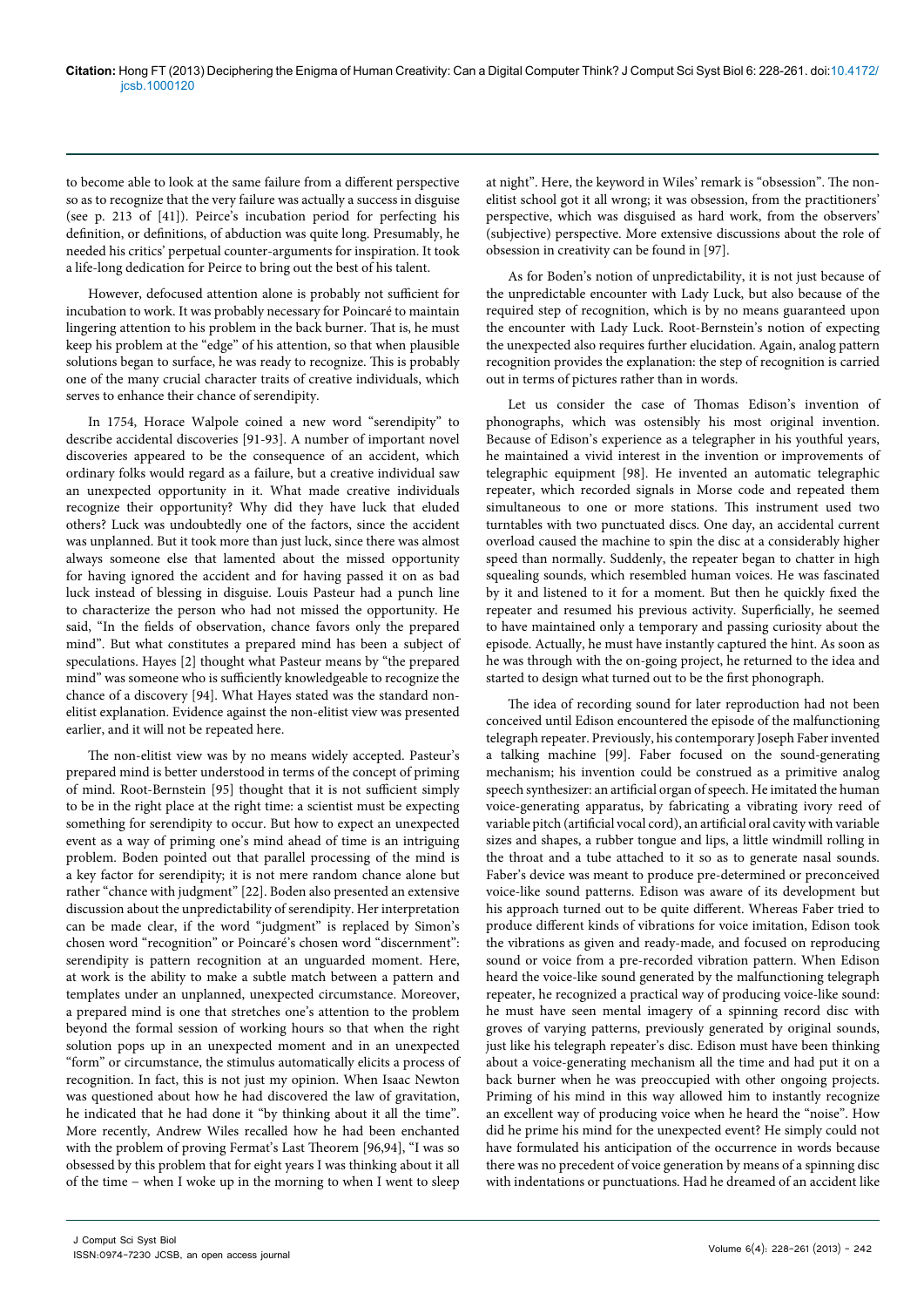that, he would have just gone ahead and done it rather than waited for a day when an accident fulfilled his dream. He could only anticipate the unexpected in terms of imagined but vague sound patterns (the auditory equivalent of mental imagery).

Compared with Faber's talking machine, Edison's invention of the photograph included a two-part mechanism: one for recording and the other for faithful reproduction of pre-recorded sounds or voices. He had no intention of creating original sounds with a machine. Rather, he opted for "garbage-in-garbage-out" as well as "gem-in-gem-out", i.e., the idea of faithful recording and faithful playback by a 2-in-1 machine. While the noise from the malfunctioning telegraph repeater provided the clue for the voice-reproduction part of the invention, what inspired Edison to invent the recording part? I could not find an explicit explanation in books that I had consulted, but I can speculate here. I suspect that the inspiration came from the telegraph repeater itself with the aid of visual thinking. Recall that the telegraph repeater consisted of two spinning punctuated discs: one for reception and the other for repeating the received messages for transmission to several other stations. The symmetry of the two-disc arrangement might have inspired Edison to invent a sound recorder and a sound re-generator all in a single package of ideas. Symmetry appeals only to practitioners of visual thinking but not to practitioners of exclusively rule-based reasoning, simply because symmetry reveals itself in pictures rather than in words.

Actually, the most frequently cited story of serendipity was Alexander Fleming's discovery of penicillin: a culture plate of bacteria, which was accidentally ruined by contamination of a then-unknown agent (subsequently found to a fungus penicillium), inspired him to discover penicillin. What did Fleming expect all the time as a way of priming his mind? Obviously, he could not have primed his mind to see a contaminated culture plate. For if he had, he could just go ahead and deliberately contaminate the cultural plate, as skeptics suspected. He was expecting to see a vague image of massive death of various kinds of bacteria. A clear patch on the culture plate caused by a widespread occurrence of rupture of bacteria's cell membrane and cell wall was not the only visual scene of massive death. Seeing total immobilization of all kinds of bacteria under a microscope would be yet another. Interested readers can readily name other possibilities. I suspect that this kind of mindset and thinking was what Pasteur referred to as a prepared mind.

Many people, experts and laypersons alike, questioned the credibility of Fleming's story; some of them accused Fleming of deliberately contaminating the culture plate and others were short of calling Fleming a liar. In other words, some people invoked their own subjective experience or, rather, absence of experience to deny Fleming's subjective report. No wonder my classmate Delon Wu once complained, "Your objectivity is nothing but another kind of subjectivity". The readers may find more examples in their own experience. In fact, there were so many people, myself included, who had the experience of serendipity in minor or modest discoveries. They were unlikely to be all liars. Experts' lack of such personal experience was insufficient evidence for falsifying the claim of creative scientists regarding the existence of serendipity.

Edison's serendipity was an impeccable story. Edison once said, "Genius is one percent inspiration, ninety-nine percent perspiration". He must have a heart-felt disdain for others' excessive emphasis on inspiration or intuition or he just wanted to downplay their role in making discoveries. Therefore, pundits should not have to be concerned with the possibility that Edison might have concocted the fancy story just to contradict his own remark.

#### **Simulation of Gestalt Phenomenon**

The discipline of artificial intelligence is a marriage of creativity research and computer science [100]. In earlier sections, we have demonstrated how progress made in computer science and artificial intelligence research inspired creativity research. Now, we wish to examine how enhanced understanding of human creativity can also help artificial intelligence research. Simon and his co-workers designed a series of computer programs with the intent to simulate intuition and the "aha" phenomenon. The contributions to computer-based creative problem solving by Simon and co-workers as well as other pioneers of artificial intelligence were compiled in several books [101-104]. It is instructive to examine Michael Wertheimer's critique [46] and Simon's rebuttal [47]. Michael Wertheimer's analysis was based on the Gestalt view of creativity outlined in Max Wertheimer's book Productive Thinking [105]. Max Wertheimer, one of the chief proponents of Gestalt psychology, differentiated two types of thinking: ("blind" or senseless) reproductive thinking and (truly insightful) productive thinking. Reproductive thinking manipulates mental structures, but does not generate new mental structures, whereas productive thinking does both. It is readily recognized that reproductive thinking is just exclusively rule-based reasoning, whereas productive thinking includes both picture-based and rule-based reasoning.

Whereas Michael Wertheimer acknowledged the accomplishment of Simon's computer programs such as General Program Solver (GPS) [59,106], he thought that such programs performed only reproductive thinking. Specifically, he thought that crucial Gestalt elements, such as understanding (grasping both what is crucial in any given problem and why it is crucial), insight, and the associated "aha" experience, were lacking in these programs. Furthermore, the construction of problem-representations was done by the programmer, rather than by the computer program itself. Wertheimer dismissed the computer's learning as learning by rote ("mechanical" learning) rather than learning by understanding. Simon disagreed and claimed that all these had been accomplished by digital computers.

Simon thought that intuition could be interpreted as essentially "recognition" [39]. He devised the following criteria for testing the presence of intuition. As an illustration, Simon cited a program named EPAM (Elementary Perceiver and Memorizer) [107,108]. When a stimulus was presented to EPAM, the program applied a sequence of tests to it, using the outcomes of the tests to sort it down along a discrimination net until it was differentiated from alternative stimuli. A threshold was set in the discrimination net for recognition. EPAM could learn by experience and improve its discrimination net. EPAM could indicate its recognition but no information was stored regarding the detail of reasoning that had led to the step of recognition. Therefore, the recognition process was not reportable.

Simon also made an attempt to explain how his computer programs, such as GPS and EPAM, could exhibit the "aha" phenomenon. EPAM searched for a trillion (1012) possibilities on an average run, and was able to quickly reach a step of recognition in about two-tenths of a second through the uses of heuristics. The last test prior to recognition was simply the last straw that broke the proverbial camel's back, and was not the sole or main criterion that made recognition possible. Naturally, the computer program did not keep track of all the intermediate steps of testing and, therefore, EPAM could not report exactly how it had reached the conclusion. The computer simply did not remember.

Superficially, EPAM was still a rule-based program. What set it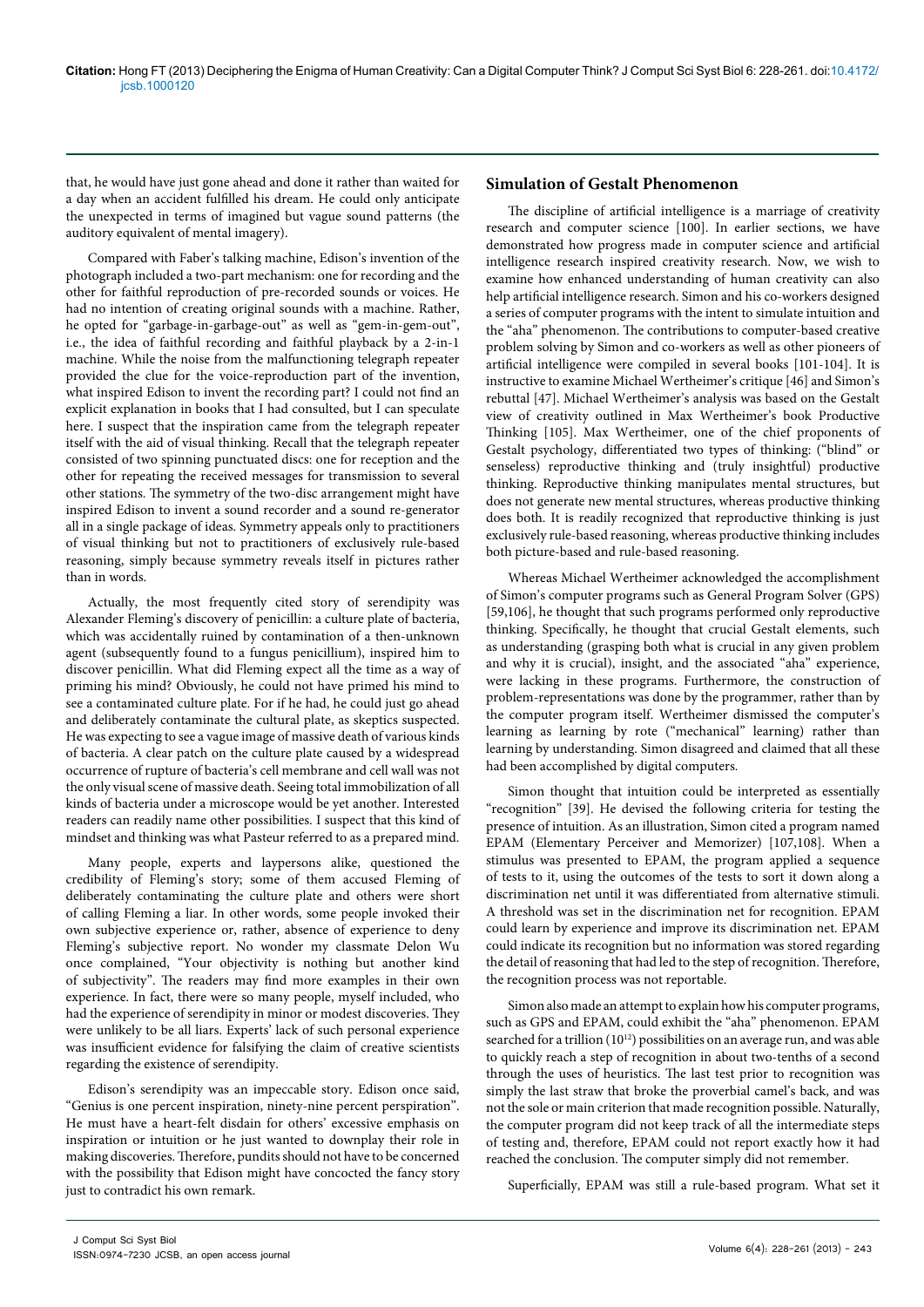apart from expert systems was the comprehensiveness of the heuristics and the relative "freedom" granted by the programmer. On the one hand, EPAM tested only some portion of the features of a pattern, thus admitting fault-tolerance. Therefore, patterns needed not be identical in order to be recognized as the same by EPAM. EPAM could deal with similarity as well as identity of patterns. On the other hand, by increasing the number of criteria for matching in pattern recognition and by allowing similarity instead of just identity, EPAM introduced a gray scale of recognition, thus converting digital pattern recognition into quasi-analog pattern recognition.

Strictly speaking, there was mixing of both analog and digital processes. The argument of unreportability is not convincing: EPAM deliberately tried not to remember the intermediate steps of reasoning. With increasing capacities and decreasing prices of mass storage devices, EPAM could have chosen to leave a "paper trail" of how it went through the discrimination net, thus making the detail reportable. As illustrated in the case of Galileo's discovery of Jupiter's moons, intuition is inherently difficult to articulate not because the detailed steps have been forgotten but rather because the detailed logic has never crossed the mind during the solution-generating phase. Besides, Simon's demonstration of the "aha" phenomenon lacked the snapping action alluded to by Koestler. The simulation of the Gestalt phenomena was close but not quite as close as Simon had claimed.

However, it is obvious that what Simon's programs did was not just "mechanical" learning. These programs are not strictly rulebased systems like expert systems. It began to deal with the gray-scale nature of pattern recognition much like picture-based reasoning at a primitive level, in spite of the technical challenges of performing analog pattern recognition in a digital environment. The sequence of tests applied to the stimulus to sort it down along a discrimination net was still sequential in nature rather than true parallel processing, and the searches were systematic rather than heuristic. I would prefer to call it quasi-analog pattern recognition, not because anyone else could do better but because the inherent restriction imposed by a digital environment prevented the machine from completely duplicate and recreate true intuition. It is implicitly understood that simulation never means to be exact duplication; simulation only approaches duplication asymptotically.

The Simon-Wertheimer debate also raised another question: Can a digital computer understand? Simon followed a test suggested by Michael Wertheimer: "one test of whether learning [with understanding] has really happened is to check whether what has been learned will generalize to a related task − if all that has transpired is sheer memorizing or mechanical associating, the learner will be unable to recognize the similarity between a task that has already been mastered and a new one which, while it may be superficially quite different, requires the same insight to solve it that also worked in the earlier task". The transfer of learning is a central issue for the "Gestalt theorist" [46]. What Michael Wertheimer alluded to is analogical thinking by means of picture-based reasoning. Simon pointed out that it was no great difficulty in constructing computer programs that could do just that. In fact, some programs could even learn to solve problems by examining worked-out examples and to construct a set of new instructions (rules) adequate for solving a wide range of algebra equations.

It is sometimes said that a problem is understood when it can be formulated or represented appropriately. The program UNDERSTAND [109] accepted simple problems stated in plain English and constructed representations of the problems that were suitable as inputs to a general

problem-solving program like GPS. Several computer programs existed that had simple capabilities to use analogies to formulate new representations.

Can a digital computer make scientific discoveries? Newell et al. [59] constructed several such programs, including one named "Logic Theorist" that managed to discover a shorter and more elegant version of proof of a theorem in Chapter 2 of Whitehead and Russell's Principia Mathematica than the original version. Thus, with proper coaching by the programmers, who provided or suggested how to devise heuristics, there was no question that a digital computer could make certain types of scientific discoveries, and, in all fairness, the performance must be considered impressive.

From the very outset, the debate between Wertheimer and Simon was destined to be inconclusive. The biggest hurdle was: no one then really knew what intuition is. It could only be indirectly specified on the basis of purely subjective feeling, which was hardly any consensus. Instead of evaluating the performance of these problem solving programs, the debating duo went for "the jugular" directly, and started to ask questions pertains to "thinking" and "understanding". Both terms were heavily tainted with subjective connotation. It is highly challenging to evaluate "thinking" and "understanding" objectively. Now, we can, at least, claim that there are two levels of thinking: at the rule-based level and at the picture-based level. Understanding at the picture-based level appears to be more profound than understanding at the rule-based level. Knowledge learned by means of picture-based reasoning is more likely to be transferred to superficially unrelated tasks that involve the same principle. However, within these two levels, there are many sublevels of understanding; understanding has many shades of grayness. Let us consider the case of physics of electricity and magnetism.

When basic laws governing electricity and magnetism, such as Coulomb's law, Ampere's law, Lenz' law, etc., became known, humans had some understanding about electricity and magnetism. Physicist Ernst Rutherford once said, "Qualitative is nothing but poor quantitative". Having these quantitative laws, no one could deny that humans had a respectable level of understanding. When Maxwell united the theories of electricity and magnetism and developed the well-known Maxwell's equations, humans attained a higher level of understanding than ever. One of these days when the Grand Unification Theory becomes well established, it will then be possible, at least for some professionals, to attain an even higher and unprecedented level of understanding. There are so many layers of understanding that peeling off one layer exposes the next layer, which waits to be understood. Even when all natural laws become condensed to a single one, one is still entitled to ask the question: why does this unique and ultimate natural law exist?

Obviously, both Wertheimer and Simon wanted to win the debate. What Wertheimer could do was set a bar or bars for Simon's programs to jump over. But setting the bar in terms of understanding, insight and the "aha" phenomenon was asking for disagreement because of the vagueness of definitions, which allowed the debating duo to stretch the latitude of their interpretations in opposite directions. An impartial third party could be equally baffled by the vagueness of these criteria. Wertheimer did set some concrete criteria in terms of demonstrable performance such as transfer of learning. However, these performance standards capture only part of the many attributes of the Gestalt phenomena. In other words, Wertheimer's limited number of criteria set only partial constraints for high creativity. It was tantamount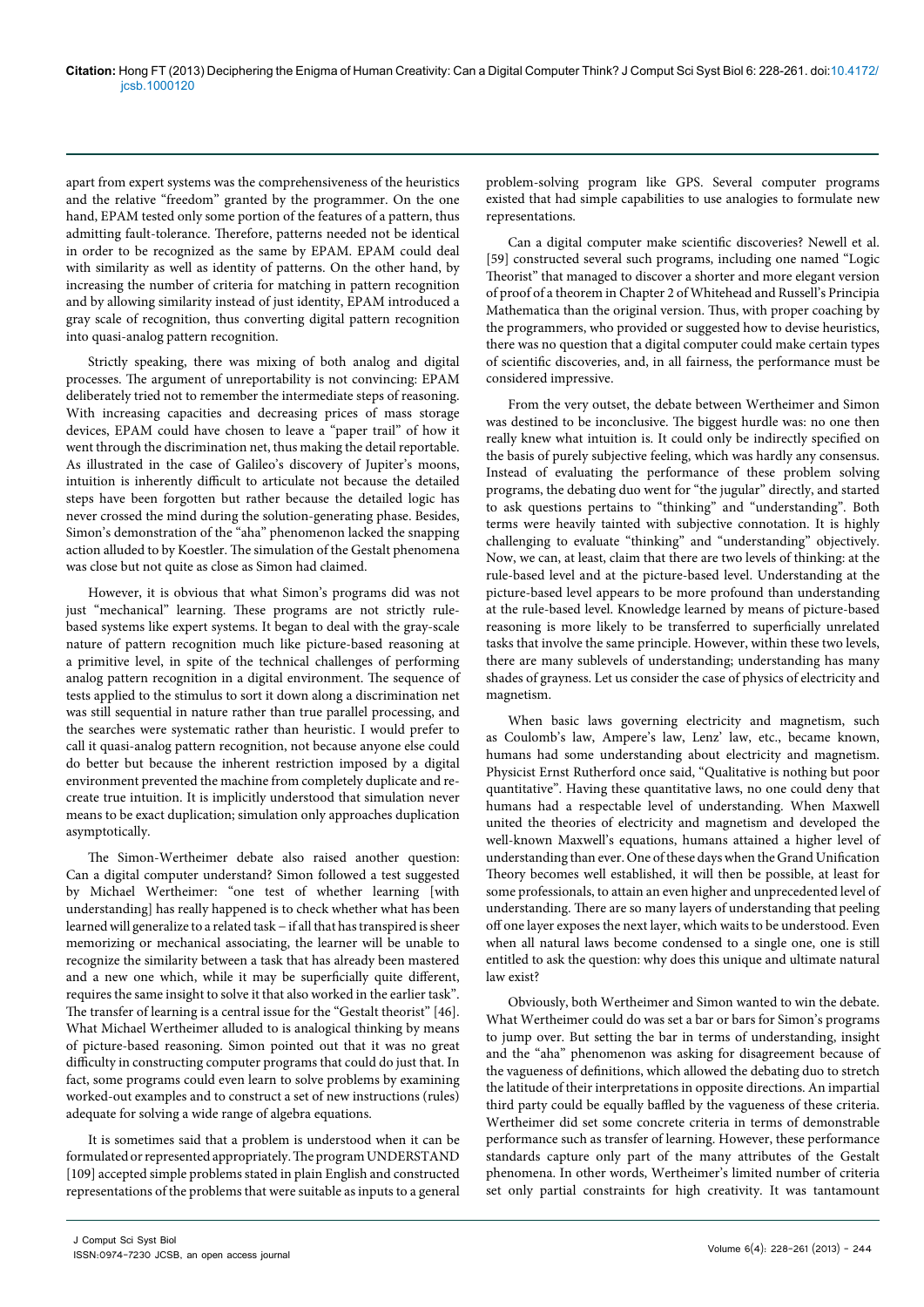to sorting out fish according to sizes: only computer programs with sufficient creativity could get through the mesh and avoid getting caught. Admirably, Simon's achieved these performance standards one after another; the net of "constraints" left big enough holes for Simon's programs to slip through successfully. I believe that Wertheimer was unrelenting and refused to be convinced perhaps for unspoken reasons: emotionally he could not accept the notion of a "thinking and understanding" machine (see later). What Wertheimer could have done would be set smaller and smaller mesh sizes until no fish slipped through. That is, Wertheimer could have raised the bar after each time the computer had passed a test.

In regard to the Wertheimer-Simon debate, there was an interesting parallel. Patterson trained a gorilla named Koko to communicate with humans by means of American Sign Language (ASL). It appeared that Koko had mastered the language to the extent of being able to crack self-deprecating jokes. However, Koko's linguistic capability was often questioned. Some linguistic experts did not think Koko had mastered a natural language. For example, her grammar was a lot to be desired. Patterson and Linden complained that detractors' objections were often based on what the apes had not yet done [110]. Every time Koko accomplished a new feat, detractors raised the bar of qualifications.

However, this spirit of playing a zero-sum game would generate unnecessary animosity between the two debating camps instead of building consensus. Needless to say, the debate of two camps of followers could not come to an agreement. Each side declared victory and stopped interacting. John Searle, who proposed the Chinese Room argument, invited a degree of hostility that was rarely seen in scholarly discourses.

An even-handed assessment of the performance of Simon's programs must take into account the constraints of the task in light of our present understanding of humans' high creativity. Simon's programs started in the right direction: using heuristics to coerce the computer to select a fruitful search space, introducing grayscale in pattern recognition, and encouraging the computer to learn from its own experience to build new heuristics, etc. Strictly speaking, these tasks require parallel processing capability to implement effectively. However, in a digital environment, one can only simulate parallel processing by means of what I referred to as pseudo-parallel processing [41], just like the commonly known technique of multi-tasking (in software), multiplexing (in hardware) and raster scanning in the display of a cathode ray tube (CRT). Basically, the process was still sequential. However, rapid deployment of sequential processing often gives the illusion of parallel processing. Having to fake parallel processing with pseudo-parallel processing prevented the digital computer from fully unleashing of the power of intuition. In humans, heuristic searching is accomplished by subjectively selecting the proper search space and conduct parallel processing for recognition during the search-andmatch phase. In a digital environment, heuristics restricted the search space to the programmer's specification. Within the specified search space, the recognition process was essentially systematic and exhaustive (although clever algorithm sometimes cut the number of searches in half or less) as if specifying the search space alone made it sufficiently heuristic. Of course, the digital computer could afford to perform exhaustive searching within the confine of heuristically defined search space because of its sheer speed. Simon's team recognized the limitation and managed to stay on the right track while they developed whatever contingent strategies necessary for circumventing the restrictions. So they added improvements in terms of the ability of inferring new

heuristics by means of recombination of the old ones and to learn and make inferences from examples or experience, etc. Furthermore, instead of rigid and scanty discrete criteria, he used a large number of discrete criteria (approaching a virtual continuum), of which none was mandatory but each "inclines without necessitating," as Boden aptly put [22]. The achievements were remarkable.

Although Simon was perhaps the first to recognize that problem solving is an act of recognizing the solution, he made no distinction between rule-based and picture-based reasoning. Simon certainly appreciated the difference between sequential processing and parallel processing. But he insisted that a parallel process could be implemented by means of a sequential process, and he deliberately blurred the distinction between the two processes. He thus missed the opportunity to link intuition to parallel processing.

Rather than claiming a "home-run," he could have been better off taking the partial credit: just acknowledging the distinction and conceding that pseudo-parallel processing merely meets part of the demand of true parallel processing. His simulation programs did not quite exhibit intuition but still did exceptionally well in solving novel problems. We thus have to agree with Michael Wertheimer that Simon's interpretation of intuition was misleading and constitutes a distortion of the Gestaltist notion of insight. But this misstep did not detract from Simon's groundbreaking contributions to computerbased creative problem solving. Michael Wertheimer was wrong on one count: Simon's programs did better than what Michael Wertheimer had dismissed as "mechanical" learning; EPAM could learn from experience and improve its own discrimination net. Still, Simon should have just forgotten about simulating the Gestalt phenomena, and he should have focused only on the performance of his programs. Simon and Michael Wertheimer each scored some points in their debate. One could either praise or criticize Simon' programs depending on whether one considered the bottle half-full or half-empty.

In 1986, Quinlan [111] invented ID3 (Iterative Dichotomiser 3). It is a type of algorithm for building a decision tree from a database by means of what is tantamount to inductive reasoning. It examined examples in the database, by considering various attributes of the samples. The set of samples was split by the selected attribute to produce a subset of data. Iterations were repeated performed each subset. The criterion was a parameter called information gain, based on computation of entropy, as defined by Shannon's information theory. The decision tree branched out discretely, and the attributes were arranged hierarchically in accordance with the ranking by means of information gains. Each attribute as well as sub-attribute, and subsub-attribute, etc. assumed a binary value of yes or no. The analog nature was reflected in the collection of a variety of attributes. One important virtue is the recursive nature of the algorithm, which ensures its inductive capability. There is no question that it is an improved way of computer-based thinking that certainly eluded our dumb highachievers. Furthermore, in selected situations, it outperformed some experts.

By observations, I noted that a significant number of publications in the creativity literature began with definitions of important concepts and terms prior to any preliminary elucidation of the concepts and related topics. Of course, tentative definitions were needed to ensure meaningful discussions and debates. It was also fashionable to divide a gray scale into neat (provisional) pigeonholes. However, there is always the danger of "hardening of the categories," as someone has aptly said. These definitions or categorizations were supposed to be tentative and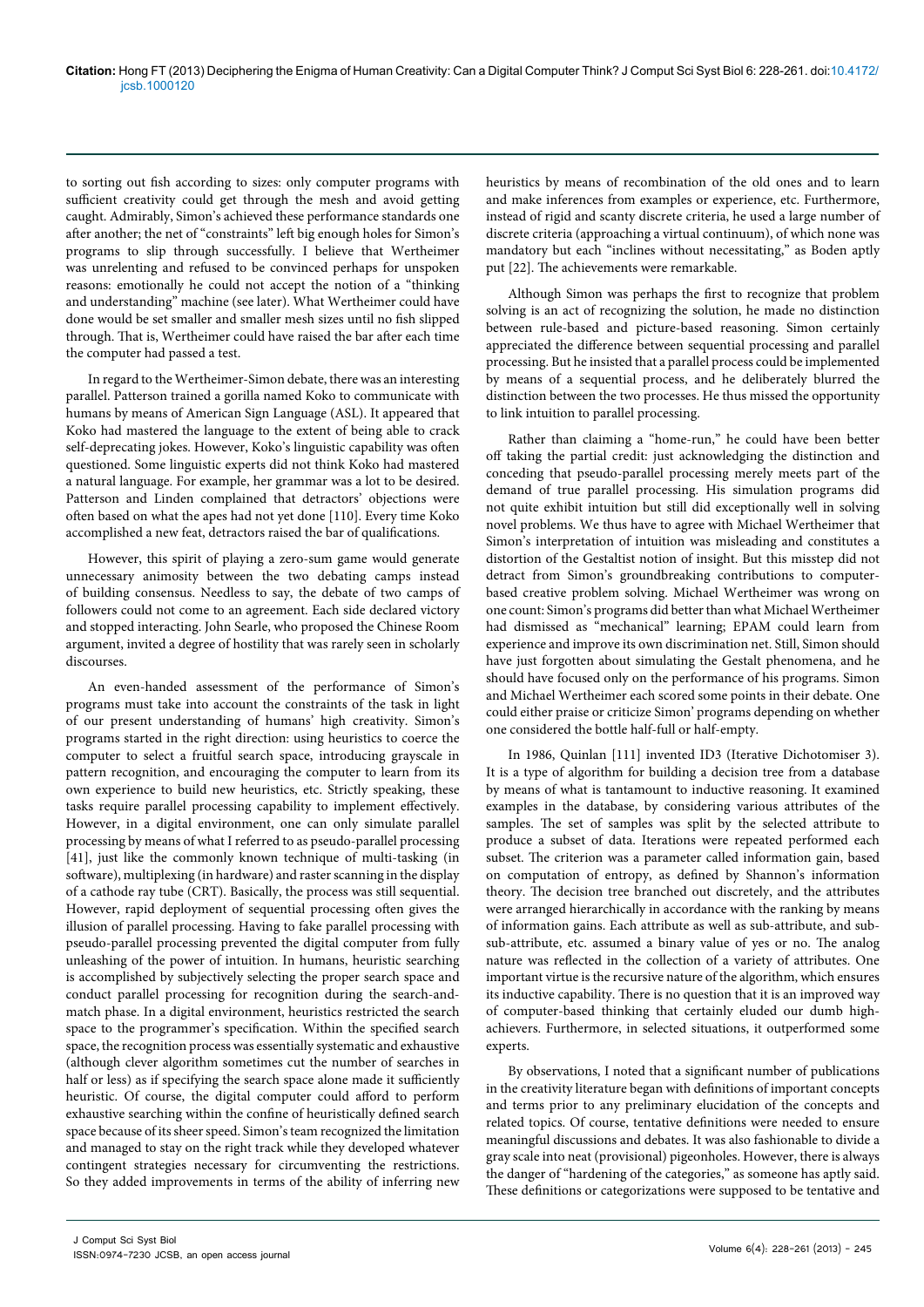were subject to future refinements. However, the tentative nature had often been forgotten, and such definitions were uncritically taken to be final and beyond further modifications.

For example, Dane and Pratt [16] thought that treating intuition synonymously with insight had caused past confusion. Therefore, they claimed that "in [insight] one consciously becomes aware of the logical connections supporting a particular answer or solution, whereas in [intuition] one is unable to consciously account for the rationale underlying the judgment that has arisen". However, this particular classification was counterproductive. Just consider what transpired in the night of January 10, 1610. Galileo jumped to conclusions without articulating the logic of his reasoning. By Dane and Pratt's definition, it was intuition. My reconstruction of Galileo's thinking process revealed the clue leading to Galileo's astonishment and conclusions. The same process now must be classified as insight. Basically, both acts were done by means of picture-based reasoning. Thus, intuition and insight are actually two sides of the same coin. Dane and Pratt subjectively subdivided a single concept into two. Inadvertently, Dane and Pratt's mistake caused "hardening of the categories": once intuition and insight became separate concepts, search paths that might have led to identification of both concepts with visual thinking became prematurely foreclosed. This pitfall, together with premature rejection of Einstein's visual thinking as a possible venue for creativity, forever confined investigators to the wrong search space.

In contrast, Myers did just the opposite. In the sample problems cited in his book (Chapter 6 of [94]), Myers inadvertently lumped together errors owing to intuition along with errors owing to abuses or misuses of rules in rule-based reasoning as well as errors owing to sheer guessing. Myers' practice might lead to sample heterogeneity in experimentation: treating a mixed sample of diversely different constituents as a pure sample. Sample heterogeneity invalidates the validity of the resulting statistical analysis without the conscious awareness of the offender as well as some unsuspicious readers [41,42].

ID3 programs avoided making this kind of mistakes, because of the inherently recursive process of continuing to improve information gains by iterations in loops, until an optimal classification had been attained. Of course, errors are still possible if entrapment at a local optimum fools the program. Still, cognitive scientists should have learned from ID3 programs. Boden once warned, "It's a mistake to think that sequential computer programs cannot possibly teach us anything about psychology [of creativity]" [22].

# **Evaluating and Enhancing Heuristics for Computer-Based Problem Solving**

We are ready now to transform the Wertheimer-Simon-like interactions into fruitful cross-fertilization. Since heuristics are probably the most crucial element in problem-solving computer programs, a better understanding of human creativity can potentially enhance future designs of heuristics. An unequivocal demonstration of the "aha" phenomenon in computers may be of great academic interest, but it is less relevant for the performance of problem-solving computer programs from the utilitarian point of view.

In the following discussion, it is necessary for me to raise the bar of performance beyond what had already been done by Michael Wertheimer [46]. However, instead of playing the role of a detractor, I wish to make constructive suggestions about possibilities of further enhancing future heuristics designs.

Let us begin by analyzing an early program named BACON that could examine actual data and re-discover several known physical and chemical laws [101,103,104,112,113]. A sample of heuristics used in earlier versions of BACON gives us a glimpse into the design of heuristics [22]:

- **•** if the values of a term are constant, then infer the term always has that value.
- **•** if the values of two numerical terms give a straight line when plotted on a graph, then infer that they are always related in a linear way (with the same slope and intercept as on the graph).
- **•** if the values of two numerical terms increase together, then consider their ratio.
- **•** if the values of one term increase as those of another decrease, then consider their product.

If the ratio or product of two variables, x and y, is not constant, additional heuristics instruct the computer to compute more complex ratios or products, such as  $x^m/y^n$  or  $x^m y^n$  (where m and n are integers), and check whether any of them is constant. Furthermore, BACON does not have to try every pairs of integers. Rather, it considers whether a ratio, if not constant, increases or decreases monotonically, thus cutting the number of pairs of variables to be tested in half (heuristic searching). In this way, BACON could discover several numerical models [112].

Just like GPS and EPAM, the major strength of BACON stemmed from the heuristics, which granted BACON freedom to explore but kept the program focusing on the most fruitful part of the search space without micromanaging BACON's step-by-step chores of problem solving. There existed several later versions of BACON, in which improvements were made to allow it to use existing heuristics to act upon each other. Thus, a heuristic for creating discrimination rules might act upon a generalization heuristic to create a more powerful domain-specific generalization heuristic. Essentially, the program could learn to learn and learn from its own experience. By adding a radically different strategy to the repertoire of heuristics, BACON's power of problem solving could be vastly enhanced. For example, by adding a symmetry heuristic, BACON re-discovered Snell's law of refraction. However, not all laws are quantitative. Programs, such as GLAUBER, STAHL and DALTON, could discover qualitative laws (Part III of [104]).

The thinking process of BACON is not fundamentally different from what a student does when he or she learns a neat trick, which has been invented and once utilized by a past master. Once the student becomes familiar with the trick, he or she can then apply the trick to similar situations without having to re-learn the same trick (in disguise) all over again. This ability to transfer a learned trick was what Michael Wertheimer had expected an "understanding" computer to master (transfer of learning). Here, I must point out that some modern biomedical students might not meet Michael Wertheimer's expectation. For example, students were instructed to plot experimentally collected biochemical kinetic data on a semi-logarithmic paper so that if plotted data points exhibit a straight line, they could conclude that the decay process follows a first-order exponential decay kinetics. More than once, I witnessed students who had been considered good students according to their grade performances inadvertently reversed the role of the two axes, thus performing at a level worse than BACON. It could be certain that these students did not understand the prescribed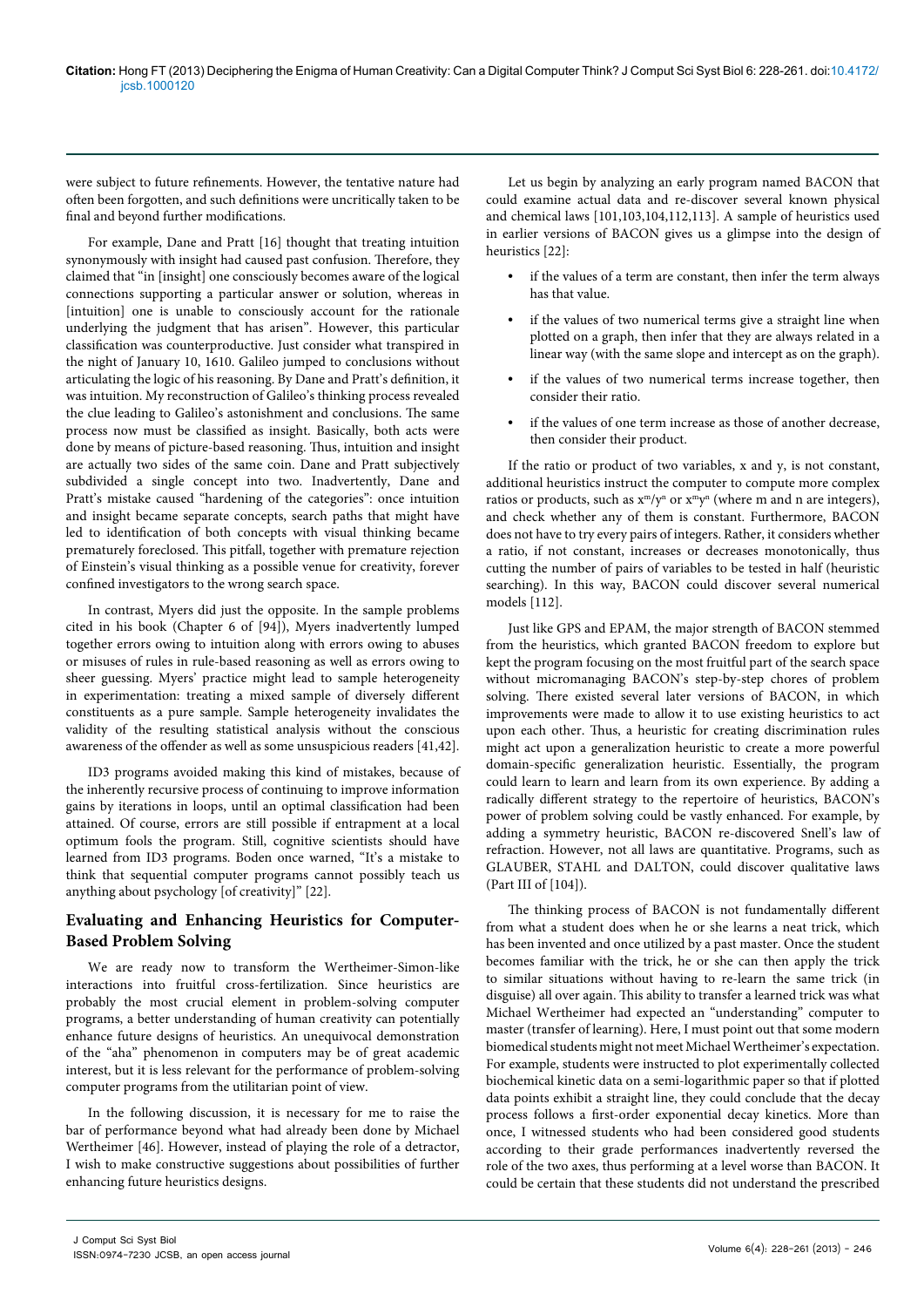procedure. In any case, to say BACON could not think but our dumb high-achievers could think would appear to be hypocritical and would reflect our anthropocentric bias. Therefore, my honest answer would be: yes, BACON could "think" sometimes, if not always, better than our dumb high-achievers did. The quotation marks reflected my reluctance to use the word. I would prefer to use the word "perform". So, I would say that BACON could perform intellectually at a level better than rulebased but not quite at the full-fledged picture-based level.

So far the examples demonstrated that computer programs could re-discover what had been discovered in science. This kind of creativity is what Boden [22] referred to as P-creative, or psychologically creative. In programming BACON, investigators used insights gained into past discoveries of known physical laws to construct the basic heuristics, thus inadvertently tipping off the computer regarding the secret. A program that could discover something that had never been discovered by any human being, living or dead, is said to be H-creative, or historically creative. In the latter case, no hindsight of the law-tobe-discovered could possibly be incorporated into the heuristics. Note that the bar had been raised. But sure enough, such programs indeed existed. Boden cited an ID3 program, which had discovered a chessplaying strategy for winning an endgame that was not known to any human experts [22].

Essentially, the programmer designed the heuristics for BACON on the basis of existing knowledge about how the problems had been solved historically. Boyle was historically creative to discover the law that bears his name. Nowadays every competent scientist knows how to examine the relationship of two experimental variables by first checking whether they bear any relation of direct or inverse proportionality, as well as any logarithmic or exponential relations. In fact, all well-trained scientists learn these neat "tricks" devised by past masters. Mastering these techniques did not make them creative. That does not mean one cannot invoke time-honored heuristics to discover something new. Certainly, there must be some unexplored areas of science, in which invoking these known heuristics may just be sufficient to make a new discovery. However, the discoverer cannot expect to be honored like a modern-day Boyle, because the discovery will then be classified as "Me-Too" creativity. Essentially, the bar had been raised since Boyle made his discovery. High creativity nowadays must also include finding a new break-through type of strategy or approach in addition to making a novel discovery. We shall make reference to this raised bar to evaluate computer-based creative problem solving.

Now let us just apply the new standard to evaluate Simon's programs. Simon must be considered remarkably creative to conceive the idea of converting past masters' winning insights into heuristics. But Simon's programs are to be rated as very good copycat rather than historically creative. It is not surprising that these computers might outperform human beings because of their speed, memory capacity, stamina and patience, and, last but not least, because they had uniformly mastered the pooled insights of many past masters. It was remarkable but not too surprising that Theorist could find new proof that is more elegant than Russell and Whitehead's original proof. In solving problems, humans tend to settle at the first satisfactory proof instead of finding the best or the most elegant proof, since humans invoke heuristic searching instead of exhaustive searching. We must not forget that Theorist still performed systematic searching within the chosen search space; it could afford to find not only an acceptable version of proof but also the most elegant version.

In spite of the luxury of speed and memory capacity, a digital

computer did not always resort to exhaustive searching within the search space specified by heuristics. There existed situations that even systematic searching within heuristically chosen search space was impractical. In the historical 1996 match between IBM Deep Blue and Garry Kasparov [52], Deep Blue deployed 192 processors in parallel, along with clever heuristics designed by a group of experts specialized both in chess games and in computer-based problem solving. Even so, Deep Blue could not afford to resort to exhaustive searches except perhaps near the endgame phase. In general, Deep Blue searched at the depth of 13 plies; within the specified depth the searches were systematic but overall the searches were nowhere near exhaustive. Keep in mind that the chess game is a purely rule-based game. However, the player still needs to invoke visual thinking in order to keep track of the entire game and to perform heuristic searches. Likewise, it was certainly quite impressive, but not absolutely surprising, for ID3 to come up with an endgame strategy unknown to any human experts. Endgames are where exhaustive searching would still work but perhaps not midgames. Devising novel strategies heretofore unknown even to the programmer and discovering a heretofore-unknown natural law would be an entirely different story, because discovering novel natural laws is not a rule-based game; exhaustive searching would certainly lose its edge. Again, the bar has been raised, but I never dare trivialize the accomplishments of pioneering works done in computer-based creative problem solving.

Regardless of their impressive performance, Simon's programs were not as creative as the scientists from whom the computer (or rather, the programmer) had derived their inspiration, if we place a greater emphasis on finding the winning strategy than the actual work so performed. Even so, the computer programs could be construed as more capable than some, if not all, past creators individually, simply because of the effect of pooling of all past insights. Even so, the computer programs were still copycats, albeit very clever copycats, rather than geniuses, by definition. In brief, these problem-solving programs could perform creative acts without being creative. The creativity must be attributed to AI pioneers who designed them. Ironically these pioneers would prefer to bestow the title of genius on their brainchildren instead.

It must be pointed out that all the heuristics implemented in BACON and similar programs are not *a priori* programmable but rather *a posteriori* programmable: programmable only with the aid of hindsight. That is, someone (either past creative scientists or the creative programmer) must have discovered the heuristics ahead of time. Of course, the computer can discover new heuristics by means of recombination of old ones. However, creative human beings could devise radically new heuristics that could not be derived from old ones by recombination (what Kuhn called paradigm shifts [114]). Since the programmer has no way of knowing what new and radically "revolutionary" heuristics are to appear in the future, these heuristics are not *a priori* programmable. Of course, we should not overlook the possibility that the programmer himself or herself could be a genius, thus being capable of designing heuristics of paradigm shift nature. The inherent unpredictability of what appropriate heuristics to be implemented shall be made clear by a few examples.

The first example is the discovery of recursive rules underlying an infinite sequence of alphabetic symbols cited in Simon's 1973 article [115]. Simon demonstrated that the recursive pattern could be discovered efficiently (heuristically) by programming the computer to examine the relations of "same" and "next" between symbols that are not too far separated [115]. Simon's point is well taken. Still, he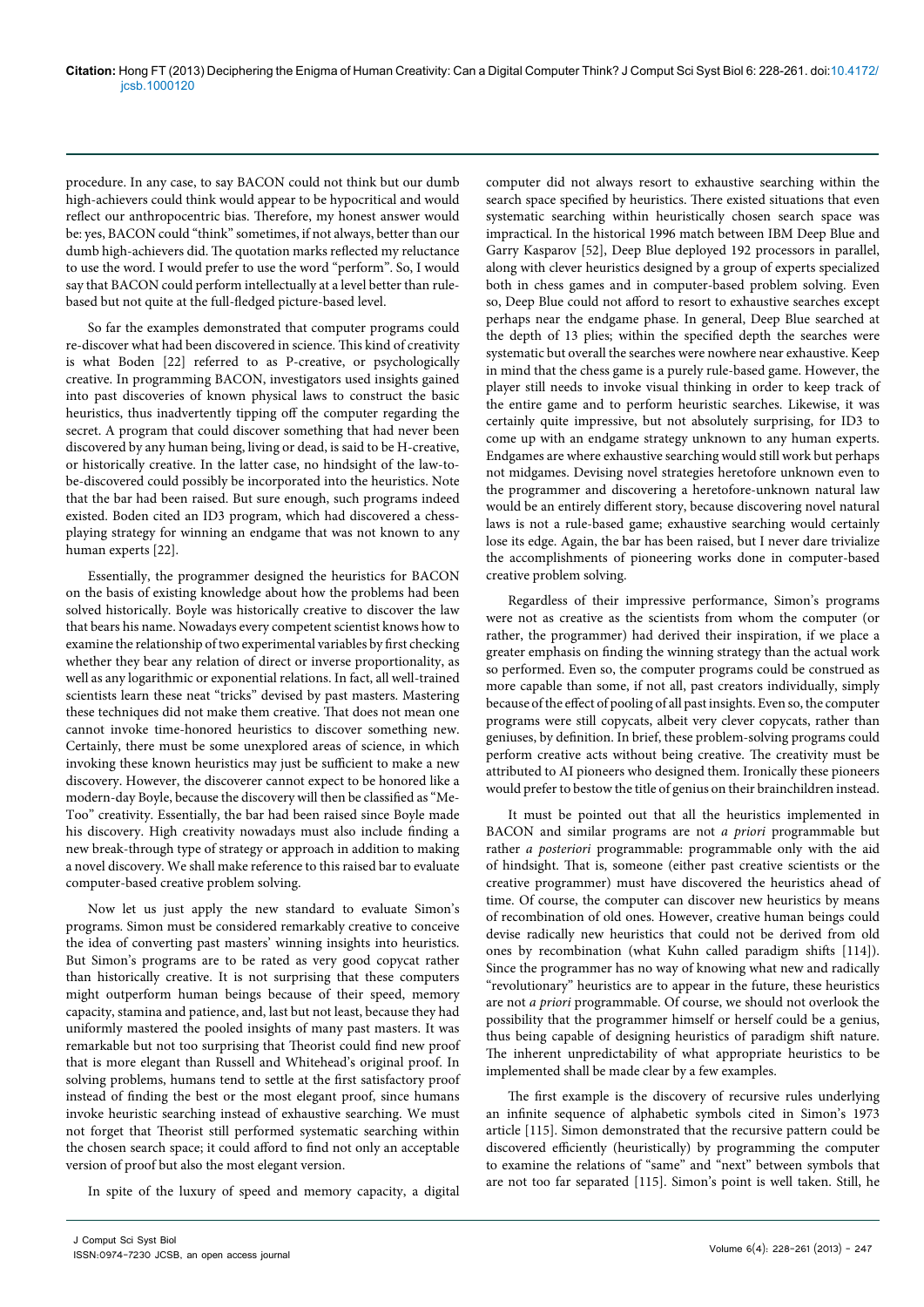designed the heuristics by taking advantage of his prior knowledge in regard to how this type of problems could be solved. He could hardly have programmed for future unknown types of similar problems. To make my point clear, let us consider a few more examples of which the rules of construction are easy to conceive but considerably harder to discover. The selection rules are the presence or absence of a certain feature of the symbols. For notational convenience, the sequences are made finite by first listing those with the designated feature and then listing those without the feature. They certainly can be presented as infinite sequences, by repeating each finite sequence infinite times, without compromising the arguments to follow:

- **•** (A, E, F, H, I, K, L, M, N, T, V, W, X, Y, Z) vs. (B, C, D, G, J, O, P, Q, R, S, U)
- **•** (A, B, D, O, P, Q, R) vs. (C, E, F, G, H, I, J, K, L, M, N, S, T, U, V, W, X, Y, Z)
- **•** (A, B, C, D, E, F, G, H, I, J, K, L, M, N, O, P, R, S, T, U, W, Y, Z) vs. (Q, V, X)

The selection rule in the first sequence is whether the letters are constructed exclusively with straight-line segments or with both line segments and curves. In the second sequence, the letters are grouped according to whether there is one or more (topologically simply connected) enclosed area or not. In the third sequence, the grouping is based on a single criterion: presence or absence in the Polish alphabet set (the Polish alphabet does not include "Q", "V" and "X"). Undoubtedly, stranger and more obscure selection rules can be easily conceived to construct additional examples with increasing degrees of difficulty in decoding. The above three rules cannot be readily discovered by examining the relations of "same" and "next" between symbols alone, certainly not by considering their relative "alphabetized" positions on the alphabet list. This type of problems seems suitable to be attacked by building a decision tree by means of an ID3-like strategy. The ease or difficulty in solving this type of brainteasers depends largely on how the problem solvers prime their mind, because there are too many diverse attributes to consider (that is why it is easy to construct but hard to solve). Unless the programmer primes the computer with the appropriate heuristics (*a posteriori* programmable), the computer is likely to remain clueless in solving this type of problems. For human problem solvers, mathematicians are more likely to solve the first two sample problems than non-mathematicians, because of the former's familiarity with features of curves, lines and other geometric objects and familiarity with topological concepts of simply connectedness and multiply-connectedness. The third sample problem has little to do with creative thought but rather with the peculiar knowledge of the Polish alphabet. However obscure a selection rule may be, the rule, once known, can be included in the repertoire of heuristics, thus expanding the searching capability. But then again, it is *a posteriori* programmable.

There is another point to be made with regard to *a posteriori* programmability of heuristics. The success of BACON, which rediscovered Boyle's law and Kepler's third law, depends on the fact that these natural laws describe a simple mathematical relation between two variables: direct or inverse proportionality of the variables or powers of the variables. These mathematical laws are sometimes referred to as numerical laws. Oreskes and co-workers [116] discovered that numerical laws are not unique. Actually, the discovery of Oreskes and co-workers was a direct consequence of Popper's more fundamental discovery in 1934 [10], since the conclusion of Oreskes and co-workers could be derived, in a single-step logical deduction, as a special case of Popper's more general formulation of the falsifiability argument.

From an alternative perspective, the approach of fitting data with simple mathematical functions is also known as curve fitting. In the heydays of biophysics prior to the boom of molecular and cellular biology, some otherwise competent scientists believed that computeraided curve fitting was the third branch of science, in addition to theoretical and experimental investigations. Actually, the curvefitting activities do not constitute a third branch of science but rather applications of a very useful mathematical technique. The success of mindless (or brainless) curve fitting is guaranteed by a well-known mathematical theorem. Weierstrass's Approximation Theorem [117] proclaims that any mathematical curve can be fit with a polynomial function of a higher and higher degree (if necessary) to any degree of accuracy. It is thus possible to run a polynomial curve through any set of data points with any desired degree of accuracy. This is a common practice in multiple regression analysis. The time course of a signal can be represented by an infinite power series:

$$
f(t)=a_0+a_1t+a_2t^2+a_3t^3+...,
$$

where  $a_0$ ,  $a_1$ ,  $a_2$ ,  $a_3$ , ... are constants, which are determined by curvefitting algorithm. However, this expansion of  $f(t)$  is by no means unique. For example, *f* (*t*) can be expanded as an infinite series, consisting of orthogonal polynomials, such as the Legendre polynomials and many others. Under a fairly general formulation, a continuous function  $f(t)$ can be treated as a vector in an infinite dimensional space, of which the power functions of orthogonal polynomials form a set of basis vectors for the coordinate system. Just as the Cartesian system is not the only coordinate system for ordinary vectors, the power series expansion is not the only way to express an arbitrary continuous function. Whereas the possibility of fitting the time course of a signal to a power series of the form shown above is always guaranteed, the physical meaning of the associated parameters  $a_0$ ,  $a_1$ ,  $a_2$ ,  $a_3$ , etc. is not guaranteed. In fact, the non-uniqueness of numerical models, discovered by Oreskes and co-workers, is also an expected consequence of non-uniqueness of curve fitting, especially if the data contain noise to allow for greater fault-tolerance. The non-uniqueness of curve-fitting as well as nonuniqueness of numerical models creates a problem for computer programs similar to BACON: how to evaluate the merits of different numerical models?

Gauch [118] pointed out that the accuracy of predictions made by a numerical model increases initially with increasing complexity of the model, then it levels off and reaches an optimum, which he aptly called Ockham's Hill, and, after that, it decreases with further increasing complexity. This is because complex models tend to overfit the data and begin to capture the feature of noise instead. The heuristics of BACON (e.g., testing fractional powers) were apparently set up with Boyle's law and Kepler's third law in mind; the latter contains a fractional power dependence. As emphasized earlier, it was an after-the-fact strategy inspired by previous creators' discoveries *(a posteriori* programmable). In principle, it is impossible to include all known functions and their recombination in the repertoire or database, because there are infinite of them.

In addition to complexity, there are other factors that affect the quality of a mathematical model. Gauch further pointed out that predictions in terms of extrapolation make a model more convincing than predictions in terms of interpolations. In a geographic metaphor, Gauch meant that experience in navigating a portion of the Mediterranean coast is more reliable in predicting the navigating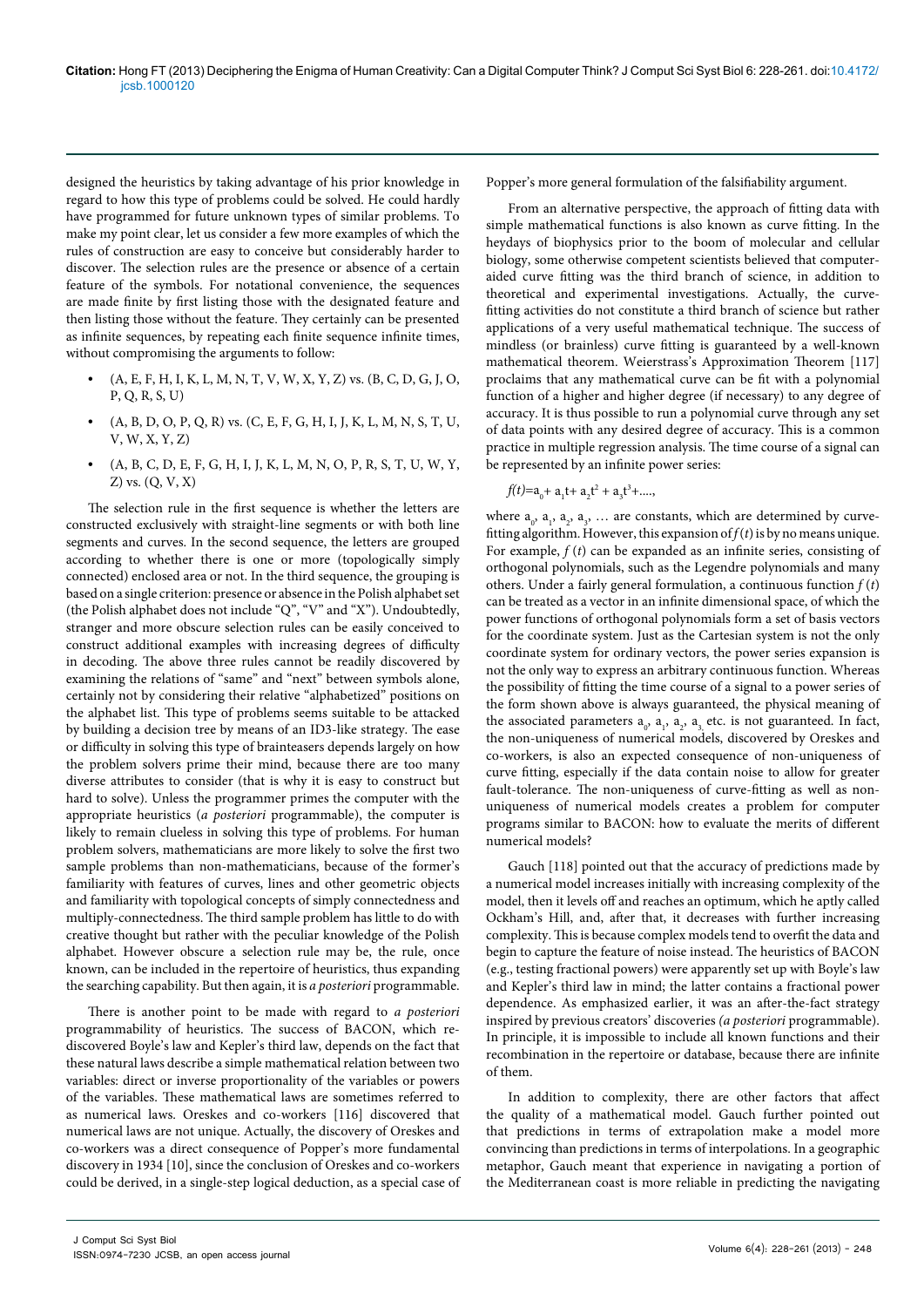conditions elsewhere along the Mediterranean coast, but it is less reliable in predicting the navigating condition of the African coast. Gauch also presented examples, showing models making sharp predictions are of better quality than models making broad predictions. Likewise, a farfetched prediction, such as bending of starlight by the gravitational pull of the Sun, was a stricter test for Theory of General Relativity than run-of-the-mill predictions. A supporter (engineering by training) of the Theory of Intelligent Designs claimed that the theory had predictive power: unknown functions of genes, which were presently considered to have no function, would be revealed in the future. Surely, I do not even need a theory to make the same broad prediction!

Note that humans' subjective judgment began to intrude into evaluation of goodness of mathematical models. Objective judgment in terms of root-mean-square deviations and the likes does not seem to be sufficient. Subjective judgment also surfaces when one evaluates simplicity or complexity of a mathematical model. Two additional examples suffice to illustrate the subtlety of the issue.

Chalazonitis and co-workers [119,120] discovered that, by applying a homogeneous magnetic field of about 10 kG, isolated rod



**Figure 3:** Rotation of three isolated frog rod outer segments (visual photoreceptors) of comparable sizes suspended in water (Ringer's solution) under the influence of a homogeneous magnetic field of 10,000 Gauss (the Earth's magnetic field is about 0.5 Gauss). A. Original data are displayed as orientation angle θ vs. time in second. B. The same data are displayed as *ln* tan θ vs. time. (A. Reproduced from [120]; B. Reproduced from [121]).

photoreceptors of frogs in an aqueous suspension rotated and lined up in the direction of the applied field. Shown in Figure 3A was the measured time course of three such rod outer segments. A superficial inspection of Figure 3A tends to suggest fitting the data with a portion of a sine function, which is also the simplest one to select. The word "rotation" also suggests trigonometric functions as the appropriate function to fit. However, other relevant considerations must also enter. In the end, the data were fit with an obscure function [121,122] – perhaps too obscure to warrant inclusion in BACON's database (Figure 3B):

$$
\ln \tan \theta = \ln \tan \theta_0 - \frac{H^2 \sum_i V_i (x_{ai} - x_{ri})}{\zeta} \bullet t
$$

where *t* is time,  $\theta$ <sub>0</sub> and  $\theta$  are the angular orientation of the photoreceptor rod at time 0 and *t*, respectively, *H* is the applied (constant and homogeneous) magnetic field, and the remaining symbols are physical constants that do not directly concern us here (the summation  $\Sigma$  is to be performed over the index *i* ). It suffices to say that plotting the (natural) logarithm of the tangent of the angular position (orientation) *ϴ*, as a function of time *t*, on a graph yields a straight line, according to the above equation. The differentiation between the two mathematical models – in terms of either ln tan  $\theta$  or sin  $\theta$  – was not based on goodness of curve fitting. Instead, consideration was primarily focused on the viability of a physical model that is consistent with established knowledge of electromagnetic theory. Searching of the correct model was performed at the physical level rather than at the numerical level.

Based on the description of Chalazonitis and co-workers' experimental observations, several conceivable physical mechanisms could be quickly ruled out much like how a physician uses differential diagnosis to rule out unlikely causes of an illness [123,124]. Once the most likely physical mechanism was identified, the above equation, which was needed for verifying the hypothesized physical mechanism, could then be deduced in a straightforward manner by means of purely rule-based reasoning; all the rules for converting the physical model into the corresponding mathematical model could be found in classical electromagnetic theory. We did not bother to find a physical model that describes a time course of a sine function. The choice between two different ways of curve fitting was based on consistency of the model with a larger body of established knowledge rather than objective evaluation of the respective goodness of fit. In other words, even though the numerical model of sine functions appears simpler than the obscure function being selected, the latter is connected to a conceptually simple physical model. In this way, complexity of the formula was a trade-off for a more robust and simple physical model. This example suggests future problem solving computer programs should be able to "think" at different hierarchical levels and be able to make subjective esthetic judgment, which was often euphemized in physical sciences as "elegance".

The second example is the epic rivalry and confrontation of Ptolemy's geocentric model and Copernicus' heliocentric model of the planetary system. More appropriately, the two mathematical models should be called geometric models instead, though both models gave rise to numerical predictions. Obviously, the geometry of the respective models was suggestive of two contesting versions of physical reality: geocentric or heliocentric. That was why the church-establishment took a keen and life-threatening interest in the topic! The main data, which were invoked to evaluate both models, were observations of planets' apparent trajectory on the celestial hemisphere, in particular, the looping motion of outer planets. Incidentally, both models adopted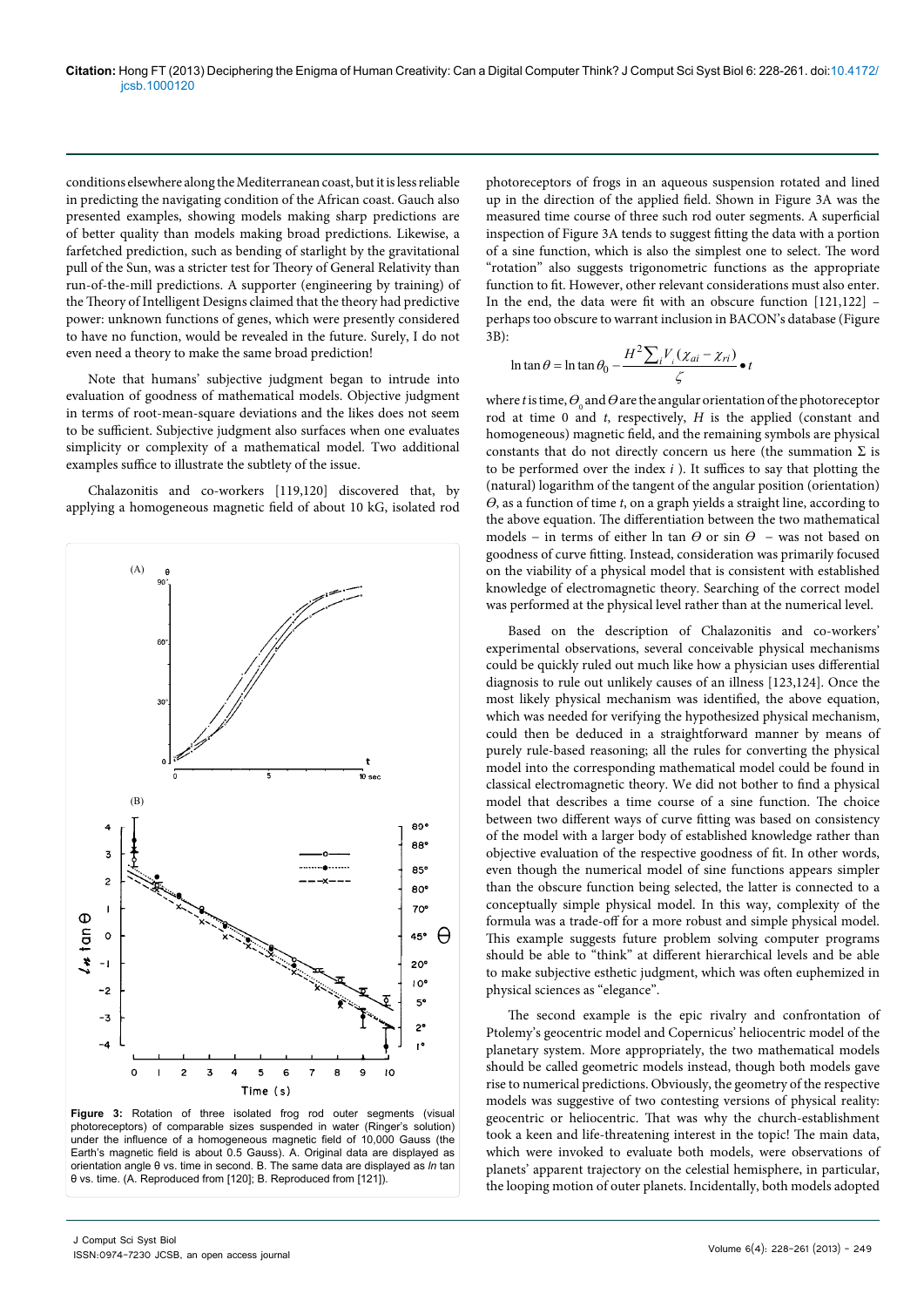circular orbits for planets, as once dictated by Plato.

Modern students, who had learned about both models, tended to trivialize Ptolemy's model as a poor creative act. That was because we had been brainwashed by schooling, and we inadvertently rendered an *a posteriori* judgement. A proper and historical way to evaluate them would be an *a priori* view; we must try to totally forget about the presently accepted answer and imagine ourselves being confronted with the puzzling looping motion of planets as one of the few clues available. We must not forget that Ptolemy' model reigned supreme for a whopping 1,500 years! Ostensibly, Copernicus offered a better and more rational explanation than Ptolemy's theory did. Still, it took several centuries to settle the dispute. Superficially, we tended to think it was because the church establishment was in the way, but actually it was more complicated than that. As far as predictions were concerned, one model was as good as the other in explaining old and less precise astronomical data. Even so, both models relied on corrections to force a good fit; according to Kuhn's account [125], both Ptolemy's and Copernicus' model deployed up to 30 minor epicycles, eccentrics and equants (Kuhn called them ad hoc devices) in order to attain an acceptable level of performance. Taken together in a holistic view, neither model was better than the other. Johannes Kepler was fortunate to inherit Tycho Brahe's precision observation data of planetary motions. On top of that, Kepler had to give up continuing to do the patch-up work of adding more epicycles and other ad hoc devices. Instead, he opted for jumping out of Plato's box and replaced circular orbits with elliptic orbits for planets. Just like piecing together a jigsaw puzzle with a snapping action, all pieces thus fell into their proper place. In hindsight, Copernicus' model is more robust than Ptolemy' model because the former eventually inspired Newton to propose his universal law of gravitation. Again, the robustness argument was an *a posteriori* judgment. If a digital computer program were to decide between the two models on a pure geometric or numerical ground it would be hard to predict which one would win.

Kuhn [125] thought that subjective judgment based on naturalness, neatness and coherence or even harmony had entered into consideration, and he lamented that these factors were not debatable. As a veteran curve-fitter, so to speak, I introduced, in another battle ground, an additional point to be considered in the debates [126]: fudge factors or what Kuhn called ad hoc devices. The primary epicycles must be regarded as legitimate constructs because they are the key element of Ptolemy's model. In contrast, minor epicycles and other relics were deployed in both Ptolemy's model and Copernicus' model to force an acceptable fit with observational data, thus constituting fudge factors with no physical meaning. In this way, the judgment would not be purely subjective [42].

From the above discussion, we can tentative conclude the following. By pooling together insights of past creators, it is possible to expand the repertoire of heuristics. However, because of inherent ambiguity in judging goodness of fit of various proposed mathematical models, heuristics must be expanded to include insights at the physical level. With the exception of clear-cut cases, differentiation sometimes requires pitting explanatory power against predictive power. Some sort of subjectivity may have to be included in the overall holistic judgment. Central to the issue of explanation is the power of demystification. It is not just for humans' emotional satisfaction, demystification also points to the direction of finding a more robust model. Fudge factors may enhance a model's predictive power, but predictive power is achieved at the expense of demystification.

For future development, it is desirable to design machines that

can convert newly acquired knowledge (or information) into new heuristics (machine insight). The ID3 programs and their successors, C4.5 and C5.0 [127-129], opened a new avenue: the ability to extract new insights from examples used for machine training. It was a step in the right direction. Earlier, we pointed out that a major distinction between rule-based reasoning and picture-based reasoning is the latter's ability to deal with grayscale in making judgment. The development of machine intelligence did follow this desirable direction. In view of the mandatory digital environment, it would be difficult, if not impossible, to completely shake off the binary nature of decision making in the digital world. ID3 programs started with attributes of discrete nature, and admit only yes or no in building a decision tree. The inclusion of several different attributes was an attempt to add a grayscale to decision making: decision was no longer based on a single type of attribute. The more advanced C4.5 programs began to handle data with continuous attributes but still used threshold to dichotomize attributes. There seems to be an enormous price to be paid to stay in a digital environment.

On the other hand, we are presently limited by contemporary mathematics that can only deal with sequential processes. Many biological phenomena including high creativity involve highly integrated and massively parallel processes. A group of investigators began to explore future possibilities of developing mathematics that are better suited for biological processes, a type of biologically inspired new mathematics, so to speak [130,131]. In particular, creative processes demand a kind of new mathematics that can effectively handle highly integrated and massively parallel processes. It is our hope that this endeavor will eventually yield mathematics that can handle what are presently considered to be non-algorithmic processes. The application of this future mathematics to problem solving computer programming is obvious. There must be room for major improvements in hopefully not-too-distant future.

#### **General Discussions**

In spite of major advances made in neuroscience in the past century, the enigma of human creativity remained enigmatic at the end of the past century. Creativity research differs from other science disciplines in a unique aspect. Although it is not exactly a classical chicken-or-egg problem, there is a superficial resemblance. In principle, understanding human creativity could offer help to solve the enigma itself. However, one needs to open the box to retrieve the key that will open this very box. The only way out of this dilemma is to crack this box without the key initially. Thus, one needs a little luck to stumble upon a clue to get a head start. After that one could do something like bootstrapping in initiating a digital computer: taking advantage of the initial insight unleashed by the initial luck to get additional clues, and then starting a recursive process. However, the initial clue was hidden in an unlikely place. The obvious places to find it were: 1) secrets revealed by creative individuals and 2) understanding of the pertinent brain mechanisms of thinking processes. The first source did not work out too well because creative individuals knew how to create but not necessarily knew how to be creative, as indicated by the famous quotation of Gauss. Why the second source was not helpful deserves a serious comment.

Conrad was among the first to point out that there are several hierarchical levels of biological information processing [132]: from the molecular level, through the intercellular level, to the systems level [133]. In view of the complexity of the human brain, there are additional sublevels of information processing in the neural networks of the brain, just like the government bureaucracy. Regarding the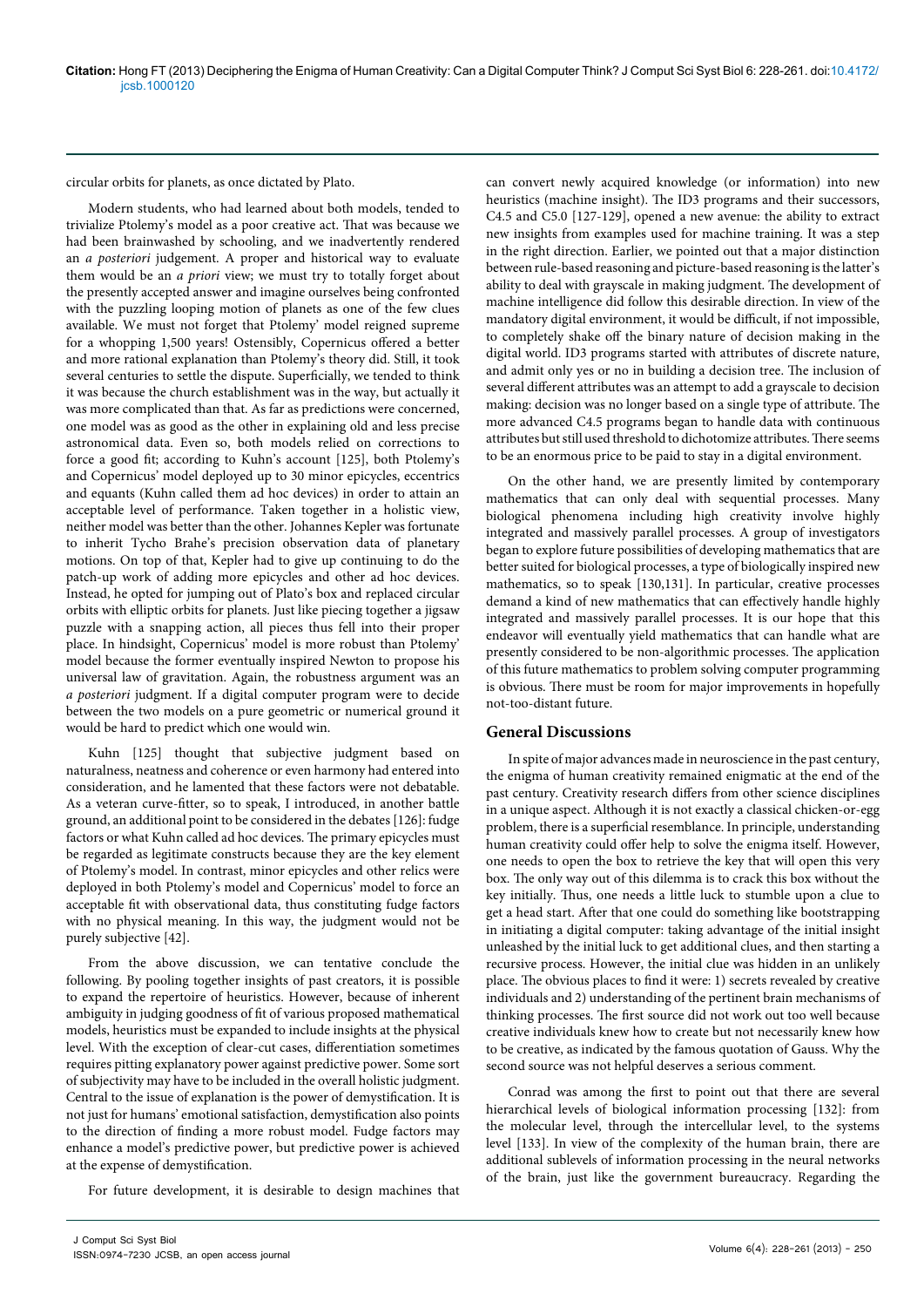problem of cognition, questions can be posited at these different levels. A comprehensive understanding of human cognition requires understanding at all these levels. Metaphorically, the enigma of cognition consists of secrets contained in a series of boxes arranged hierarchically: a box inside another box inside yet another box, etc., just like a Russian doll. However, this box-in-another-box metaphor is an imperfect one, since it is possible to open the inner boxes without first opening the outer boxes, but the key for an inner box may or may not help open outer boxes.

In the era of molecular and cellular biology, some cognitive scientists in pursuit of creativity research focused on seeking findings at the molecular and cellular level. For example, brain imaging, based on, initially, positron emission tomography (PET) and, subsequently, functional magnetic resonance imaging (fMRI), was a popular approach to study cerebral lateralization and other brain functions. I do not doubt the value of such approaches for elucidating fundamental brain mechanisms, but it was a lot to be desirable if one was aiming at elucidating the enigma of human creativity mainly because creativity is a holistic process that appeared to be beyond reach by a reductionist approach. Let us examine these approaches from the vantage point of hindsight.

Let us begin a thinking process by reading the description of a novel problem. One must first invoke analog pattern recognition (parallel processing) to recognize the alphabetic letters and/or Arabic numerals of the written statement of problem (See Sec. 16 of [42] about the controversial topic of whether recognizing alphabetic words, as opposed to hieroglyphic words, involves a sequential process or a parallel process). One then proceeds to comprehend the meaning of words and sentences by means of sequential and parallel processes for the syntax and the semantic, respectively. Once the meaning of the written description of the problem is understood, the third step is to begin to reason so as to find a hypothesis or to select a few potentially workable candidate solutions (solution-generating phase). At this step, one has two options of reasoning, either picture-based reasoning (parallel processing) or rule-based reasoning (sequential processing). Note that events at three hierarchically distinct events are involved: recognizing words, comprehending the problem, and reasoning in search of potential solutions. All these processes require parallel and/or sequential processing. The mixing of these three-level events results in rapid switching of two sides of the brain functions in a high frequency that is certainly beyond the time-resolution of the present state-of-theart brain imaging techniques. Besides, without detailed knowledge of the thought content, it would be impossible to differentiate between events originating from three hierarchically distinct levels. The insights gained by means of brain imaging into the creative process are rather limited. It is simply the wrong kind of data to shed light on the secret of geniuses' thought process, much less demystify the enigma. It was like judging a beauty by analyzing the anatomical data alone without bothering to take a look at the beauty as a whole.

Here, I wish to make it clear that I do not imply investigating molecular and cellular mechanisms is unimportant for understanding humans' cognitive processes. It is quite the contrary. For example, how do the two anatomically similar cerebral hemispheres perform drastically different information processing (lateralization)? What other brain regions are involved, and in what way? How the two hemispheres extract different meanings from identical information is an enigmatic question no less intriguing than geniuses' secrets. These questions can only be answered by investigations at the molecular and cellular levels.

It is still a long way to go. On the other hand, understanding human creativity at the systems level allows investigators to ask the right questions at the molecular and cellular levels. An even-handed way of assessing the two approaches would be to consider the analogy of digging two separate tunnels from the opposite ends of the mountain. We hope that the two tunnels will meet in the middle, thus forming a single "coherent" tunnel, instead of two different tunnels that miss each other. The complementary nature of the two approaches will become more and more apparent when the two tunnels approach each other closer and closer from opposite directions.

Presently, beyond what we had already known about cerebral lateralization, additional detailed cellular and molecular mechanisms offered no additional clue for finding the key of the outer boxes, since the keys turned out to be hidden elsewhere in unlikely places: artificial intelligence and education. The journey of pursuing these clues was a fascinating demonstration of the importance of defining the search space and heuristic searching.

The most important clue is pattern recognition, which was first suggested by Herbert Simon in his 1988 Peano Lecture [39]. Once this clue is recognized, ensuing bootstrapping processes led to the concept of parallel processing and sequential processing, and then heuristic searching. Interestingly, these are key concepts shared by two problems: demystifying the enigma and designing better problemsolving computers. Curiously, the concept of heuristic searching was conspicuously absent in the literature of psychology and cognitive science. Thus, seeking inspiration from artificial intelligence was tantamount to seeking clues outside the box. Along the journey, there were plenty of search space traps to lead us astray. The correct search space seemed a bit counterintuitive initially.

The designation of "enigma" primed our mind to searching for mysterious explanations. But explaining a mysterious phenomenon in terms of other mystic terms, which were, in turns, explained by additional mystic terms, did little to demystify the enigma. In the end, the explanations were not mysterious at all. This means that the previous perpetual attempts to search for mysterious explanations were tantamount to searching in the wrong search space.

Artificial intelligence offered useful clues but it had its own traps waiting. Just like the machine metaphor helped the development of classical physiology, the brain-machine analogy naturally suggested the search path towards creativity algorithm. Again, two unlikely clues suggested a way out of this search space trap. Rosen's classification of natural processes suggested that not all natural processes are algorithmic. In a way, Rosen also restored some respectability to soft (non-mathematical) sciences. This clue freed us the inhibition of seeking a qualitative model of creativity (The inhibition stemmed from Rutherford's remark: "Qualitative is nothing but poor quantitative".).

Before reaching the second clue, another box stood in the way: I shall call it the "research vs. teaching dichotomy box". In the modern university culture, the practice of separation of research and teaching was an unintended consequence of the government's research funding policies. Besides, creativity and education do not mix, superficially speaking: education is for the mass public whereas creativity seems to be reserved for the minority elites. The teaching classroom was perhaps the least suspected place where the missing link (i.e., the dumb highachiever) was to be found.

The search for this missing link also led to a surprising finding: instructing students to emulate geniuses' thinking process significantly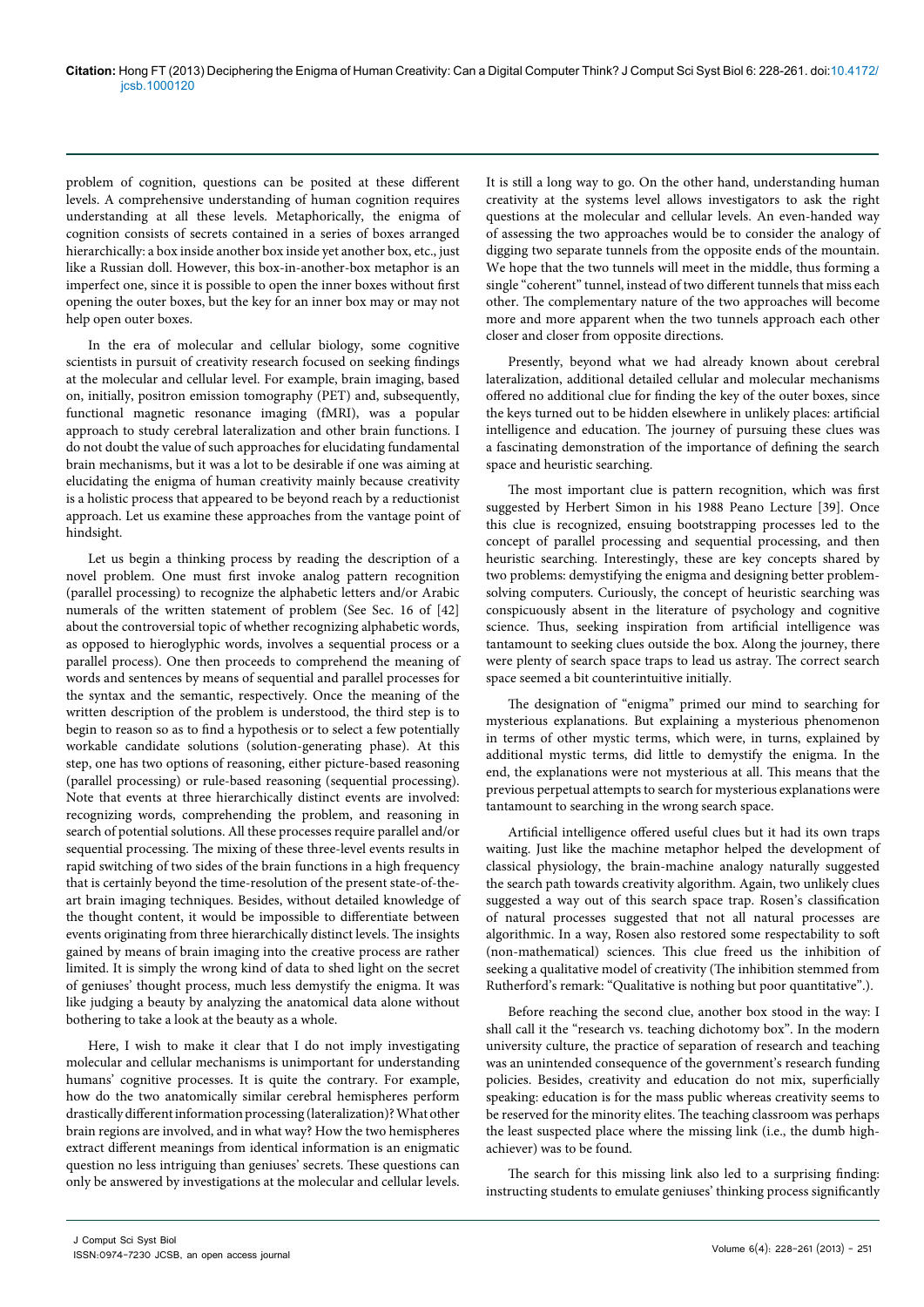helped their learning. After all, creativity and education do mix! Furthermore, in less than two minutes, the same instruction converted a student who had no clue about a brainteaser into a new person who solved the problem without any sign of struggle. The observation had a subversive effect: it undermined the widespread belief that the IQ score is a life-long constant score for a given individual. It was almost too good to be true, but it was true. This anecdotal evidence was of course no proof of the claim. Nevertheless, the claim is a falsifiable one. Readers are invited to test the anecdotal proposition, especially in a classroom setting since young students are less resistant to an unproven method. Just ask the students to convert what they have already known into mental pictures (mental imagery) and to look for clues. It is as simple as that.

Speaking about proof, the mere mention of it conjures up the specter of medieval nightmares as well as the specter of a burning stake, which threatened the life of whoever dared to assert one's scientific belief against the then-establishment's doctrines. In the end, renaissance brought about the public consensus that only objective proof counts regardless of the sex, race, creed and nationality of the proponents.

However, objectivity is both a blessing and a curse. It worked just fine to get us out of the dark age, since truths were no longer decided by the establishment alone without at least making an effort to convince the rest of us in rational terms. Logic and experimentation could override the opinions of authority figures. Most novice investigators were told that the scientific method starts with the proposal of a hypothesis, which can be invoked to make predictions of natural phenomena [4]. In reductionist sciences, the prediction is usually about the effect of a single factor or a small number of independent factors. One then designs experiments to test the validity of predictions. The experimental samples are divided into two groups with the presence or the absence of the factor being investigated, respectively. Because of measurement noise, the measured data must be certified by standard statistical methodology. In order to uphold the hypothesis, a statistically significant difference must be demonstrated between the experimental group (with the factor) and the control group (without the factor). Additional cares are taken to eliminate human biases, such as double-blind tests with placebos unknown both to the experimenters and to the test subjects, etc., thus eliminating subjective biases that can lead to a false-positive effect or a false-negative effect. The precautions are particular relevant for evaluation of drug effects. This practice of the scientific method worked well in general for reductionist sciences. However, this so-called scientific method contains a number of pitfalls, to which complex systems are particularly vulnerable. In particular, creativity research seemed to be plagued with more fallacies than other scientific disciplines for good reason.

In complex systems such as human behaviors, one seldom encounters only a single factor. Worse yet, when multiple factors are involved, they are usually not independent factors but mutually interacting factors. It is well known that experimental results in behavioral science are notoriously theory- or model-dependent [134]. Simply put, it is possible for a misguided hypothesis to suggest experiments that happened to collect flawed data to successfully prove the hypothesis, much like a self-fulfilling prophecy.

Popper's falsifiability argument has a farfetched consequence, of which a significant number of reductionist scientists were unaware: There is no such thing called absolute scientific proof. In arbitrating several rival scientific theories, one merely eliminates the weaker

alternatives. In simple systems, it did not generate too much trouble, presumably because any flaws so derived were easily spotted. It was an entirely different story in investigations of complex human behaviors, such as creativity and learning. Unlike simple systems, parametrization (i.e., selecting relevant measurable variables) is by no means straightforward. A lack of awareness of Popper's argument was potentially asking for troubles. In the previous section, we pointed out that improper definitions could lead to hardening of the categories as well as sample heterogeneity. Here, we shall consider another pitfall because of its high frequency of occurrences in creativity research and because of investigators' addiction to statistical methodology.

Strictly speaking, the common practice of statistical certification of experimental data was merely a consistency check; it is neither absolute proof nor a confirmation of a cause-effect relationship. To be blunt, the success of a consistency check is also a failure to demonstrate any discrepancies. If we take Popper's falsifiability argument seriously, it merely means that the given hypothesis survives a test, but it does not guarantee future survivals of new challenges. It is common knowledge outside of the science community that correlation is no causation. Sometimes statistical correlations let one discover a superficial but less relevant or even irrelevant factor that happens to be coupled, via an indirect route, to a hidden but more relevant factor. For example, the finding that knowing less is correlated with better chance of solving a difficult problem merely means that knowing less is the side effect of being an outsider that is also immune to dogmas. Immunity to dogma is the relevant but hidden cause whereas knowing less is a coupled superficial factor. Those who wish to get a humorous appreciation of this lesson are suggested to go to Google and click on the following keywords for a 1-minute YouTube video clip: Italian time, Italiantime, or *Le palle del ciuchino*. This humorous cautionary tale ought to be a wake-up call for addicts of statistical methodology: The peril of committing a sin of subjectivity in the name of objectivity should not be overlooked. Let us take the popular technique of brainstorming as an example.

Brainstorming was a technique proposed by Osborn in 1958 [135] to enhance group creativity. Brainstorming differs from other types of group activities: certain rules must be followed. The cardinal rule is the "absence of criticism and negative feedback". The corporate world embraced the approach. Similar lines of thinking led to a number of learning strategies in educational practices, such as small group teaching and cooperative learning. Subsequently, a number of studies about brainstorming showed that it did not really work; sometimes, brainstorming led to opposite effects, such as idea fixation [136]. However, Seelig, in her popular book inGenius: A Crash Course on Creativity [137], insisted that brainstorming was effective, and she blamed the detractors for not "understanding how different brainstorming is from normal conversation".

Regarding these disparate claims, I wish to offer my subjective opinion. Neither opposite claim is completely true. Brainstorming works sometimes but not all the times; it depends on whether the discussion leader masters the art of unknown underlying causes. One should never overlook the possibility that some superficial factors, such as the discussion leader's enthusiasm and certain undocumented maneuvers, might have a contagious and/or insidious effect, which would be unlikely to be duplicated by detractors or by someone with lukewarm enthusiasm. In my opinion, those special rules in conducting brainstorming sessions seemed to be conducive to picturebased reasoning. In Boden's words, brainstorming "inclines without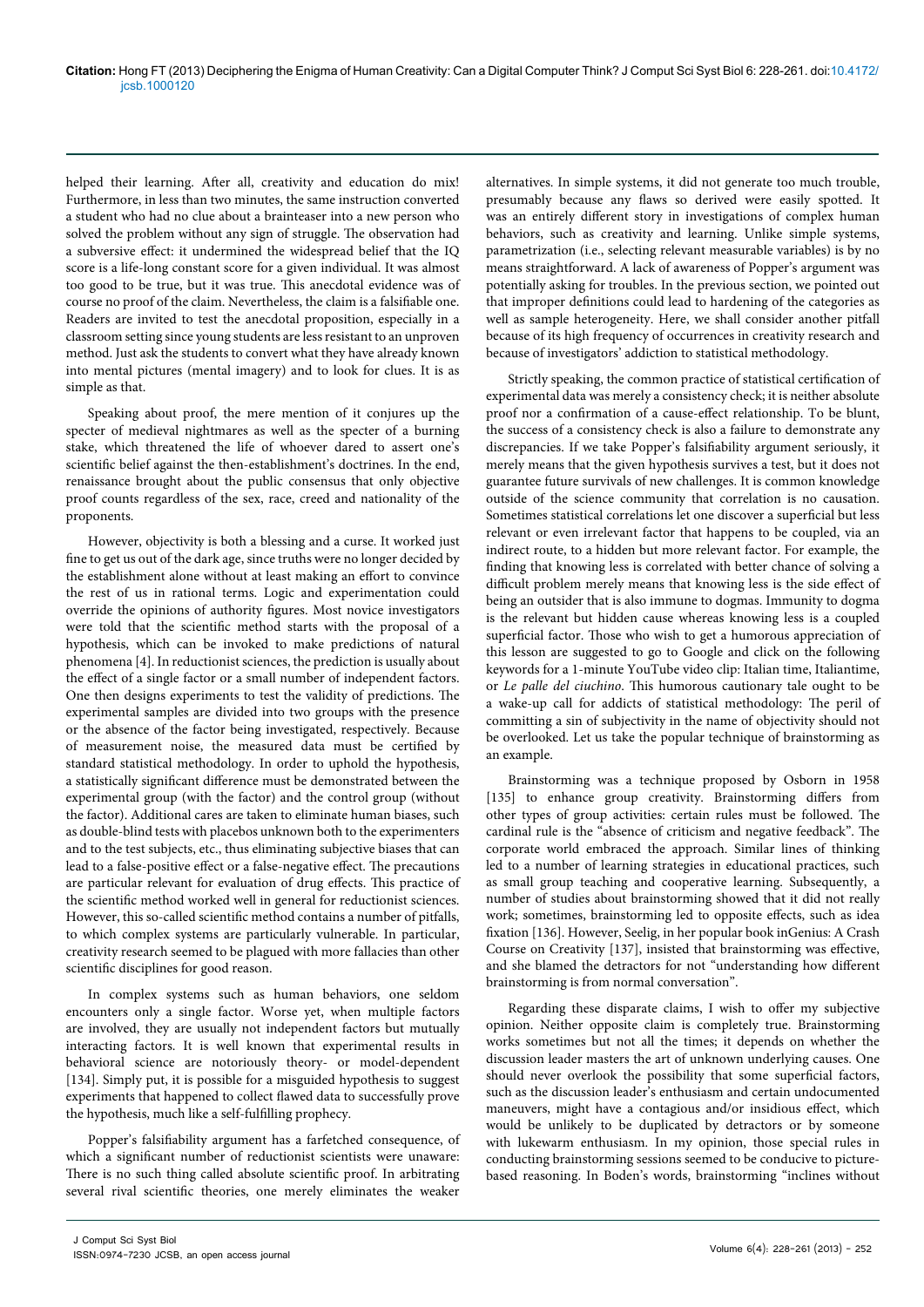necessitating" picture-based reasoning. Thus, these conditions are superficial and, at best, secondary factors. The main primary factor is hidden because an experienced expert did not suspect it but unconsciously knew how to implement it. In other words, experienced experts internalized the entire process without being aware of the detailed steps, just like a dancer who unconsciously knows how to execute the required sequence of muscle contractions by means of a holistic process called muscle memory in dance jargon. The speculated hidden factor is picture-based reasoning. The secondary or superficial factors are coupled to the primary hidden factor, but the coupling is not permanently inseparable. When the coupling is present, statistical evaluation tends to affirm the effectiveness of brainstorming. When the hidden factor is decoupled from the conditions implemented by brainstorming, statistical evidence evaporates. On the other hand, brainstorming also has some unwanted side effects such as encouraging conformity. It is well known that conformity is anathema to creativity [138,139]. When the main benefit of brainstorming vanishes, these side effects become the main and prominent feature. In any case, my speculation is readily falsifiable. Just compare the effect of brainstorming with and without urging the trainees to deploy picturebased reasoning in the test group and in the control group, respectively.

Visual thinking is not an unfamiliar term since the lay literature is full of books directly or indirectly related to it. Buzan's mind map is apparently a practical but partial implementation of visual thinking [140]. Besides, visual thinking is an idea so deeply ingrained in the English language. For example, we must use our *imagination* to *figure out* how geniuses made novel discoveries, we *visualize* their vague descriptions so as to come up with a better understanding of the underlying process, we *pieced together* insights revealed by various creativity models to formulate a coherent explanation, and finally we had no intention to use the prevalence of dumb high-achievers to *paint a gloomy picture* about future education since students could be trained to practice visual thinking. In the German language, it is even more direct and explicit, since intuition (*Anschauung* in German) also means visualization [20]. Why did experts failed to connect brainstorming with visual thinking? Why did neither Lieberman [17] nor Dane and Pratt [16] link the concept of intuition to visual thinking? Both groups came so close to yet remained so far apart from the sensible interpretation. Why?

The culprit was the steadfast insistence upon objectivity to the point of exclusion of common sense. Common sense told us that when we get stuck in a blind alley we must execute a de tour. Common sense also told that if we could not find clues upon first attempt we should pay attention to what we could have overlooked during the second attempt. In the present case, a possible way of getting out of the blind alley is to visit or revisit a previously abandoned portion of the search space. Hawkins could not overcome a problem of data input designs in his PalmPilot project even after he had made considerable efforts. He decided to try a diametrically opposite idea and succeeded [81]. Similarly, ID3 programs invoke a recursive procedure to avoid getting trapped in a blind alley. Experts resolutely excluded Einstein's introspection from their chosen search space and sent it into a permanent exile. After half a century's search, the solution was not within reach. It would be sensible to assume that verdict rendered on Einstein's introspection might be premature.

It is true that introspective reports of Einstein, Tesla, Mozart, etc., were all subjective in nature because it was impossible to get their reports objectively. Must we study subjective experience, such as creativity and learning, only by objective means? It was totally unnecessary to be so uptight, because, as indicated by most 20th century models of creativity (Table 1), a subjectively derived hypothesis still needs to be scrutinized and verified by means of rigorous logical reasoning and/ or experimental observations. Besides, I have a sneaky suspicion that those experts that permanently excluded Einstein's opinion from their search space must never had a first-hand experience of visual thinking (remember that visual thinking is not a monopoly of geniuses). In a way, experts invoked their own subjective experience, or the lack of it, to overrule Einstein's subjective opinion. The rest of us are left with the choice of siding with subjective opinions of either experts in creativity research or experts who practiced creativity. Needless to say, I chose to side with the latter and worried about objectivity later.

Thus, with rigorous verification as a safety net for objectivity, it would be harmless even if a hypothesis were derived subjectively or even nonrationally. Considering the present case of deriving our hypothesis by means of a comparative study of earlier models of creativity, the practice by itself does not appear to be scientific, at least not in the conventional sense stipulated by Lawson [4] and Medawar [6]. But it is one way of deriving a hypothesis. Of course, it would not be difficult to derive the hypothesis in a didactic manner from the concept of pattern recognition, as was done elsewhere [42]. Most scientific articles were not expected to reveal how the hypothesis had been derived unless a fraud was suspected. Therefore, few would remember to question how those hypotheses had been derived. Some, like Gauss, were aware of their own ignorance of the clues. Others, such as Einstein, were aware of the role of visual thinking. The overwhelming majority of investigators thought that the hypothesis had been derived by logical deductions. The present article presents logical arguments demonstrating that it is almost impossible to derive significant hypotheses by means of logical deductions; those significant hypotheses that could be deduced by means of one-step logical deductions must have been exhausted a long time ago. Peirce was apparently aware of the difficulty of theories based on the hypothetical-deductive scheme, such as that of Medawar and others (including Lawson as a late comer). His elusive idea of abduction could never shake off the image of being tainted with subjectivity. We thus came full circle and reached where Peirce was; Peirce's revised notion of abduction is actually picture-based reasoning in disguise. Whereas the methods of deriving a hypothesis may not be logical (syllogistic), rational or scientific, it is the ultimate step of rigorous syllogistic verification that makes the entire process scientific. Statistical methodology cannot make a flawed inference scientific.

In the above-presented critique of statistical methodology, I do not wish to give the impression implying that all correlation-derived hypotheses are flawed. Quite the contrary, some hypotheses so derived might turn out to be valid. In fact, statistical correlation can be construed as a way of heuristic searching of possible cause-effect relationships. For example, Guilford [141,142] identified divergent thinking as a character trait of creative individuals. It makes sense because rigor and strictness in rule-based reasoning leave no room for divergent thinking due to a severe lack of fault-tolerance. Only picturebased reasoning allows for divergent thinking.

However, in applying statistical methodology for the purpose of heuristic searching, the standard approach familiar to biologists is not the only way. Standard methodology calls for the collection of sufficiently large pool of samples prior to analysis. The Bayesian School approaches statistical problems from a different angle. Let us consider the fundamentals of statistics, for example, of counting the head-tail distributions when one flips coins. The standard statistical approach is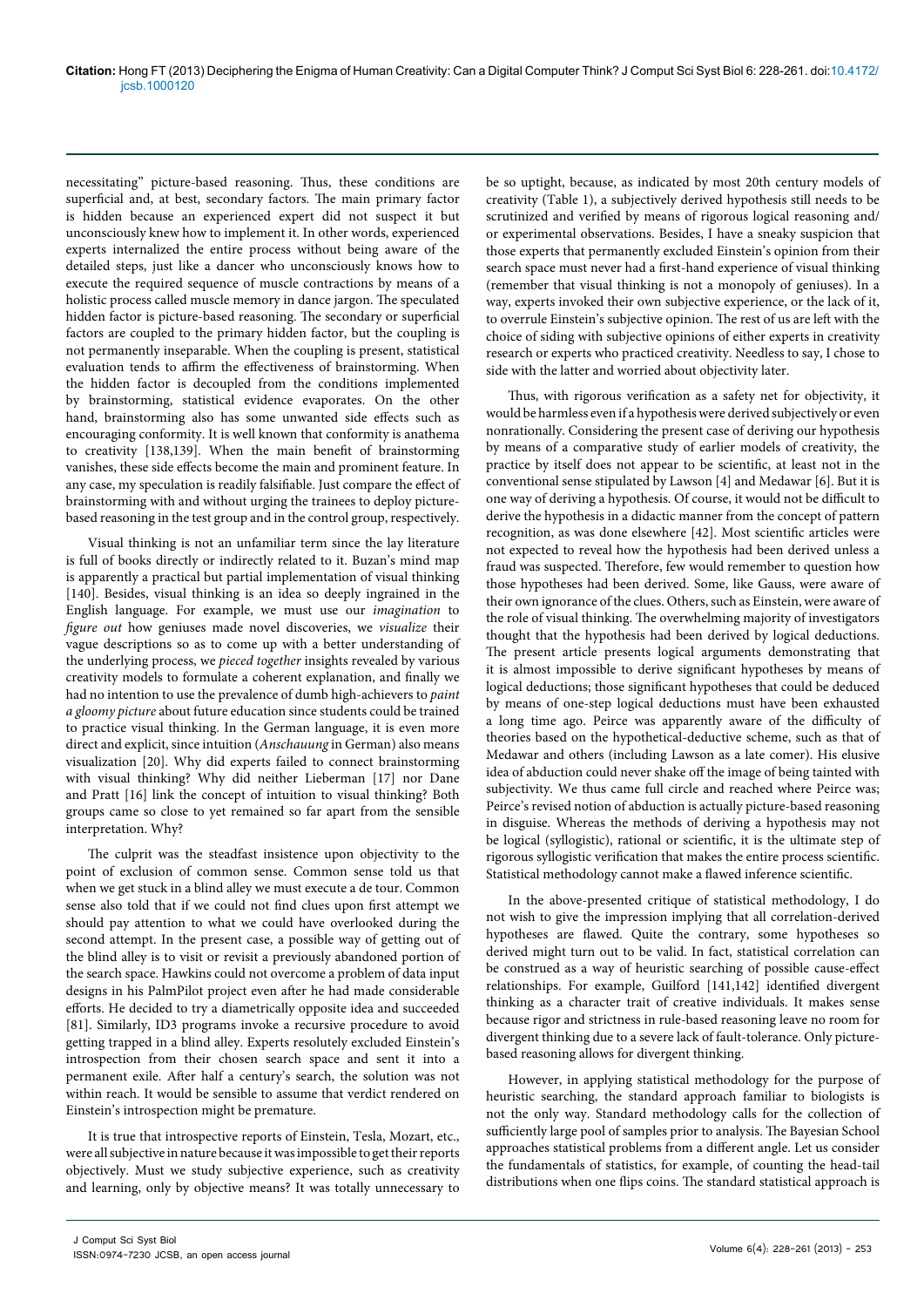to flip many nearly identical coins at about the same time and then to count the head-to-tail ratio. The resulting ratio is called the ensemble average. The Bayesian way is to flip the same coin over and over again, and, at the end, to determine the ratio, called the frequency average. If the coin is honest (i.e., not illegally altered), both averaging processes reach the same conclusion of a 50 to 50 distribution. However, in formulating a hypothesis, the frequency average approach is more effective and more efficient than the ensemble average approach.

If rolling a dice reveals the same point twice in a row, it may be a coincidence. If the same point comes up three times in a row, the probability that it is due to coincidence now shrinks to 1/216 or 1/6<sup>3</sup>. The likelihood that the outcomes are not a coincidence increases with the increasing frequency of repetitions. The same approach can thus be used in the laboratory to detect unknown possible cause-effect relationship. Thus, after a few recurrences of the same correlation, the investigator can subjectively begin to formulate a hypothesis and make predictions, i.e., to design a small test with the intent to falsify the preliminary hypothesis. In this way, one can revise the hypothesis concurrently, rather than afterwards, while the data are being collected. In this way, one can also easily uncover possible data heterogeneity if one scrutinizes the incoming data while they are being collected. In contrast, it is much harder to detect sample heterogeneity in the ensemble-average approach when a huge pile of data has already accumulated. If there is a lingering doubt about the legitimacy of the Bayesian approach in formulating a hypothesis, Galileo's practice ought to put the doubt to rest.

Galileo noted that the three little stars (Galilean moons) formed a straight line in parallel to the ecliptic on the first day of observation (January 7, 1610). He mentioned it 19 times totally during a period slightly shy of two months (twice on January 22). When he mentioned it for the 9th time on January 23, he treated it as a foregone conclusion by adding a clause "as they have always been". In hindsight, it was a consequence of the little stars orbiting around Jupiter with an orbit that is coplanar with the Earth's orbit. There were totally 65 records in Sidereus Nuncius, which constitute hardly a sufficiently large sample to warrant a conventional statistical analysis. However, the repetition of the same relationship night after night within two months, corroborated with several additional lines of evidence, rendered it a foregone conclusion beyond reasonable doubt.

Of course, the Bayesian approach is not without any shortcomings. It is apparent that the Bayesian approach makes it easier to cheat. The cheater needs to alter a single dice or make a single coin dishonest with the Bayesian approach in mind; it would take more time and effort to cheat with the conventional statistics in mind. This may be why drug tests must be performed with the standard approach of double-blind tests. It is to prevent the investigator's unintentional or intentional selecting data, in view of the infamous practice of throwing out an "outlier" data point just to make the analysis look good. Nowadays, the investigators must also reveal financial supports from all commercial donors, just to make sure no hole remains unplugged. No wonder the Bayesian School carries the stigma of being subjective. For a scientist in pursuit of truths, cheating is less of a problem since one must fool oneself before one can fool others. Therefore, the remaining problem is for the detractors to fish out any otherwise honest logical flaws, as I did in this article. This is why science must be practiced in an adversarial way so as to maximize the chance of exposing blind spots, to which few can claim to be immune. In attempting to expose others' blind spots, one may inadvertently facilitate exposure of one's own blind spots. On

the other hand, in modern scientific practices, a hypothesis derived by means of the afore-mentioned Bayesian way often invited a criticism of being speculative. What the detractors did not realize was: a hypothesis, by definition, remains speculative until it is verified.

The same kind of popular bias in scientific practices tended to treat "anecdotes" like illegitimate children. For example, the subjective report of Fleming about his experience of serendipity was often dismissed as an anecdote, if not an outright lie. On the other hand, sporadic reports in support of brainstorming were not called anecdotes but instead called evidence-based observations. In the end, as it had transpired, evidence in support of serendipity was far more reliable than evidence in support of brainstorming. I suspect that the real difference is: anecdotes were derived from "folk psychology," whereas evidencebased observations had the blessing of experts. In other words, the real difference is between common folks and science aristocrats.

Ultimately, the merits of a theory must be evaluated in terms of explanatory and predictive power, as well as parsimony. Parsimony of the refurbished Simonton's model is attained by a unified treatment of creativity in science, technology, arts (including music) and humanities (see Sec. 4.20 of [41] for a discussion of creativity in music, art and literary works). For its explanatory power, we offered, in earlier sections, explanations of a number of long-standing puzzles. In addition, we have in hands a century-worth of observations and experiments to explain. So far we have not encountered a puzzle that we could not explain. Whether the explanations are satisfactory or not is for the readers to decide. As for verification, the present rendition of the refurbished chance-configuration model certainly cannot make quantitative predictions because it is a qualitative model. Predictions must be made in terms of whether adopting picture-based reasoning makes any difference in creativity [42]. Our anecdotal evidence indicated that it worked surprisingly well. Concerned readers will undoubtedly rush to try it out. In this way, a sufficient number of anecdotes may accumulate, thus rending the observations evidence-based.

#### **Summarizing Conclusions**

Creativity research is a fascinating and important topic for several reasons. It is a topic about our inner self. However, unlike other topics about our body in biological research, it is a problem about how we solve problems. The nature of self-reference is apparent. This might be why it remained an enigma for a long time, in spite of relentless attacks by means of modern arsenals of research techniques and instrumentation. It is hard to deny that it was creativity that brought about civilization. From the practical point of view, creativity research is important especially in the 21st century. It is almost a consensus that scientific and technological innovations are the primary factor for driving economy. Creativity is equally important in humanities and in just about any conceivable human endeavor. Although it has never been explicitly stated, enhancing creativity has been one of the goals of education. The irony is: although science and technology has been advancing at an increasing speed, education (at least in the United States) seemed to be in deep trouble, despite repeated reforms.

The invention of digital computers must be considered one of the most spectacular achievements of human creativity. However, the success brought about an unintended consequence: information overload due to information explosion. Indirectly, the resulting bottleneck adversely affects the so-called knowledge-based economy of the 21st century. Needless to say, prosperity of humans relies on computers with increasing efficiency and effectiveness to pre-process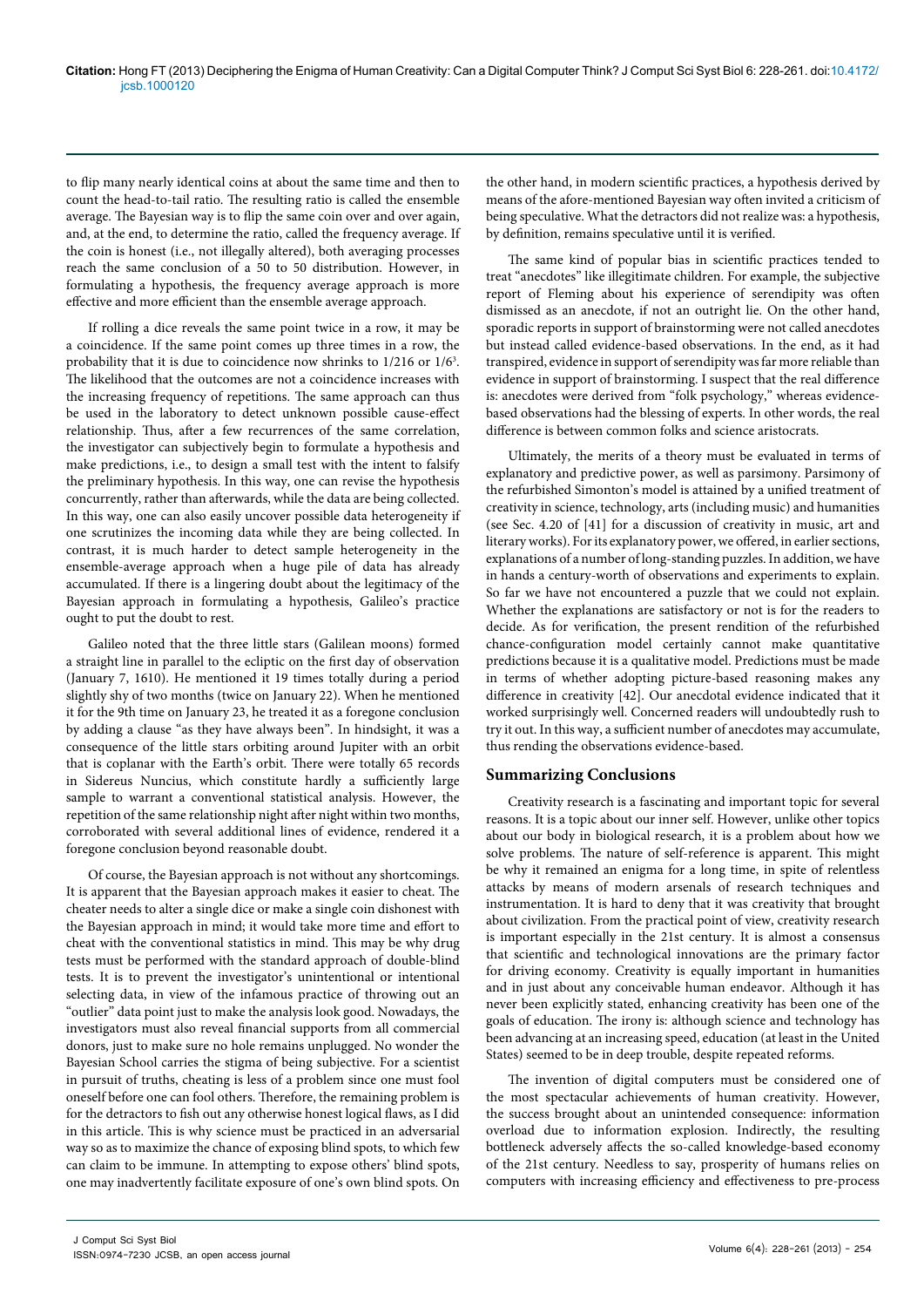an ever-increasing amount of information (data mining). We need machines that can detect meaning from raw data rather than just manage the chores of processing information at humans' direct command. Engineers are dreaming of a new kind of computing and analyzing facility like a "world brain" imagined by H. G. Wells a century ago that harness the wisdom of the crowd [143]. Creative problem solving computing that managed to pool the collective creativity of past creators would do just that.

Once I heard a luminary claiming that scientific activities are similar to sport activities. Although not everyone agrees to this claim, our educational system did train students in a way similar to that of training athletes. The same can be said about training programs designed to enhance trainees' creativity. Regardless of innovations in methodology, creativity appeared to defy training. All failed methods share the same characteristic: pushing the process to the limit, just like training athletes. A notable exception to this rule is arts. Arts must be just right; any superfluous attempts to add or subtract destroys arts. Unbeknownst to many experts, creativity itself is like arts. Propp [144] once stated, "The ability to come up with creative approaches to problems can be cultivated, but it cannot be taught; it is more of an art than a craft". There was some truth in this statement, because it turned out that creativity could not be achieved by pushing any step to the limit. However, our attempt to demystify human creativity thus brought creativity itself from the status of art down to the status of craft. As a consequence, one can learn to be creative through training and practices.

Contrary to conventional wisdom, creativity relies on a welltempered balance of various factors. Although we did not devote space to discuss some of the important factors to be mentioned below, we shall summarize the overall factors below. In order to maximize the fulfillment of creative potentials, several conflicting requirements must be met [40]:

- **•** to use picture-based reasoning so as to maximize the probability of finding novel solutions, but to use rule-based reasoning so as to increase the speed of thinking,
- **•** to focus on problem solving so as to enhance the retrievability of key techniques and knowledge, but to defocus on problem solving so as to avoid getting trapped in an unfruitful search path,
- **•** to subdue one's attention during a problem-solving session so as to optimize one's affect, but to extend one's attention beyond a formal problem-solving session so as to reap the benefit of serendipity,
- **•** to perform heuristic searching so as to select a manageable search space, but to avoid premature shrinking of the search space,
- **•** to "zoom in" and pay attention to details, but to "zoom out" and pay attention to big pictures,
- **•** to be highly explorative so as to expand the search space, but to have sufficient task involvement so as not to spread oneself too thin,
- **•** to be sufficiently motivated to overcome obstacles that stand in the way of creative acts but not to be so excessively motivated by extrinsic rewards as to become risk-averse.
- **•** to be sufficiently confident to assert an unpopular view, but not

to be so excessively confident as to overlook clues provided by critics or opponents,

- **•** to be sufficiently disciplined to perform rigorous logical deductions and to play by the rules forged by social consensus, but to be sufficiently undisciplined to defy authority whenever necessary – a "mood swing" between the traditionalist and iconoclast dispositions, in the words of Simonton (see below), and
- **•** last but not least, to be able to flexibly and dynamically switch between two opposing modes of action, as listed above.

The conflicting requirements baffled some investigators. Getzels spoke of the "paradox in creative thought": creative thinking entails child-like playfulness, fantasy and the non-rationality of primary-process thinking as well as conscious effort, rationality, reality orientation and logic [145]. Csikszentmihalyi mentioned the conflicting requirement of openness and critical judgment [146]. Simonton emphasized the welladjusted trade-off between the traditionalist and iconoclast dispositions [13]. However, there is no compelling reason that the conflicting requirements must be fulfilled *simultaneously*. A creative mind is not static and fully "hard-wired" but rather it is dynamic, flexible and versatile. Therefore, there is no real paradox − just our temporary confusion − and there is hardly any trade-off or compromise − just judiciously timed mood swing between extreme randomness (lack of predictability) and extreme determinacy (well-behaving discipline) in the thought process. In other words, one can be extremely speculative and subjective at the stage of formulating a hypothesis, but later becomes extremely logical, methodical and objective at the stage of verification. In contrast, individuals with low creativity often fall short of both extremes and practice a static compromise between the two extremes, instead. Such dynamic flexibility, or the lack of it, reflects an individual's mind habit, also known as personality. The present article focuses on the intellectual aspect of factors affecting creativity. For a detailed consideration of the emotional aspect of human creativity, see Sec. 4.21 of [41]. The Yerkes-Dodson law [147] and research done on rewards and motivation by Deci and co-workers [148,149] are particularly relevant for applications in education. We omit them here since these factors are not directly related to computer-based creative problem solving.

Geniuses and dumb high-achievers occupy the two extreme ends of a continuous spectrum of human creativity. It is in reference to this spectrum that we evaluate the performance of computer-based creative problem solving. Artificial intelligence investigators have accomplished a feat that was extremely difficult to achieve mainly because geniuses used non-algorithmic process of picture-based reasoning as an important part of their creative acts. A digital environment was not the most natural environment to implement creative processes. Nevertheless, clever designs of heuristics and clever ways of making the computer program generate and improve heuristics have yielded impressive results.

The elucidation of the enigma of human creativity is expected to provide a better roadmap for future designs of heuristics. Genuine parallel process may be theoretically unattainable in a digital environment and a digital computer may never exhibit genuine intuition and understanding, as evaluated by geniuses' standard. In contrast, practical applications are an entirely different matter: close enough approximations may just be good enough for the time being. The closer intuition is simulated, the better performance of creative acts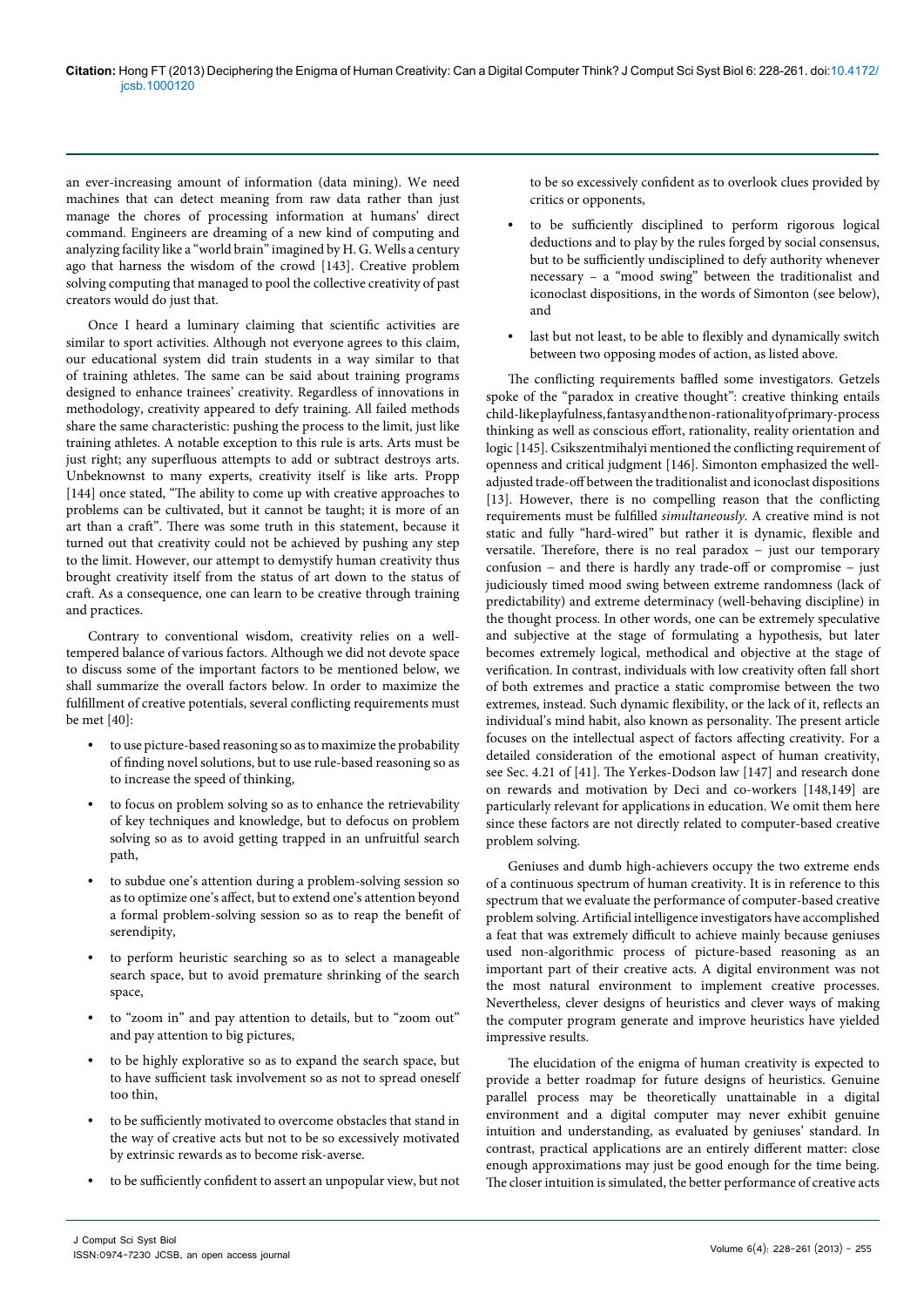a digital computer can achieve. Instead of achieving genuine parallel processing, one can focus on circumventing the restrictions of a digital environment to better approximate genuine parallel processing.

The need to circumvent practical restrictions actually brings out the importance of understanding the underlying principles of creativity. This point was demonstrated by how past inventers of aircrafts had circumvented the impracticality of constructing a pair of flapping wings, once attempted by Leonardo da Vinci. In the end, the combined functions of propulsion and floatation of a bird's pair of wings were separately implemented: the wings for floatation in accordance with Bernoulli's principle, and the propellers (or the jet engines) for propulsion in accordance with Newton's law of action and reaction. Circumventing the restrictions without sacrificing the principle would be the key to engineering designs, when humans seek inspiration from Nature. In this sense, understanding the theoretical principle is by itself a heuristic search for designs that circumvent the practical restrictions. This means, flawed theories only misled engineers to get lost in the jungle of all possibilities.

So far heuristic searching has been implemented by a two-step design: a programmer-chosen or programmer-suggested search space, and pseudo-parallel processing for high-speed systematic searching within the designated search space. Significant progress has been made in the past for improving the design of heuristics or instructions that granted the computer freedom to find better heuristics. Additional improvements can be done in the direction of replacing pseudoparallel processing with something closer to genuine parallel process. The advantage of genuine parallel process is random access, which together with improvisation (freedom to select) let geniuses' perform heuristic searching within the chosen search space. Easily comes to mind is to enlist the help of parallel computers. However, in order to enable effective heuristic searching, the separate parallel computers must allow each to access others' processed data so as to improvise asynchronously rather than at scheduled times only. It is good thing that computers have no emotion and the programmer does not have to be concerned with computers' refusal to share data, as often happened in real life due to the so-called interdepartmental rivalry in the government bureaucracy. Genuine parallel processing with genuine random access may be impossible in a digital environment, but, for practical applications, close enough is often good enough. That was why I advise against simulating the Gestalt phenomena and advise for focusing on performance alone. How to give the computer a mind so that it can improvise effectively is of course quite challenging. In addition to clever heuristics, clever mathematics that can handle parallel processing or near-parallel processing is highly desirable [42].

In regard to the question posited in the title, "can a digital computer think?" I have evaded the question and declined to give a straight answer. It was not exactly a cop-out. I simply could not come up with an unequivocal definition of "thinking" and "understanding" due to their gray-scale nature. Depending on how we "bend" the meaning, the answer could be either yes or no, or yes but not exactly. Instead, I replaced the word "thinking" with the phrase "performing intellectually," and said nothing about understanding. In this way, I could give straight answers, which I shall repeat here, as a sad commentary from an educator's perspective. The problem-solving programs of Simon and other AI pioneers could perform at an intellectual level significantly higher than our dumb high-achievers. Furthermore, they performed in such a way as if they really had better understanding than dumb highachievers. In all good conscience, I could not say the digital computer

could not think. Yet there is still something missing that prevented me from say that they could think and understand in the same sense as we did in judging real humans like ourselves.

In the present article, two different levels of reasoning could be used to evaluate the intellectual performances in lieu of a continuous spectrum of grayscale. Of course, the old-fashioned expert systems performed exactly at the level of rule-based reasoning, just like dumb high-achievers. Through clever design of heuristics, and the implementation of quasi-analog pattern recognition, the computers of subsequent generations performed at a level significantly better than rule-based. However, their performance was nowhere near that of human geniuses or highly creative individuals, because the heuristics were fashioned after insights of past creators. Therefore, the computer cannot be regarded as creative. In other words, a digital computer may perform creative acts without being creative. This statement sounds paradoxical. A metaphor suffices to make the point clear.

Svengali could make a mediocre singer sing at a professional level, but we all know that it was Svengali who pulled the string behind the scene even though Svengali himself could not perform. Even so, by devising better and better heuristics and by pooling together experience and insights of past creators, a digital computer may possibly outperform a human genius, if not all geniuses. However, there is no compelling reason to believe that geniuses will not continue to gain new insights in the future unless the Earth is destroyed prematurely by humans' reckless assaults on the environment. The heuristics devised on the basis of future new insights could only be *a posteriori* programmable, since no one would know what new insights and new creative acts are forthcoming in the future. In this way, human geniuses may collectively keep one step ahead of the most creative problemsolving computers.

Our ambiguous position is debatable because of past cautionary tales. Rene Descartes used to deny the existence of consciousness for lower animals, mainly because the animals could not proclaim their consciousness by declaring, "*Cogito ergo sum* (I think therefore I am)". The outlook has changed considerably since Koko, the gorilla, managed to learn American Sign Language, and a chimpanzee named Nim Chimpsky managed to do something similar [150,151]. Although linguists were reluctant to grant them the ability to master natural languages, few people now dared insist that they had no consciousness and that they could not think. An average person would probably judge that the computer could not think like humans because they had no consciouosness. This argument is much harder to dispute. The trouble is: we do not even know what consciousness exactly is.

Thinking and understanding, just like consciousness, have many shades of attributes. For example, it is difficult, if not impossible, to set a finite number of objective criteria to differentiate between living creatures with and without consciousness (Sec. 5 of [41]). It is quite conceivable that computer simulation of consciousness can make progress to the point that it becomes impossible to tell it apart from the real one. Yet, deep down in our own consciousness, we would not accept the simulation as real because something difficult to articulate is still missing. The same can be said about computer simulation of thinking and understanding; at a certain point in time, simulation and reality may become almost impossible to differentiate unequivocally and objectively, but we still cannot accept the notion of a "thinking and understanding" machine because it is just a man-made machine, thus betraying our anthropocentric bias (cf. [152]).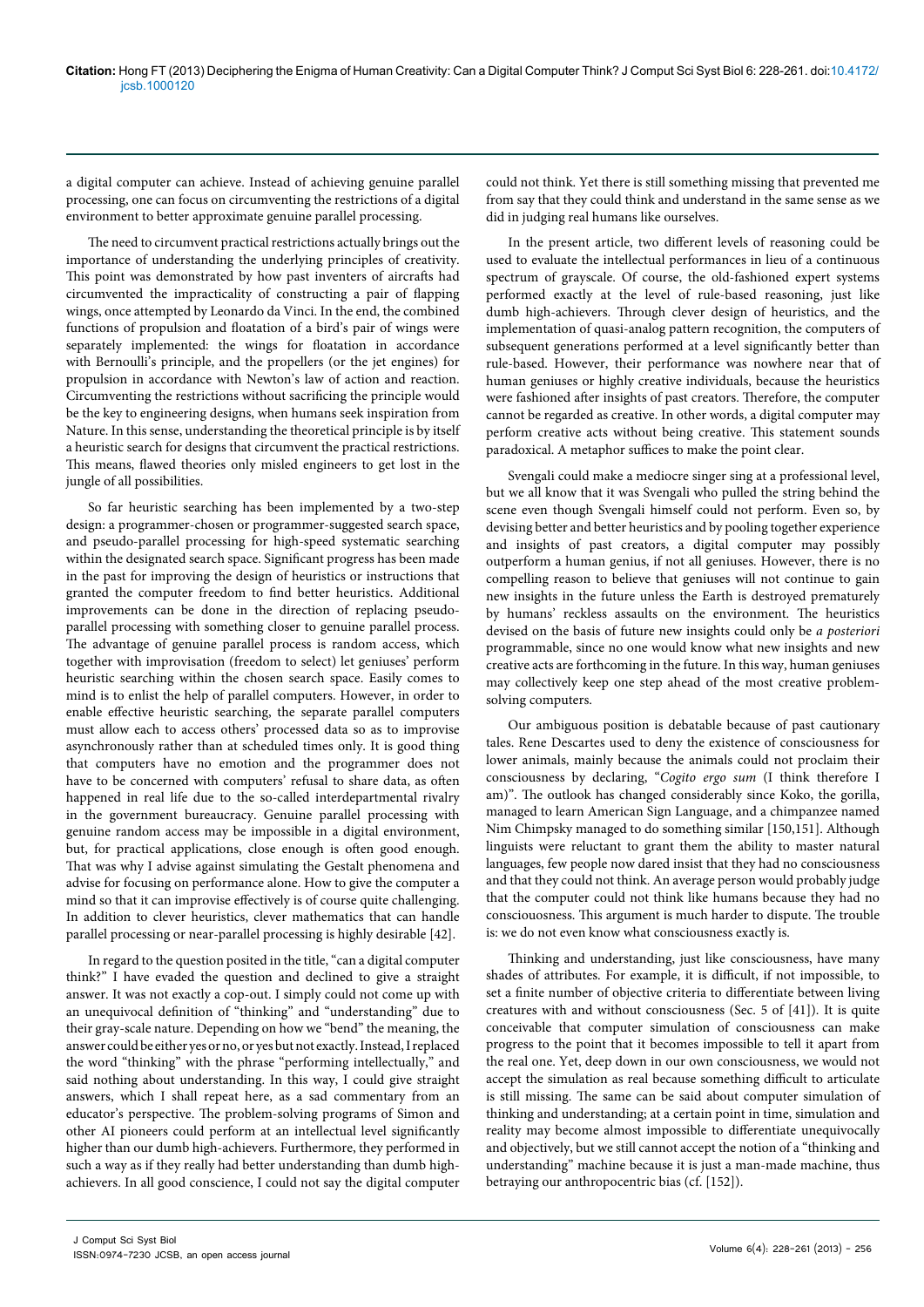AI professionals used to invoke the celebrated Turing test, but the problem-solving programs of Simon and his contemporaries had already passed and, I suspect, our dumb high-achievers had failed the test. At this moment, perhaps I can say that the digital computer does not think like humans and understand like humans because it has no free will. I believe in free will, but I declare that I can neither prove its existence nor disprove its existence, and, furthermore, no one can, either. I shall refer to a recent article [153] of mine for explanations so that I need not change the subject at this juncture. All I need to add is: the most difficult aspect of free will is the origination issue (Sec. 5.15 of [41]). In my boldest opinion, the origination problem has not been settled yet. Therefore, the related questions concerning thinking, understanding and consciousness still hang in limbo.

Let me just continue by pointing out that the digital computer did not actually find those clever heuristics by itself, because the programmer made it happen, not by means of outright tipping off the computer, but by guiding the computer program to proceed, without micromanaging it, in such a way that the computer was almost guaranteed to discover those heuristics. I did not concoct this argument out of sheer blue sky; the original thought is attributed to composer Richard Wagner. He conveyed some of his profound philosophical thoughts via the vehicle of his monumental and colossal opera cycle, *Der Ring des Nibelungen.*

Wotan, the chief god of Valhalla, ruled the world by signing numerous contracts with other gods. He sought control of the magic ring forged by Alberich, the chief of the underground kingdom Nibelheim. However, he could not just go ahead and seize the ring without abrogating a certain treaty. He felt that he was the least free of all, but he cleverly dreamed up a plan. First, he sired a son, Sigmund, and a daughter, Siglinde. Through a dubious act of incest, the latter two bred a son, Siegfried. Siegfried was the hero of heroes, an *übermensch,* so to speak. Wotan avoided direct contacts with Siegfried in such a painstaking way that Wotan could claim that Siefried had complete free will to carry out a self-determined act. His secret plan was to create the circumstances so that Siegfried could eventually get the ring for him without the appearance of his involvement in the grand conspiracy. The trouble was: his elaborate scheme could not escape the detection of his wife, Fricka. Fricka saw through the trick and confronted Wotan with the accusation that Wotan had planted a sword on the trunk of an ash tree in anticipation that Siegmund would find it at the dire moment of great need to ensure what would transpire later in exactly the way Wotan had expected. In other words, Fricka knew that Wotan was pulling the string behind the scene all along, much like what Boden once aptly put, exerting an influence that "inclined without necessitating" the desired outcome, but it happened anyway. That was exactly the way the programmer did by planting the heuristics and other enabling conditions, just like the waiting sword on the ash trunk, so that the computer could pick it up in the right place at the right time, thus fulfilling the programmer's wish and duping rest of us into calling the feat a genuine creative act. Amen!

That is as close as I wish to answer the question for the time being. As for the future, I have something else more serious to worry about. It is a sad commentary for me to confess that, during my long teaching career, I have both the privilege and the misfortune to witness two opposing trends, respectively: The problem-solving computer programs performed more and more like humans, whereas some of our students performed more and more like robots. I now wish to devote more time to teaching students to think creativity in my desperate effort to prevent or slowdown the ultimate crossing of two curves representing the two opposite trends. As for the future computers, can it possibly

perform in a way that it becomes virtually indistinguishable from a human genius? Science and technology taught us a lesson: never say never, except perhaps just this once.

#### **Appendix: The Trajectory of an Outer Planet**

Because of the Earth's rotation from west to east, all celestial bodies, including the Sun and the Moon, rise in the east and set in the west in their apparent (relative) motion, with a period of almost exactly 24 hours (diurnal apparent motion). Because of the orbiting motion of the Earth around the Sun from west to east (the same direction as its rotation), the Sun also moves relative to the background constellations slowly day after day, in its apparent motion, from west to east, with a period of about 365 days. The Sun's trajectory relative to the fixed star background is called the ecliptic. The Sun's glare is too bright to allow our eyes to see the background constellations around it, except during a total eclipse. But these constellations and the ecliptic can be inferred. For example, the constellation at the zenith at midnight is directly opposite to the Sun's position on the ecliptic.

If one extends the plane of the Earth orbit so that it intersects the celestial sphere, the circular line of intersection is exactly the ecliptic. Likewise, if one extends the plane formed by the Earth's equator to intersect the celestial sphere, the circular line of intersection is known as the celestial equator. The ecliptic intersects the celestial equator at an angle of about 23. 5°, i.e., the inclination angle of the Earth's axis of rotation. The extension of the Earth's axis of rotation meets the celestial sphere at the celestial North Pole and the celestial South Pole. The celestial North Pole is about where Polaris (of the constellation *Ursa Minor*) is.

The moon also orbits around the Earth from west to east with a period of about 27 days. Therefore, the moon rises later and later day after day (or night after night). That is, Moon moves slowly from west to east relative to the constellation background, with a period of about 27 days, as it waxes and wanes. Its apparent trajectory on the celestial sphere nearly coincides with the ecliptic, because the Moon's orbit is nearly coplanar with the Earth's orbit. So are planetary orbits. That is why planets as well as the Moon are always seen around the cliptic. However, these orbits are not strictly coplanar with the Earth's orbit. Therefore, the trajectories of planets as well as that of the Moon are not exactly the same as the ecliptic. Had the Moon's trajectory strictly coincided with the ecliptic, we would witness both solar eclipses and lunar eclipses once each, alternatingly, approximately every month (27 days)!

The apparent motion of planets relative to the background constellations is somewhat complicated as compared to that of the Moon. Unlike the Moon, planets are not orbiting around the Earth but, instead, around the Sun. Let us just consider the outer planets (those planets that are farther away from the Sun than the Earth, i.e., Mars, Jupiter, Saturn, Uranus and Neptune.)

The outer planets would always move eastward relative to the background constellations (just like the Sun) if the Earth did not orbit around the Sun but only rotated around its axis (stationary on its orbit). But actually the Earth also orbits around the Sun in the same direction. As a consequence, an outer planet does not always move eastward relative to the background constellations. When it does move eastward, just like the Moon and the Sun, it is called direct motion. The direct motion slows down and eventually became stationary relative to the background constellations (called at station). A station is actually a turning point, because after station, it moved westward (called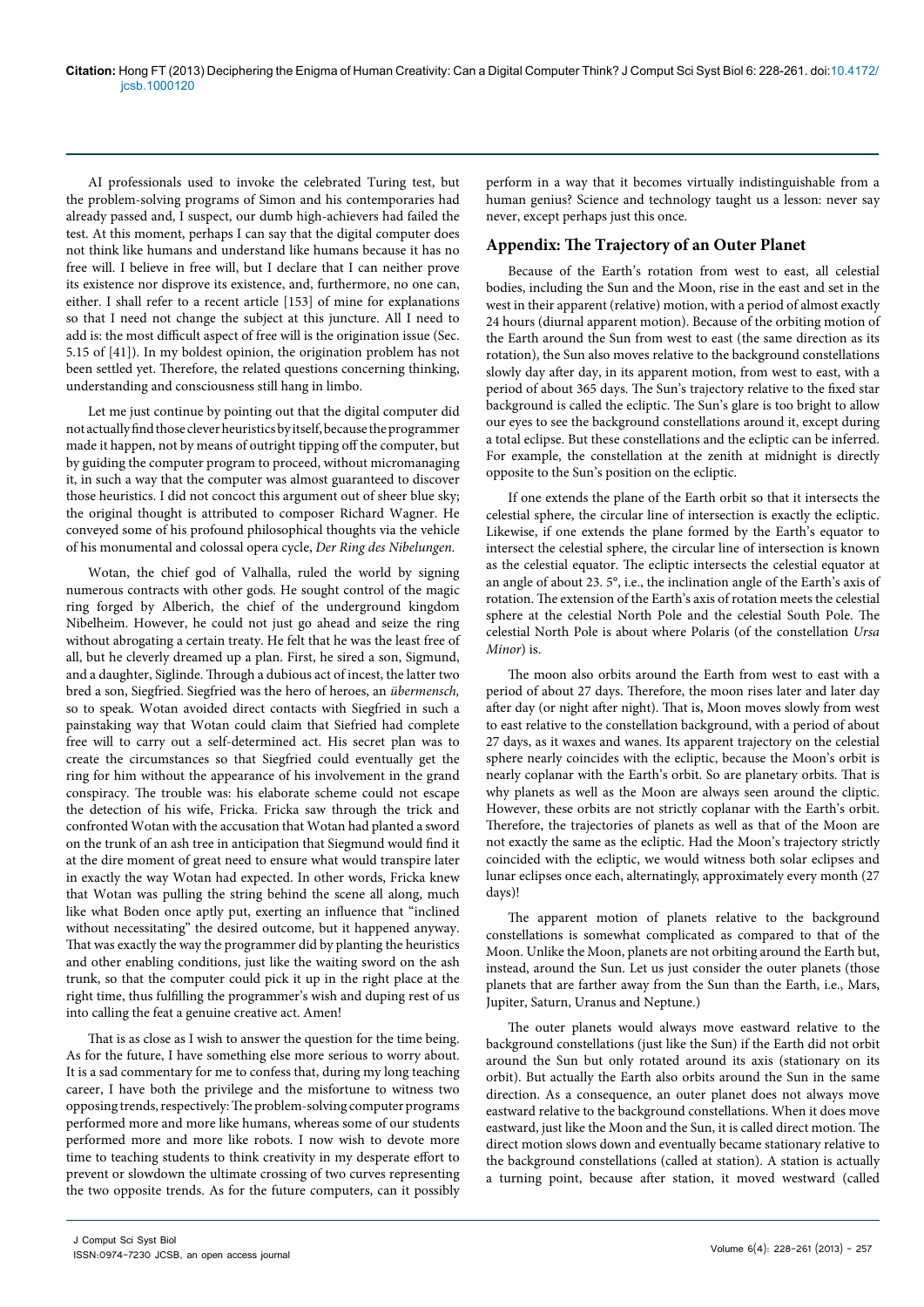retrograde motion). A retrograde motion accelerates first and then slows down again. Eventually, it reaches another turning point (station), and reverses direction relative to the background constellations, so as to become direct motion again.

It is like two racers running along two neighbouring tracks of unequal diameters. Imagine that the Earth is running in the inner track and it is passing Jupiter from behind. By projecting the image of Jupiter onto the background of the spectator stand, Jupiter is seen by the Earth as first moving forward (eastward) relative to the spectator background. When the two run close to each other shoulder by shoulder, Jupiter appears stationary momentarily. Eventually the Earth overtakes Jupiter, and Jupiter, which is now lagging behind, is seen as moving backward (westward) relative to the stationary spectator background.

Since the orbiting period of the Earth is shorter than that of Jupiter, eventually the Earth will come again from behind Jupiter after the Earth's orbiting motion exceeds Jupiter's motion by one lap, to a relative position to witness direct motion of Jupiter again. Before reaching the same starting point, there will be a point when Jupiter becomes stationary again, when it switches from retrograde motion back to direct motion. Thus, a kinky loop (or Z shaped trajectory) appears in the otherwise smooth trajectory of Jupiter.

The above described apparent motion stems from the fact that the outer planets are orbiting around the Sun rather than around the Earth. It is not too difficult to comprehend their apparent motion in the framework of Copernicus' heliocentric system. Imagine how difficult it would be for believers of the geocentric view to comprehend: it took a bizarre model known as Ptolemy's epicycle theory to explain the apparent motion of outer planets. In this context, Ptolemy's theory was extremely and even insanely imaginative!

#### **Acknowledgement**

The author is deeply indebted to his friend and colleague, the late Professor Michael E. Conrad of Wayne State University, for his indelible influence. The author is also indebted to his mentor, Professor David C. Mauzerall of The Rockefeller University, who taught creativity by setting personal examples. The author wishes to express his gratitude to Gerard Jagers op Akkerhuis, Arran Gare and Leslie Smith for reading several versions of the manuscript and for valuable criticisms and suggestions, which helped improve the manuscript significantly.

#### **Notes added in the proof**

Recently, a team of scientists at the Department of Psychological and Brain Sciences of Dartmouth College reported the finding of the locus of mental imagery. They performed multivariate pattern analysis of functional MRI data and discovered a widespread neural network that performs specific mental manipulations on the contents of visual imagery. The report "Network structure and dynamics of the mental workspace," co-authored by A. Schlegel, P. J. Kohler, S. V. Fogelson, P. Alexander, D. Konuthula and P. U. Tse appeared in the Proceedings of the Academy of Sciences of the United States of America (September 16, 2013). ([http://www.pnas.org/content/early/2013/09/13/1311149110\)](http://www.pnas.org/content/early/2013/09/13/1311149110).

#### **References**

- 1. [Jung CG, von Franz ML \(1968\) Man and his Symbols. Dell Publishsing, USA.](http://www.nazi.org.uk/philosophy pdfs/JungManAndHisSymbols.pdf)
- 2. [Hayes JR \(1989\) Cognitive processes in creativity. In: Handbook of Creativity.](http://link.springer.com/chapter/10.1007%2F978-1-4757-5356-1_7) [Glover J A, Ronning RR, Reynolds CR \(Eds.\) Plenum Press, New York and](http://link.springer.com/chapter/10.1007%2F978-1-4757-5356-1_7) [London 135-145.](http://link.springer.com/chapter/10.1007%2F978-1-4757-5356-1_7)
- 3. Weisberg RW (1993) Creativity: Beyond the Myth of Genius. W. H. Freeman & Co, New York, USA.
- 4. [Lawson AE \(2003\) The Neurological Basis of Learning, Development and](http://link.springer.com/book/10.1007/0-306-48206-1/page/1) [Discovery: Implications for Science and Mathematics Instruction. Kluwer](http://link.springer.com/book/10.1007/0-306-48206-1/page/1) [Academic Publishers, Dordrecht, Boston and London.](http://link.springer.com/book/10.1007/0-306-48206-1/page/1)
- 5. [Willingham DT \(2007\) Critical thinking: Why is it so hard to teach? American](http://www.aft.org/pdfs/americaneducator/summer2007/Crit_Thinking.pdf) [Educator, American Federation of Teachers 31\(2\): 8-19.](http://www.aft.org/pdfs/americaneducator/summer2007/Crit_Thinking.pdf)
- 6. Medawar PB (1967) The Art of the Soluble. Methuen, London, UK.
- 7. Klinger LS (2006) The New Annotated Sherlock Holmes. WW Norton, New York, USA.
- 8. Bastick T (1982) Intuition: How We Think and Act. John Wiley and Sons, Chichester, New York, Brisbane, Toronto and Singapore.
- Bell ET (1986) Men of Mathematics: The Lives and Achievements of the Great Mathematicians from Zeno to Poincare. Simon and Schuster, New York, London, Toronto, Sydney, Tokyo and Singapore.
- 10. [Popper KR \(1992\) The Logic of Scientific Discovery. Routledge, London and](http://s-f-walker.org.uk/pubsebooks/pdfs/popper-logic-scientific-discovery.pdf)  [New York.](http://s-f-walker.org.uk/pubsebooks/pdfs/popper-logic-scientific-discovery.pdf)
- 11. Winter DG, McClelland DC, Stewart AJ (1981) A New Case for the Liberal Arts: Assessing Institutional Goals and Student Development. Jossey-Bass Inc., San Francisco, USA.
- 12. Knoblich G, Oellinger M (2006) The eureka moment. Sci Am Mind 17(5): 38-43.
- 13. Simonton DK (1988) Scientific Genius: A Psychology of Science. Cambridge University Press, Cambridge, New York, Port Chester, Melbourne and Sydney, Australia.
- 14. [Lieberman MD \(2000\) Intuition: a social cognitive neuroscience approach.](http://www.ncbi.nlm.nih.gov/pubmed/10668352)  [Psychol Bull 126: 109-137.](http://www.ncbi.nlm.nih.gov/pubmed/10668352)
- 15. [Bowden EM, Jung-Beeman M, Fleck J, Kounios J \(2005\) New approaches to](http://www.ncbi.nlm.nih.gov/pubmed/15953756)  [demystifying insight. Trends Cogn Sci 9: 322-328.](http://www.ncbi.nlm.nih.gov/pubmed/15953756)
- 16. [Dane E, Pratt MG \(2007\) Exploring intuition and its role in managerial decision](http://www.jeremym.fr/blog/wp-content/uploads/Recherche/A commenter/E.Dane-M.G.Pratt_ExploringIntuitionandItsRolesinManagerialDecisionMaking.pdf)  [making. Academy of Management Review 32: 33-54.](http://www.jeremym.fr/blog/wp-content/uploads/Recherche/A commenter/E.Dane-M.G.Pratt_ExploringIntuitionandItsRolesinManagerialDecisionMaking.pdf)
- 17. [Lieberman MD \(2007\) Social cognitive neuroscience: a review of core](http://www.ncbi.nlm.nih.gov/pubmed/17002553)  [processes. Annu Rev Psychol 58: 259-289.](http://www.ncbi.nlm.nih.gov/pubmed/17002553)
- 18. Sternberg RJ, Davidson JE (1999) Insight. In: Encyclopedia of Creativity. Runco MA, Pritzker SR (Eds.) Academic Press, San Diego, London, Boston, New York, Sydney, Tokyo and Toronto 2: 57-69.
- 19. Arnheim R (1969) Visual Thinking. University of California Press, Berkeley, Los Angeles and London.
- 20. Miller AI (1984) Imagery in Scientific Thought: Creating 20th-Century Physics. Birkhaeuser, Boston, Basel and Stuttgart.
- 21. Poincare H (1913) [The Foundations of Science: Science and Hypothesis,](http://www.gutenberg.org/files/39713/39713-h/39713-h.htm)  [The Value of Science, Science and Method. Halsted GB \(Translator\). Science](http://www.gutenberg.org/files/39713/39713-h/39713-h.htm)  [Press, New York and Garrison, NY.](http://www.gutenberg.org/files/39713/39713-h/39713-h.htm)
- 22. [Boden MA \(1991\) The Creative Mind: Myths and Mechanisms. Basic Books,](http://www.psych.utoronto.ca/users/reingold/courses/ai/cache/bbs.boden.html)  [New York.](http://www.psych.utoronto.ca/users/reingold/courses/ai/cache/bbs.boden.html)
- 23. Hadamard J (1996) The Mathematician's Mind: The Psychology of Invention in the Mathematical Field. Princeton University Press, Princeton, NJ, USA.
- 24. Tesla N (1977) Moji Pronalasci/My Inventions. Skolska Knjiga, Zagreb.
- 25. Harris LJ (1988) Right-brain training: some reflections on the application of research on cerebral hemispheric specialization to education. In: Brain Lateralization in Children: Developmental Implications. Molfese DL, Segalowitz SJ (Eds.) Guilford Press, New York and London 207-235.
- 26. Koestler A (1964) The Act of Creation. Hutchinson, London, UK.
- 27. West TG (1997) In the Mind's Eye. Prometheus Books, New York, USA.
- 28. Shepard RN (1978) Externalization of mental images and the act of creation. In: Visual Learning, Thinking, and Communication. Randhawa BS, Coffman WE (Eds.) Academic Press, New York, San Francisco and London 133-189.
- 29. Shepard RN (1978) The mental image. American Psychologist 33: 125-137.
- 30. Sperry RW (1974) Lateral specialization in the surgically separated hemispheres. In: The Neurosciences: Third Study Program. Schmitt FO, Worden FG (Eds.) MIT Press, Cambridge, MA, and London 5-19.
- 31. [Sperry R \(1982\) Some effects of disconnecting the cerebral hemispheres.](http://www.ncbi.nlm.nih.gov/pubmed/7112125)  [Science 217: 1223-1226.](http://www.ncbi.nlm.nih.gov/pubmed/7112125)
- 32. [Bradshaw JL \(1989\) Hemispheric Specialization and Psychological Function.](http://books.google.co.in/books/about/Hemispheric_specialization_and_psycholog.html?id=n-tqAAAAMAAJ&redir_esc=y)  [John Wiley and Sons, Chichester, New York, Brisbane, Toronto and Singapore.](http://books.google.co.in/books/about/Hemispheric_specialization_and_psycholog.html?id=n-tqAAAAMAAJ&redir_esc=y)
- 33. Katz AN (1997) Creativity and the cerebral hemisphere. In: The Creativity Research Handbook. Runco MA (Ed.) Hampton Press, Cresskill, NJ 1: 203- 226.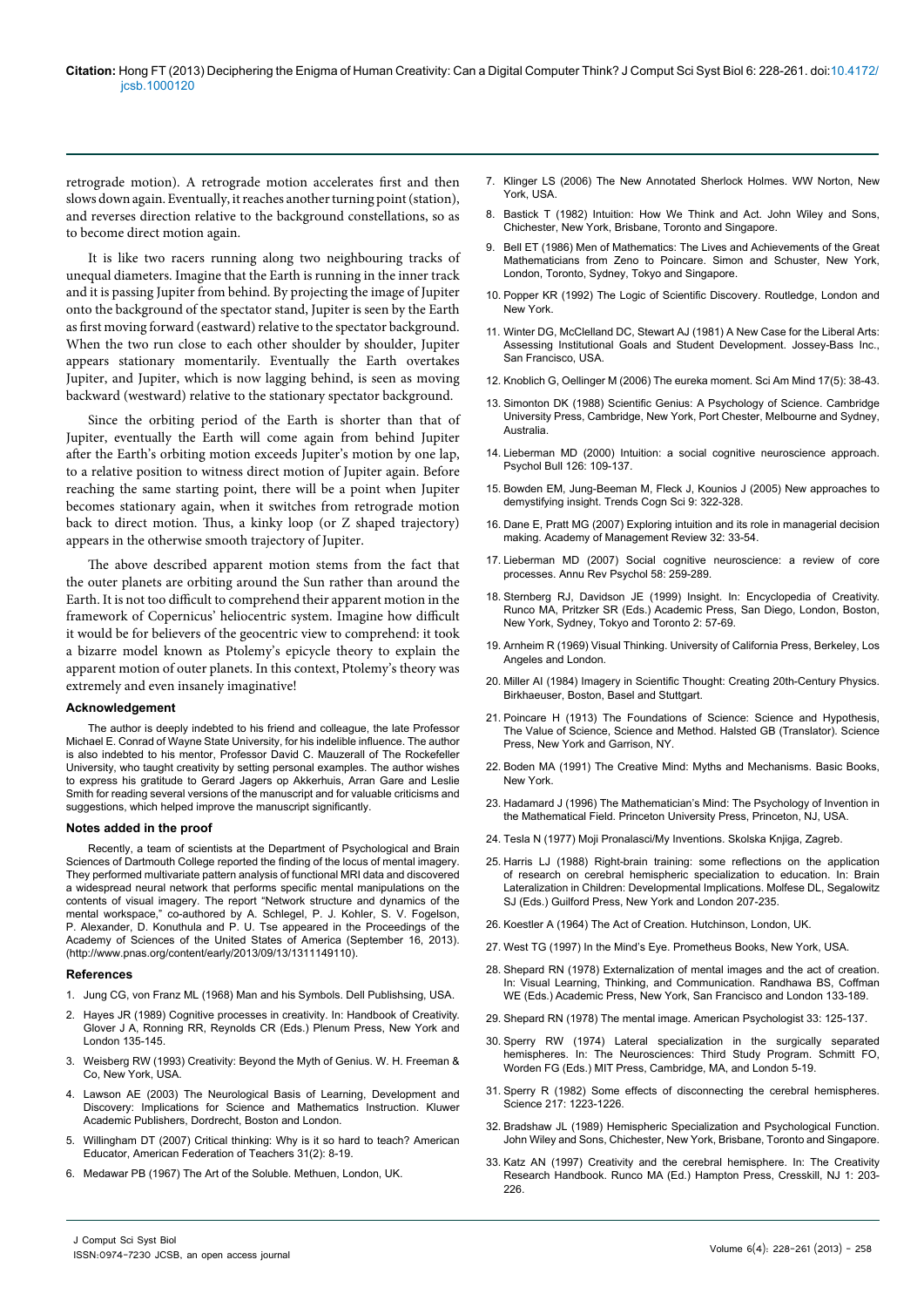#### **Citation:** Hong FT (2013) Deciphering the Enigma of Human Creativity: Can a Digital Computer Think? J Comput Sci Syst Biol 6: 228-261. doi:10.4172/ jcsb.1000120

- 34. [Pylyshyn ZW \(1973\) What the mind's eye tells the mind's brain: a critique of](http://link.springer.com/chapter/10.1007%2F978-94-010-1193-8_1) [mental imagery. Psychol Bull 80: 1-24.](http://link.springer.com/chapter/10.1007%2F978-94-010-1193-8_1)
- 35. Taylor JB (2008) My Stroke of Insight: A Brain Scientist's Personal Journey, Viking Penguin, New York.
- 36. [Cohen G \(1973\) Hemispheric differences in serial versus parallel precessing. J](http://www.ncbi.nlm.nih.gov/pubmed/4705242) [Exp Psychol 97: 349-356.](http://www.ncbi.nlm.nih.gov/pubmed/4705242)
- 37. Holmes E (1991) The Life of Mozart: Including His Correspondence. The Folio Society, London.
- 38. Vernon PE (1970) Creativity: Selected Readings. Penguin Books, Harmondsworth, Middlesex, U.K., Baltimore, MD, and Victoria, Australia.
- 39. [Simon HA \(1992\) Scientific discovery as problem](https://www.e-elgar.co.uk/bookentry_main.lasso?id=409) solving. In: Economics, [Bounded Rationality and the Cognitive Revolution. Egidi M, Marris R \(Eds.\)](https://www.e-elgar.co.uk/bookentry_main.lasso?id=409) Edward Elgar Publishing[, Ltd, Hants, England, and Brookfield, VT 102-119.](https://www.e-elgar.co.uk/bookentry_main.lasso?id=409)
- 40. [Hong FT \(2003\) The enigma of creative problem solving: a biocomputing](http://link.springer.com/chapter/10.1007/978-94-010-0141-0_22) [perspective. In: Molecular Electronics: Bio-sensors and Bio-computers.](http://link.springer.com/chapter/10.1007/978-94-010-0141-0_22) [Barsanti L, Evangelista V, Gualtieri P, Passarelli V, Vestri S \(Eds.\) Kluwer](http://link.springer.com/chapter/10.1007/978-94-010-0141-0_22) [Academic Publishers, Dordrecht, Boston and London 457-542.](http://link.springer.com/chapter/10.1007/978-94-010-0141-0_22)
- 41. [Hong FT \(2005\) A multi-disciplinary survey of](http://citeseerx.ist.psu.edu/viewdoc/summary?doi=10.1.1.202.282) biocomputing: Part 2: systems [and evolutionary levels, and technological applications. In: Information](http://citeseerx.ist.psu.edu/viewdoc/summary?doi=10.1.1.202.282) [Processing and Living Systems. Bajic VB, Tan TW \(Eds.\) Imperial College,](http://citeseerx.ist.psu.edu/viewdoc/summary?doi=10.1.1.202.282) [London, UK 141-573.](http://citeseerx.ist.psu.edu/viewdoc/summary?doi=10.1.1.202.282)
- 42. [Hong FT \(2013\) The role of pattern recognition in creative problem solving: A](http://www.ncbi.nlm.nih.gov/pubmed/23597605) [case study in search of new mathematics for biology. Prog Biophys Mol Biol](http://www.ncbi.nlm.nih.gov/pubmed/23597605) [113: 181-215.](http://www.ncbi.nlm.nih.gov/pubmed/23597605)
- 43. [Hong FT \(2010\) The dumbing down effect of American public education. IPSI](http://www.internetjournals.net/journals/tir/2010/July/Paper 03.pdf) [BgD Transaction on Internet Research 6\(2\): 14-28.](http://www.internetjournals.net/journals/tir/2010/July/Paper 03.pdf)
- 44. [Gardner H \(1983\) Frames of Mind: The Theory of Multiple Intelligences. Basic](http://educatorsthinkspace.wikispaces.com/Frames+of+mind+the+theory+of+multiple+intelligences) [Books, New York.](http://educatorsthinkspace.wikispaces.com/Frames+of+mind+the+theory+of+multiple+intelligences)
- 45. Turin AM (1963) Computing machinery and intelligence. In: Computers and Thought. Feigenbaum EA, Feldman J (Eds.) McGraw-Hill, New York, San Francisco, Toronto and London 11-35.
- 46. [Wertheimer M \(1985\) A Gestalt perspective on computer simulations of](http://www.sciencedirect.com/science/article/pii/0747563285900044) [cognitive processes. Computers in Human Behavior 1: 19-33.](http://www.sciencedirect.com/science/article/pii/0747563285900044)
- 47. [Simon HA \(1986\) The information processing explanation of Gestalt](http://www.sciencedirect.com/science/article/pii/0747563286900063) [phenomena. Computers in Human Behavior 2: 241-255.](http://www.sciencedirect.com/science/article/pii/0747563286900063)
- 48. [Churchland PM, Churchland PS \(1990\) Could a machine think? Sci Am 262\(1\):](http://www.ncbi.nlm.nih.gov/pubmed/2294584) [32-37.](http://www.ncbi.nlm.nih.gov/pubmed/2294584)
- 49. Searle JR (1990[\) Is the brain's mind a computer program? Sci Am 262\(1\):](http://www.ncbi.nlm.nih.gov/pubmed/2294583) [26-31.](http://www.ncbi.nlm.nih.gov/pubmed/2294583)
- 50. Partridge D, Rowe J (1994) Computers and Creativity. Intellect Books, Oxford, USA.
- 51. [Simon HA, Newell A \(1958\) Heuristic problem solving: the next advance in](http://www.jstor.org/discover/10.2307/167397?uid=3737496&uid=2129&uid=2&uid=70&uid=4&sid=21102578068783) [operations research. Operations Research 6: 1-10.](http://www.jstor.org/discover/10.2307/167397?uid=3737496&uid=2129&uid=2&uid=70&uid=4&sid=21102578068783)
- 52. Newborn M (1997) Kasparov versus Deep Blue: Computer Chess Comes of Age. Springer, New York, Berlin and Heidelberg, Germany.
- 53. Wallas G (1926) The Art of Thought. Harcourt, Brace and Company, New York, USA.
- 54. [Campbell DT \(1960\) Blind variation and selective retention in creative thought](http://www.ncbi.nlm.nih.gov/pubmed/13690223) [as in other knowledge processes. Psychol Rev 67: 380-400.](http://www.ncbi.nlm.nih.gov/pubmed/13690223)
- 55. [Wuketits FM \(2001\) The philosophy of Donald T. Campbell: a short review and](http://link.springer.com/article/10.1023%2FA%3A1006721104642) [critical appraisal. Biology and Philosophy 16: 171-188.](http://link.springer.com/article/10.1023%2FA%3A1006721104642)
- 56. Heyes C, Hull DL (2001) Selection Theory and Social Construction: The Evolutionary Naturalistic Epistemology of Donald T. Campbell. State University of New York Press, Albany, NY, USA.
- 57. [Baldwin JM \(1925\) Mental Development in the Child and the Race: Methods](http://archive.org/stream/mentaldevelopmen00baldiala#page/n5/mode/2up) and Processes. (3<sup>rd</sup>Edn) The Macmillan Company, New York and London.
- 58. [Pringle JWS \(1951\) On the parallel between learning and evolution. Behaviour](http://www.jstor.org/discover/10.2307/4532726?uid=3737496&uid=2129&uid=2&uid=70&uid=4&sid=21102578068783) [3: 174-215.](http://www.jstor.org/discover/10.2307/4532726?uid=3737496&uid=2129&uid=2&uid=70&uid=4&sid=21102578068783)
- 59. Newell A, Shaw JC, Simon HA (1962) The processes of creative thinking. In: Contemporary Approaches to Creative Thinking: A Symposium Held at the University of Colorado. Gruber HE, Terrell G, Wertheimer M (Eds.) Atherton Press, New York, USA 63-119.
- 60. [Kris E \(1952\) Psychoanalytic Explorations in Art. International Universities](http://ajp.psychiatryonline.org/article.aspx?articleID=174681)  [Press, New York.](http://ajp.psychiatryonline.org/article.aspx?articleID=174681)
- 61. Noppe LD (1999) Unconscious. In: Encyclopedia of Creativity. Runco MA, Pritzker SR (Eds.) Academic Press, San Diego, London, Boston, New York, Sydney, Tokyo and Toronto 2: 673-679.
- 62. [Jamison KR \(1995\) Manic-depressive illness and creativity. Sci Am 272\(2\): 62-](http://www.ncbi.nlm.nih.gov/pubmed/7817188) [67.](http://www.ncbi.nlm.nih.gov/pubmed/7817188)
- 63. Rosen R (1991) Life Itself: A Comprehensive Inquiry Into the Nature, Origin, and Fabrication of Life. Columbia University Press, New York, USA.
- 64. [Searle JR \(1999\) Chinese room argument. In: The MIT Encyclopedia of the](http://ai.ato.ms/MITECS/Entry/searle.html)  [Cognitive Sciences. Wilson RA, Keil FC \(Eds.\) MIT Press, Cambridge, MA,](http://ai.ato.ms/MITECS/Entry/searle.html)  [London 115-116.](http://ai.ato.ms/MITECS/Entry/searle.html)
- 65. Hong FT (1998) A survival guide to cope with information explosion in the 21st century: picture-based vs. rule-based reasoning. 21st Webzine 3(4). Speed **Section**
- 66. [Bronson P, Merryman A \(2010\) The creativity crisis. Newsweek 156\(3\): 44-50.](http://www.thedailybeast.com/newsweek/2010/07/10/the-creativity-crisis.html)
- 67. Grant RG (2002) Flight: 100 Years of Aviation. DK Publishing, London, New York, Munich, Melbourne and Delhi, India.
- 68. Holland JH, Holyoak KJ, Nisbett RE, Thagard PR (1986) Induction: Processes of Inference, Learning, and Discovery. MIT Press, Cambridge, MA, and London, UK.
- 69. Hofstadter DR (1995) Fluid Concepts and Creative Analogies: Computer Models of the Fundamental Mechanisms of Thought. Basic Books, New York, USA.
- 70. Mumford MD, Porter PP (1999) Analogies. In: Encyclopedia of Creativity. Runco MA, Pritzker S.R. (Eds.) Academic Press, San Diego, London, Boston, New York, Sydney, Tokyo and Toronto 1: 71-77.
- 71. [Gentner D, Holyoak KJ, Kokinov BN \(2001\) The Analogical Mind: Perspectives](http://www.google.co.in/url?sa=t&rct=j&q=&esrc=s&source=web&cd=4&ved=0CEIQFjAD&url=http%3A%2F%2Fwww.nbu.bg%2Fcogs%2Fpersonal%2Fkokinov%2FCOG501%2FThe%2520Analogical%2520Mind.pdf&ei=Ol5eUruxJ5HrrQf23YDwBA&usg=AFQjCNG1LxcxchrLuRzqmoknGL9dqyAY3Q&bvm=bv.541767)  [from Cognitive Science. MIT Press, Cambridge, MA and London.](http://www.google.co.in/url?sa=t&rct=j&q=&esrc=s&source=web&cd=4&ved=0CEIQFjAD&url=http%3A%2F%2Fwww.nbu.bg%2Fcogs%2Fpersonal%2Fkokinov%2FCOG501%2FThe%2520Analogical%2520Mind.pdf&ei=Ol5eUruxJ5HrrQf23YDwBA&usg=AFQjCNG1LxcxchrLuRzqmoknGL9dqyAY3Q&bvm=bv.541767)
- 72. Anderson FH (1960) Francis Bacon: The New Organon and Related Writings. Prentice-Hall, Upper Saddle River, NJ, USA.
- 73. [Hawking S \(Ed.\) \(2002\) Galileo's Dialogue Concerning Two New Sciences.](http://galileoandeinstein.physics.virginia.edu/tns.htm)  [Crew H, deSalvio A \(Translators\). Running Press, Philadelphia and London.](http://galileoandeinstein.physics.virginia.edu/tns.htm)
- 74. Abrams JJ (2009) The logic of guesswork in Sherlock Holmes and House. In: House and Philosophy: Everybody Lies. Jacoby H. (Ed.) John Wiley and Sons, Hoboken, NJ, USA 55-70.
- 75. Peirce C (1931-58) Collected Papers of Charles Sanders Peirce, Vols. 1-6, Hartshorne C, Weiss P (Eds.); Vols. 7-8, Burks AW (Ed.) Harvard University Press, Cambridge, MA.
- 76. [Mynatt CR, Doherty ME, Tweney RD \(1977\) Confirmation bias in a simulated](http://www.tandfonline.com/doi/abs/10.1080/00335557743000053#.Uhh6e5whbDc)  [research environment: an experimental study of scientific inference. Quarterly](http://www.tandfonline.com/doi/abs/10.1080/00335557743000053#.Uhh6e5whbDc)  [J Exp Psychol 29: 89-95.](http://www.tandfonline.com/doi/abs/10.1080/00335557743000053#.Uhh6e5whbDc)
- 77. Wason PC (1968) "On the failure to eliminate hypothesis …" A second look. In: Thinking and Reasoning. Wason PC, Johnson-Laird P. (Eds.) Penguin, Baltimore, 165-174.
- 78. [Plutynski A \(2011\) Four problems of abduction: a brief history. J International](http://155.97.32.9/~plutynsk/HOPOSproofs.pdf)  [Society for History of Philosophy of Science 1: 227-248.](http://155.97.32.9/~plutynsk/HOPOSproofs.pdf)
- 79. [Hintikka J \(1998\) What is abduction?: The fundamental problem of](http://www.jstor.org/discover/10.2307/40320712?uid=3737496&uid=2129&uid=2&uid=70&uid=4&sid=21102579965417)  [comptemporary epistemology. Trans Charles S Peirce Society 34: 503-533.](http://www.jstor.org/discover/10.2307/40320712?uid=3737496&uid=2129&uid=2&uid=70&uid=4&sid=21102579965417)
- 80. [Rosen R \(1985\) Anticipatory Systems: Philosophical, Mathematical and](http://books.google.co.in/books?id=YjDmry604qMC&printsec=frontcover&dq=Anticipatory+Systems:+Philosophical,+Mathematical+and+Methodological+Foundations.&hl=en&sa=X&ei=-VAfUvXXHsSFrAfV0oDwCA&ved=0CC0Q6AEwAA#v=onepage&q=Anticipatory Systems%3A Philosophi)  [Methodological Foundations. Pergamon Press, Oxford, New York, Toronto,](http://books.google.co.in/books?id=YjDmry604qMC&printsec=frontcover&dq=Anticipatory+Systems:+Philosophical,+Mathematical+and+Methodological+Foundations.&hl=en&sa=X&ei=-VAfUvXXHsSFrAfV0oDwCA&ved=0CC0Q6AEwAA#v=onepage&q=Anticipatory Systems%3A Philosophi)  [Sydney, Paris and Frankfurt.](http://books.google.co.in/books?id=YjDmry604qMC&printsec=frontcover&dq=Anticipatory+Systems:+Philosophical,+Mathematical+and+Methodological+Foundations.&hl=en&sa=X&ei=-VAfUvXXHsSFrAfV0oDwCA&ved=0CC0Q6AEwAA#v=onepage&q=Anticipatory Systems%3A Philosophi)
- 81. Hawkins J (2004) On Intelligence. Henry Holt and Co., New York, USA.
- 82. [Kuhl PK, Andruski JE, Chistovich IA, Chistovich LA, Kozhevnikova EV, et al.](http://www.ncbi.nlm.nih.gov/pubmed/9235890)  [\(1997\) Cross-language analysis of phonetic units in language addressed to](http://www.ncbi.nlm.nih.gov/pubmed/9235890)  [infants. Science 277: 684-686.](http://www.ncbi.nlm.nih.gov/pubmed/9235890)
- 83. Galilei G (1989) Sidereus Nuncius (or The Sideral Messenger). van Helden A (Translator) University of Chicago Press, Chicago and London (Original Latin edition published in 1610).
- 84. [Dunlop S \(2005\) Collins Atlas of the Night Sky. HarperCollins Publishers, New](http://www.amazon.com/Atlas-Night-Sky-Smithsonian-Institution/dp/0060818913)  [York.](http://www.amazon.com/Atlas-Night-Sky-Smithsonian-Institution/dp/0060818913)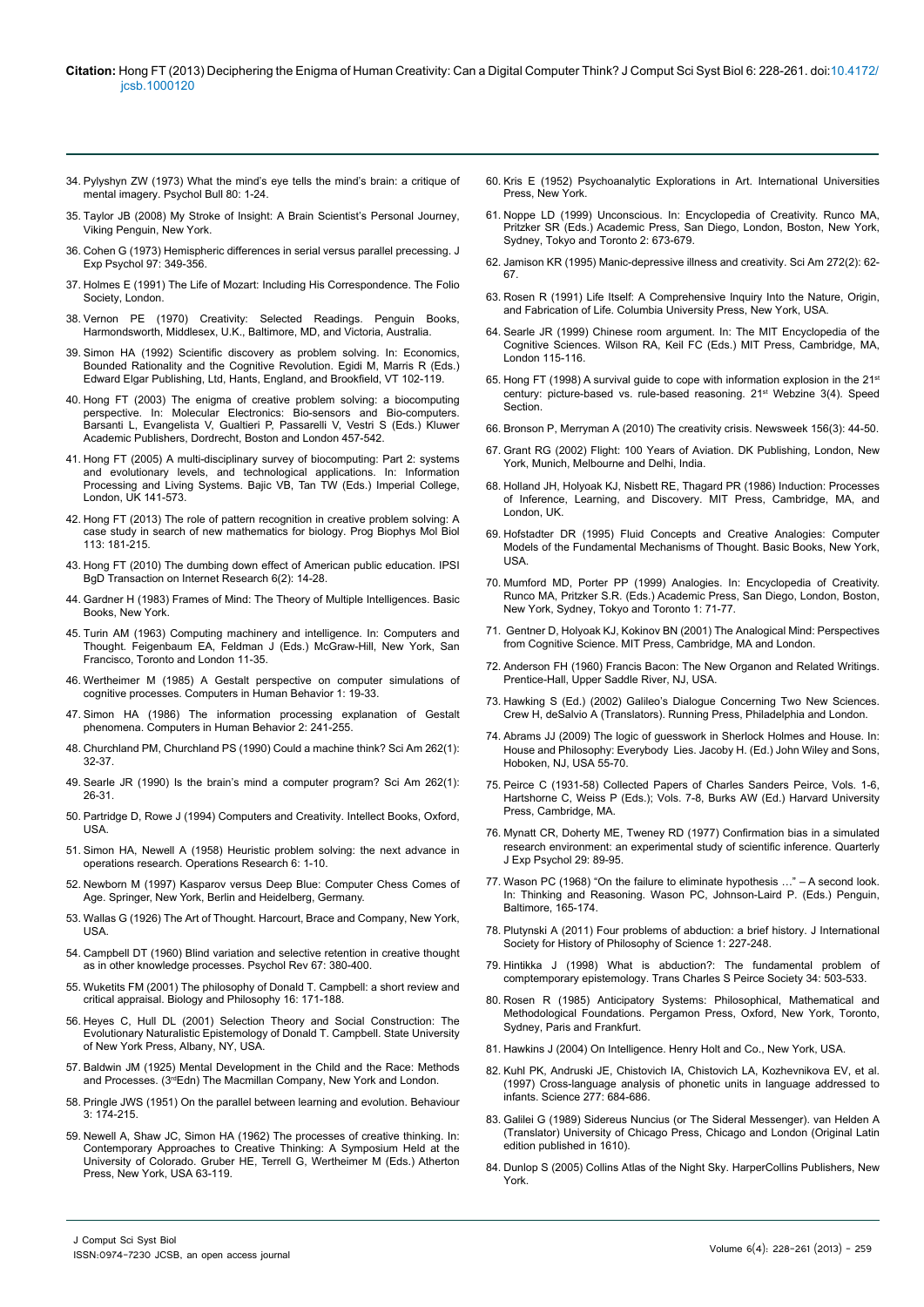#### **Citation:** Hong FT (2013) Deciphering the Enigma of Human Creativity: Can a Digital Computer Think? J Comput Sci Syst Biol 6: 228-261. doi:10.4172/ jcsb.1000120

- 85. Drake S (2003[\) Galileo at Work: His Scientific Biography. Dover publications,](http://books.google.co.in/books?id=OwOlRPbrZeQC&pg=PR4&lpg=PR4&dq=Drake+S+%281978%29+Galileo+at+Work:+His+Scientific+Biography.+University+of+Chicago+Press,+Chicago.+Reprinted,+2003,+Dover+publications,+Mineola,+NY.&source=bl&ots=Z1CW32PAa1&sig=uNAZHFUeDon) [Mineola, NY.](http://books.google.co.in/books?id=OwOlRPbrZeQC&pg=PR4&lpg=PR4&dq=Drake+S+%281978%29+Galileo+at+Work:+His+Scientific+Biography.+University+of+Chicago+Press,+Chicago.+Reprinted,+2003,+Dover+publications,+Mineola,+NY.&source=bl&ots=Z1CW32PAa1&sig=uNAZHFUeDon)
- 86. Drake S (1983) Telescopes Tides and Tactics. University of Chicago Press, Chicago and London.
- 87. Swerdlow NM (1998) Galileos discoveries with the telescope and their evidence for the Copernican theory. In: The Cambridge Companion to Galileo. Machamer P (Ed.) Cambridge University Press, Cambridge 244-270.
- 88. Martindale C (1981) Cognition and Consciousness. Dorsey Press, Homewood, IL, USA.
- 89. [Martindale C \(1989\) Personality, situation and creativity. In: Handbook of](http://link.springer.com/chapter/10.1007/978-1-4757-5356-1_13) [Creativity. Glover JA, Ronning RR, Reynoilds CR \(Eds.\) Plenum, New York](http://link.springer.com/chapter/10.1007/978-1-4757-5356-1_13) [211-232.](http://link.springer.com/chapter/10.1007/978-1-4757-5356-1_13)
- 90. [Martindale C \(1999\) Biological basis of creativity. In: Handbook of Creativity.](http://books.google.co.in/books?hl=en&lr=&id=d1KTEQpQ6vsC&oi=fnd&pg=PA137&dq=Martindale+C+%281999%29+Biological+basis+of+creativity.+In:+Handbook+of+Creativity&ots=Fr223kpmB0&sig=_YwfmeonxdyuLdALYKloBhLfyno&redir_esc=y#v=onepage&q&f=false) [Sternberg RJ \(Ed.\) Cambridge University Press,](http://books.google.co.in/books?hl=en&lr=&id=d1KTEQpQ6vsC&oi=fnd&pg=PA137&dq=Martindale+C+%281999%29+Biological+basis+of+creativity.+In:+Handbook+of+Creativity&ots=Fr223kpmB0&sig=_YwfmeonxdyuLdALYKloBhLfyno&redir_esc=y#v=onepage&q&f=false) Cambridge 137-152.
- 91. Roberts RM (1989) Serendipity: Accidental Discoveries in Science. John Wiley and Sons, New York, USA.
- 92. Diaz de Chumaceiro CL (1999) Serendipity. In: Encyclopedia of Creativity. Runco MA, Pritzker SR (Eds.) Academic Press, San Diego, London, Boston, New York, Sydney, Tokyo and Toronto, 2: 543-549.
- 93. [Merton RK, Barber E \(2004\) The Travels and Adventures of Serendipity.](http://press.princeton.edu/chapters/s7576.html) [Princeton University Press, Princeton and Oxford.](http://press.princeton.edu/chapters/s7576.html)
- 94. Myers DG (2002) Intuition: Its Powers and Perils. Yale University Press, New Haven, CT, and London, UK.
- 95. [Root-Bernstein RS \(1988\) Setting the stage for discovery. T](http://onlinelibrary.wiley.com/doi/10.1002/j.2326-1951.1988.tb03019.x/abstract)he Sciences (NY Acad. Sci.) 28(3): 26-35.
- 96. Singh S (1997) Fermat's Enigma. Anchor Books, Doubleday, New York, London, Toronto, Sydney and Auckland.
- 97. Hong FT (2006) The enigma of human creativity: Hidden messages from Nikola Tesla's Moji Pronalasci. In: Nas Tesla (Our Tesla). Halasi RJ, Cosic IP, Halasi TJ (Eds.) University of Novi Sad Faculty of Technical Science, and Society for the Promotion of Science, Novi Sad, Serbia, 127-176 (in English).
- 98. Beasley R (1964) Edison. Chilton Books, Philadelphia and London.
- 99. McClure J B (1879) Edison and His Inventions: Including the Many Incidents, Anecdotes, and Interesting Particulars Connected with the Life of the Great Inventor. Rhodes and Mclure Publishers, Chicago.
- 100.Feigenbaum EA, Feldman J (Eds.) (1963[\) Computers and Thought. M](http://books.google.co.in/books/about/Computers_and_Thought.html?id=7S6FuQAACAAJ&redir_esc=y)cGraw-Hill, New York, San Francisco, Toronto and London.
- 101.Simon HA (1977) Models of Discovery. D. Reidel Publishing Co., Dordrecht and Boston. USA.
- 102.Simon HA (1979) Models of Thought. Yale University Press, New Haven, CT, and London, UK.
- 103.Simon HA (1989) Models of Thought, Volume II. Yale University Press, New Haven, CT, and London, UK.
- 104.[Langley P, Simon HA, Bradshaw GL, Zytkow JM \(1987\) Scientific Discovery:](http://books.google.co.in/books?id=VPxc-uPB7LEC&printsec=frontcover&dq=Scientific+Discovery:+Computational+Explorations+of+the+Creative+Processes.&hl=en&sa=X&ei=UVAfUqPeBMGArge0_4DwDA&ved=0CC8Q6AEwAA#v=onepage&q=Scientific Discovery%3A Computational ) [Computational Explorations of the Creative Processes. MIT Press, Cambridge,](http://books.google.co.in/books?id=VPxc-uPB7LEC&printsec=frontcover&dq=Scientific+Discovery:+Computational+Explorations+of+the+Creative+Processes.&hl=en&sa=X&ei=UVAfUqPeBMGArge0_4DwDA&ved=0CC8Q6AEwAA#v=onepage&q=Scientific Discovery%3A Computational ) [MA, and London.](http://books.google.co.in/books?id=VPxc-uPB7LEC&printsec=frontcover&dq=Scientific+Discovery:+Computational+Explorations+of+the+Creative+Processes.&hl=en&sa=X&ei=UVAfUqPeBMGArge0_4DwDA&ved=0CC8Q6AEwAA#v=onepage&q=Scientific Discovery%3A Computational )
- 105.Wertheimer M (1945) Productive Thinking. Harper and Row, New York, USA.
- 106.[Newell A, Simon HA \(1963\) GPS, a program that simulates human thought.](http://aitopics.net/classic/Feigenbaum_Feldman/Computers_And_Thought-Part_2_GPS.pdf) [In: Computers and Thought. Feigenbaum EA, Feldman J \(Eds.\) McGraw-Hill,](http://aitopics.net/classic/Feigenbaum_Feldman/Computers_And_Thought-Part_2_GPS.pdf) [New York, San Francisco, Toronto and London 279-293.](http://aitopics.net/classic/Feigenbaum_Feldman/Computers_And_Thought-Part_2_GPS.pdf)
- 107.[Feigenbaum EA \(1963\) The simulation of verbal learning behavior. In:](http://aitopics.net/classic/Feigenbaum_Feldman/Computers_And_Thought-Part_2_EPAM.pdf) [Computers and Thought. Feigenbaum EA, Feldman J \(Eds.\) McGraw-Hill,](http://aitopics.net/classic/Feigenbaum_Feldman/Computers_And_Thought-Part_2_EPAM.pdf) [New York, San Francisco, Toronto and London 297-309.](http://aitopics.net/classic/Feigenbaum_Feldman/Computers_And_Thought-Part_2_EPAM.pdf)
- 108.[Feigenbaum EA, Simon HA \(1984\) EPAM-like models of recognition and](http://csjarchive.cogsci.rpi.edu/1984v08/i04/p0305p0336/MAIN.PDF) [learning. Cognitive Science 8: 305-336.](http://csjarchive.cogsci.rpi.edu/1984v08/i04/p0305p0336/MAIN.PDF)
- 109.Hayes JR, Simon HA (1974) Understanding written problem instructions. In: Knowledge and Cognition. Gregg LW (Ed.) Lawrence Erlbaum Associates, Potomac, MD, 167-200.
- 110.Patterson F, Linden E (1981) The Education of Koko. Holt, Rinehart and Winston, New York.
- 111. [Quinlan JR \(1986\) Induction of decision trees. Math Learn 1: 81-106.](http://link.springer.com/article/10.1007%2FBF00116251)
- 112. [Langley P \(1979\) Rediscovering physics with BACON.3. Proceedings of the](http://dl.acm.org/citation.cfm?id=1624976)  [Sixth International Joint Conference on Artificial Intelligence, Tokyo, Japan](http://dl.acm.org/citation.cfm?id=1624976)  [505-507.](http://dl.acm.org/citation.cfm?id=1624976)
- 113. [Langley P, Bradshaw GL, Simon HA \(1983\) Rediscovering chemistry with](http://link.springer.com/chapter/10.1007%2F978-3-662-12405-5_10)  [the Bacon system. In: Machine Learning: An Artificial Intelligence](http://link.springer.com/chapter/10.1007%2F978-3-662-12405-5_10) Approach. Michalski RS, Carbonell JG and Mitchell TM (Eds.) Springer-Verlag, Berlin and Heidelberg. 307-329.
- 114.[Kuhn TS \(1962\) The Structure of Scientific Revolutions. \(2nd edn\) University](http://www.marxists.org/reference/subject/philosophy/works/us/kuhn.htm)  [of Chicago Press, Chicago.](http://www.marxists.org/reference/subject/philosophy/works/us/kuhn.htm)
- 115.[Simon HA \(1973\) Does scientific discovery have a logic?](http://philpapers.org/rec/SIMDSD) Philosophy of [Science 40: 471-480.](http://philpapers.org/rec/SIMDSD)
- 116.[Oreskes N, Shrader-Frechette K, Belitz K \(1994\) Verification, validation, and](http://www.ncbi.nlm.nih.gov/pubmed/17747657)  confirmation of numerical models [in earth sciences. Science 263: 641-646.](http://www.ncbi.nlm.nih.gov/pubmed/17747657)
- 117. [Courant R, Hilbert D \(1953\) Methods of Mathematical Physics. Wiley](http://www.math.hawaii.edu/~marvin/free.online.textbooks/CourantHilbert-MethodsOfMathematicalPhysicsVol.1.pdf)  [Interscience,](http://www.math.hawaii.edu/~marvin/free.online.textbooks/CourantHilbert-MethodsOfMathematicalPhysicsVol.1.pdf) New York, 1: 48-111.
- 118.[Gauch HG \(1993\) Prediction, parsimony and noise. American Scientist \(Sigma](http://www.jstor.org/discover/10.2307/29775014?uid=3737496&uid=2129&uid=2&uid=70&uid=4&sid=21102592198653)  [Xi\) 81: 468-478.](http://www.jstor.org/discover/10.2307/29775014?uid=3737496&uid=2129&uid=2&uid=70&uid=4&sid=21102592198653)
- 119. [Chalazonitis N, Chagneux R, Arvanitaki A \(1970\) \[Rotation of external](http://www.ncbi.nlm.nih.gov/pubmed/4988329)  [segments of photoreceptors in constant magnetic field\]. C R Acad Sci Hebd](http://www.ncbi.nlm.nih.gov/pubmed/4988329)  [Seances Acad Sci D 271: 130-133.](http://www.ncbi.nlm.nih.gov/pubmed/4988329)
- 120.[Chagneux R, Chalazonitis N \(1972\) \[Evaluation of magnetic anisotropy of](http://www.ncbi.nlm.nih.gov/pubmed/4622084)  [multimembrane cells in a constant magnetic field \(external segments of frog](http://www.ncbi.nlm.nih.gov/pubmed/4622084)  [retina rods\)\]. C R Acad Sci Hebd Seances Acad Sci D 274: 317-320.](http://www.ncbi.nlm.nih.gov/pubmed/4622084)
- 121.[Hong FT \(1977\) Photoelectric and magneto-orientation effects in pigmented](http://www.sciencedirect.com/science/article/pii/0021979777901588)  [biological membranes. J Colloid Interface Sci 58: 471-497.](http://www.sciencedirect.com/science/article/pii/0021979777901588)
- 122.[Hong FT \(1980\) Magnetic anisotropy of the visual pigment rhodopsin. Biophys](http://www.ncbi.nlm.nih.gov/pubmed/7260258)  [J 29: 343-346.](http://www.ncbi.nlm.nih.gov/pubmed/7260258)
- 123.[Hong FT, Mauzerall D, Mauro A \(1971\) Magnetic anisotropy and the orientation](http://www.ncbi.nlm.nih.gov/pubmed/5288376)  [of retinal rods in a homogeneous magnetic field. Proc Natl Acad Sci U S A 68:](http://www.ncbi.nlm.nih.gov/pubmed/5288376)  [1283-1285.](http://www.ncbi.nlm.nih.gov/pubmed/5288376)
- 124.[Hong FT \(1995\) Magnetic field effects on biomolecules, cells, and living](http://www.ncbi.nlm.nih.gov/pubmed/8573700)  [organisms. Biosystems 36: 187-229.](http://www.ncbi.nlm.nih.gov/pubmed/8573700)
- 125.[Kuhn TS \(2003\) The Copernican Revolution: Planetary Astronomy in the](http://www.hup.harvard.edu/catalog.php?isbn=9780674171039)  [Development of Western Thought. Harvard University Press, Cambridge, MA,](http://www.hup.harvard.edu/catalog.php?isbn=9780674171039)  [London.](http://www.hup.harvard.edu/catalog.php?isbn=9780674171039)
- 126.[Hong FT \(1999\) Interfacial photochemistry of retinal proteins. Prog Surf Sci](http://www.sciencedirect.com/science/article/pii/S0079681699000143)  [62: 1-237.](http://www.sciencedirect.com/science/article/pii/S0079681699000143)
- 127.[Quinlan JR \(1993\) C4.5: Programs for Macine Learning. Morgan Kaufmann](http://link.springer.com/article/10.1007%2FBF00993309)  [Publishers, San Francisco.](http://link.springer.com/article/10.1007%2FBF00993309)
- 128.[Quinlan JR \(1996\) Improved use of continuous attributes in C4.5. J Art Intel](http://citeseerx.ist.psu.edu/viewdoc/summary?doi=10.1.1.50.144) [Res 4: 77-90.](http://citeseerx.ist.psu.edu/viewdoc/summary?doi=10.1.1.50.144)
- 129.[Kotsiantis SB \(2007\) Supervised machine learning: a review of classification](http://citeseer.uark.edu:8080/citeseerx/viewdoc/summary;jsessionid=BDF4340F4AE2EF88D65DDE87735D689B?doi=10.1.1.95.9683)  [techniques. Informatica 31: 249-268.](http://citeseer.uark.edu:8080/citeseerx/viewdoc/summary;jsessionid=BDF4340F4AE2EF88D65DDE87735D689B?doi=10.1.1.95.9683)
- 130.[Simeonov PL \(2010\) Integral biomathics: a post-Newtonian view into the logos](http://www.ncbi.nlm.nih.gov/pubmed/20146929)  [of bios. Prog Biophys Mol Biol 102: 85-121.](http://www.ncbi.nlm.nih.gov/pubmed/20146929)
- 131.[Simeonov PL, Smith LS, Ehresmann AC \(2012\) Integral Biomathics: Tracing](http://link.springer.com/book/10.1007/978-3-642-28111-2/page/1)  [the Road to Reality. Springer-Verlag, Berlin and Heidelberg.](http://link.springer.com/book/10.1007/978-3-642-28111-2/page/1)
- 132.Conrad M (1990) Molecular computing. In: Advances in Computers. Yovits MC (Ed). Academic Press, Boston, San Diego,New York, London, Sydney, Tokyo and Toronto, 31: 235-324.
- 133.[Hong FT \(2005\) A multi-disciplinary survey of biocomputing: Part 1: molecular](http://citeseerx.ist.psu.edu/viewdoc/summary?doi=10.1.1.202.282)  [and cellular levels. In: Information Processing and Living](http://citeseerx.ist.psu.edu/viewdoc/summary?doi=10.1.1.202.282) Systems. Bajic VB, Tan TW (Eds.) Imperial College Press, London 1-139.
- 134.[Lepper MR, Henderlong J, Gingras I \(1999\) Understanding the effects of](http://www.ncbi.nlm.nih.gov/pubmed/10589298) [extrinsic rewards on intrinsic motivation--uses and abuses of meta-analysis:](http://www.ncbi.nlm.nih.gov/pubmed/10589298)  [comment on Deci, Koestner, and Ryan \(1999\) Psychol Bull 125: 669-676.](http://www.ncbi.nlm.nih.gov/pubmed/10589298)
- 135.Osborn A (1957) Applied Imagination. Scribner, New York. USA.
- 136.[Kohn NW, Smith SM \(2011\) Collaborative fixation: Effects of others' ideas on](http://onlinelibrary.wiley.com/doi/10.1002/acp.1699/abstract)  [brainstorming. Appl Cogn Psychol 25:359-371.](http://onlinelibrary.wiley.com/doi/10.1002/acp.1699/abstract)
- 137.[Seelig T \(2012\) inGenius: A Crash Course on Creativity. HarperCollins, New](http://books.google.co.in/books/about/inGenius.html?id=8i2RAcAGjGsC&redir_esc=y)  [York.](http://books.google.co.in/books/about/inGenius.html?id=8i2RAcAGjGsC&redir_esc=y)